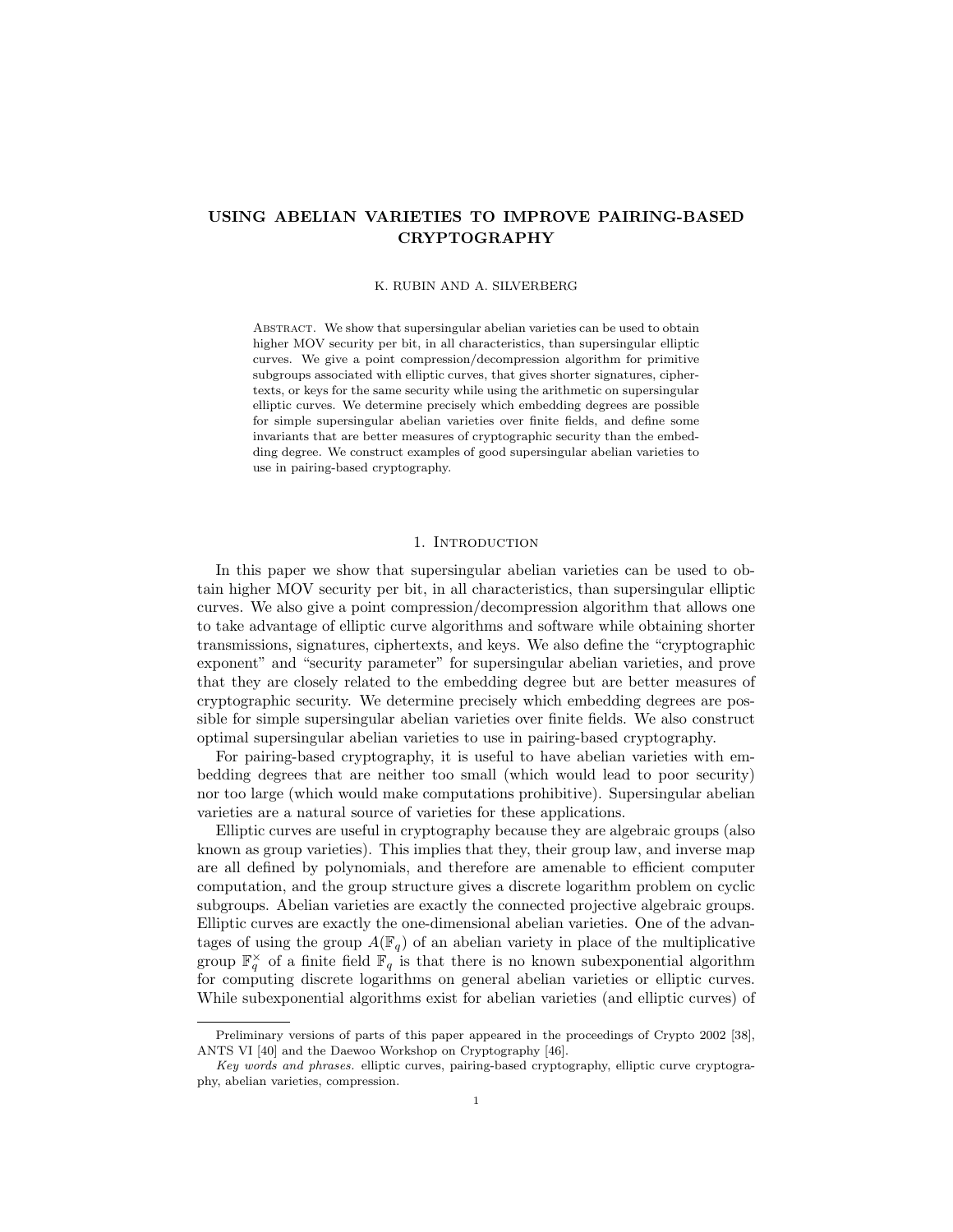small embedding degree, such varieties nevertheless have been found to be useful for pairing-based cryptography.

Section 2 below gives some background on abelian varieties. In §3 we discuss pairings on abelian varieties and generalize an elliptic curve result of Balasubramanian and Koblitz. In §4 we define useful invariants for elementary supersingular abelian varieties, the cryptographic exponent  $c_{A,q}$  and the security parameter  $\alpha(A,q)$ . In §6 we relate  $c_{A,q}$  to the embedding degree, and show that  $c_{A,q}$  is a finer and more accurate measure of the cryptographic security. If a prime  $\ell$  divides  $|A(\mathbb{F}_q)|$ , then the embedding degree of A over  $\mathbb{F}_q$  with respect to  $\ell$  is defined as the multiplicative order of q modulo  $\ell$ , and (for  $\ell$  sufficiently large and for A elementary and supersingular) is  $c_{A,q}$  if  $c_{A,q} \in \mathbb{Z}$  and is  $2c_{A,q}$  otherwise. The security parameter  $\alpha(A,q)$ , which measures MOV security per bit, is  $c_{A,q}/g$ , where g is the dimension of the abelian variety. This allows us to compare security among abelian varieties of different dimension. Theorem 6.3 below is stronger than Theorem 7 of [38] (except for the harmless  $\ell > 7$  condition) which was stated there without proof. Our setting is that of elementary abelian varieties, which is more general than the setting of simple abelian varieties in [38].

Galbraith [20] gave upper bounds on the embedding degrees (and therefore on the security parameters) for supersingular Jacobian varieties of curves, and asked whether his bounds can be improved. Inspired by and building on [20], and making use of results of Zhu, in §7 we determine exactly which values can occur as the security parameters of simple supersingular abelian varieties. In particular, we significantly improve on Galbraith's bounds when the dimension is more than two. Note that, since cryptographic security is based on the cyclic subgroups of  $A(\mathbb{F}_q)$ , for purposes of cryptology it suffices to consider simple abelian varieties A, i.e., abelian varieties that do not decompose as products of lower dimensional abelian varieties. Our results in §7 imply that if A is a simple supersingular abelian variety over  $\mathbb{F}_q$ of dimension g, then the security parameter  $\alpha(A, q)$  is at most the corresponding entry in Table 1 (where  $p = \text{char}(\mathbb{F}_q)$ ), and each entry can be attained. A '\*' means that there are no simple supersingular abelian varieties of dimension g over  $\mathbb{F}_q$ .

|                          |   |   | 3      |      | 5       |     |
|--------------------------|---|---|--------|------|---------|-----|
| $q$ a square             |   | 3 | 3      | 3.75 | 2.2     | 3.5 |
| q not a square, $p > 11$ | 2 | 3 | $\ast$ | 3    | $\ast$  | 3   |
| q not a square, $p=2$    |   | 6 | $\ast$ | 5    | $\ast$  | 6   |
| q not a square, $p = 3$  |   | 2 | 6      | 7.5  | $\ast$  |     |
| q not a square, $p=5$    | 2 | 3 | $\ast$ | 3.75 | $\ast$  | 3   |
| q not a square, $p = 7$  |   | 3 |        | 3    | $^\ast$ |     |
| q not a square, $p = 11$ | 2 | 3 | $\ast$ | 3    |         | 3   |

TABLE 1. Upper bounds on the security parameters  $\alpha(A, q)$ 

Our results imply that security parameters for simple supersingular abelian varieties are unbounded (as the dimension of the varieties grows). However, large security parameters require very large dimension. This, computational issues, and possibly security considerations, preclude using high dimensional abelian varieties with high security parameters, at least at this time. We therefore restrict the examples in this paper to small dimensional cases. Our results show that over every finite field, one can attain higher MOV security using four-dimensional simple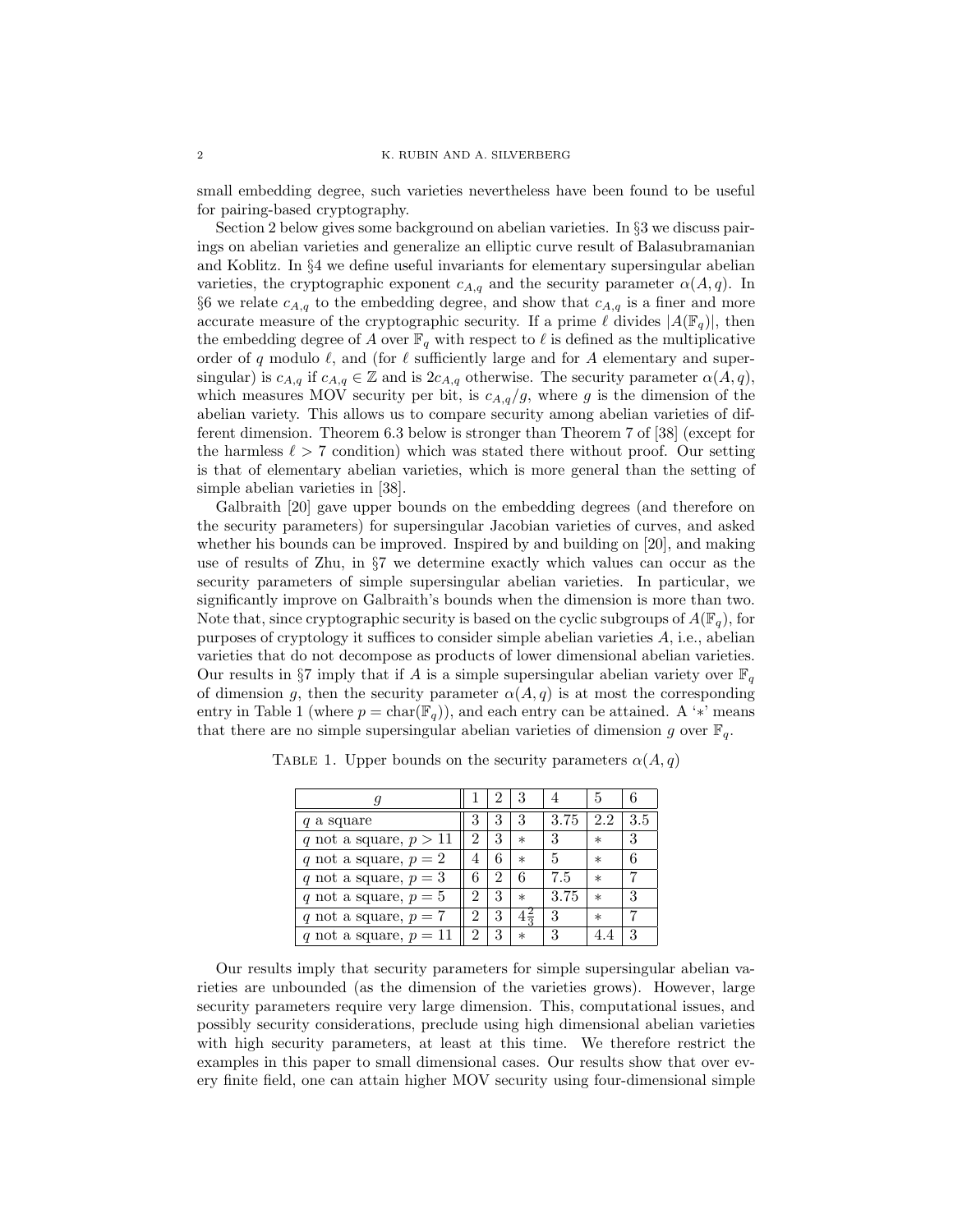supersingular abelian varieties than using supersingular elliptic curves, and supersingular abelian surfaces attain higher MOV security per bit than supersingular elliptic curves over every finite field of non-square size in characteristic  $\neq 3$ . This answers in the affirmative the open question from [6] on whether one can use higher dimensional abelian varieties to obtain higher security per bit than [6]'s BLS short signature scheme. In fact, we show that higher security per bit can be attained using only elliptic curve arithmetic, by using our compression algorithm on primitive subgroups associated with elliptic curves. Supersingular abelian surfaces in large characteristic (especially those that are primitive subgroups coming from elliptic curves) seem especially promising for pairing-based cryptography.

In §8 we discuss the "primitive" subgroups of the restrictions of scalars of abelian varieties. In §9 we obtain results on the cryptographic security of primitive subgroups in the supersingular case. Corollary 9.4 gives an algorithm whose inputs are a supersingular elliptic curve E over  $\mathbb{F}_q$  and a "suitable" prime r and whose output is an abelian variety  $E_r$  (the r-th "primitive" subgroup) over  $\mathbb{F}_q$  whose MOV security per bit is higher by a factor of  $r/(r-1)$ . We have  $E_r(\mathbb{F}_q) \cong A_0 \subseteq E(\mathbb{F}_{q^r})$ , where  $A_0$  is the trace zero subgroup of  $E(\mathbb{F}_{q^r})$ . It has been pointed out that Theorem 9.2 also shows that only  $\varphi(r)/r$  of the bits in Boneh-Lynn-Shacham signatures over fields of the form  $\mathbb{F}_{q^r}$  contribute to the security.

In §10 we present a compression/decompression algorithm for the points in the trace zero subgroups of elliptic curves over  $\mathbb{F}_{q^r}$ , which compresses by a factor of  $r/(r-1)$ . We can make decompression practical when  $r=3$  or 5. The (de)compression algorithm applied to the examples of §12 can be used to improve the bandwidth efficiency of any pairing-based cryptosystem, giving shorter transmissions for the same MOV security, while using only elliptic curve arithmetic. In [3] it is shown that for optimized pairing implementations in the supersingular characteristic two case, using our compression on  $E_3$  in general outperforms Jacobians of genus two curves.

Our (de)compression algorithm is analogous to what Lucas-based cryptosystems [35, 47, 48], XTR [31], the  $\mathbb{T}_2$ -cryptosystem and CEILIDH [39] accomplish for the multiplicative group of a finite field (see [40]). The restriction of scalars from  $\mathbb{F}_{q^r}$  to  $\mathbb{F}_q$  of an elliptic curve E over  $\mathbb{F}_q$  splits (up to isogeny) into a direct sum  $\oplus_{d|r}E_d$  where each primitive subgroup  $E_d$  is an abelian variety over  $\mathbb{F}_q$  of dimension  $\varphi(d)$ . Thus, doing cryptography in  $E(\mathbb{F}_{q^r})$  reduces to doing cryptography in each  $E_d(\mathbb{F}_q)$ . For greatest efficiency, one would like to represent elements of  $E_d(\mathbb{F}_q)$  in  $\mathbb{F}_q^{\varphi(d)}$ , i.e., one would like a low degree "compression" map  $E_d \to \mathbb{A}^{\varphi(d)}$ , where  $\mathbb{A}^m$  is affine *m*-space, with a computable decompression function. A compression map of degree  $b$  allows one to represent elements of  $E_d(\mathbb{F}_q)$  in  $\mathbb{F}_q^{\varphi(d)} \times \{0,1\}^{\lceil \log_2 b \rceil}$ , since the extra  $\lceil \log_2 b \rceil$ bits determine which inverse image to choose. Our compression/decompression algorithm is efficient when  $d = 3$  and 5, with morphisms  $E_d - O \rightarrow \mathbb{A}^{\varphi(d)}$  of degree 8 and 54, respectively. Note that for  $d = 1$  we have  $E_1 = E$ , and the usual elliptic curve point compression  $(x, y) \mapsto x$  gives a degree  $2 \text{ map } E_1 - O \to \mathbb{A}^1$ , while for  $d = 2$  in odd characteristic, writing  $\mathbb{F}_{q^2} = \mathbb{F}_q(\sqrt{D})$  and writing  $s \in \mathbb{F}_{q^2}$  as  $s_0 + s_1\sqrt{D}$  with  $s_0, s_1 \in \mathbb{F}_q$ , the map  $(s,t) \mapsto s_0$  from  $E(\mathbb{F}_{q^2}) - O$  to  $\mathbb{F}_q$  induces a degree 2 compression map  $E_2 - O \rightarrow \mathbb{A}^1$ , for which decompression is easy since  $s_1 = 0$  for points  $(s, t)$  in the trace zero subgroup of  $E(\mathbb{F}_{q^2})$ . Note that  $E_2$  is the quadratic twist of E. We leave it as an open question to find efficient (i.e., low degree) dominant maps  $E_d - O \to \mathbb{A}^{\varphi(d)}$  with efficiently computable decompression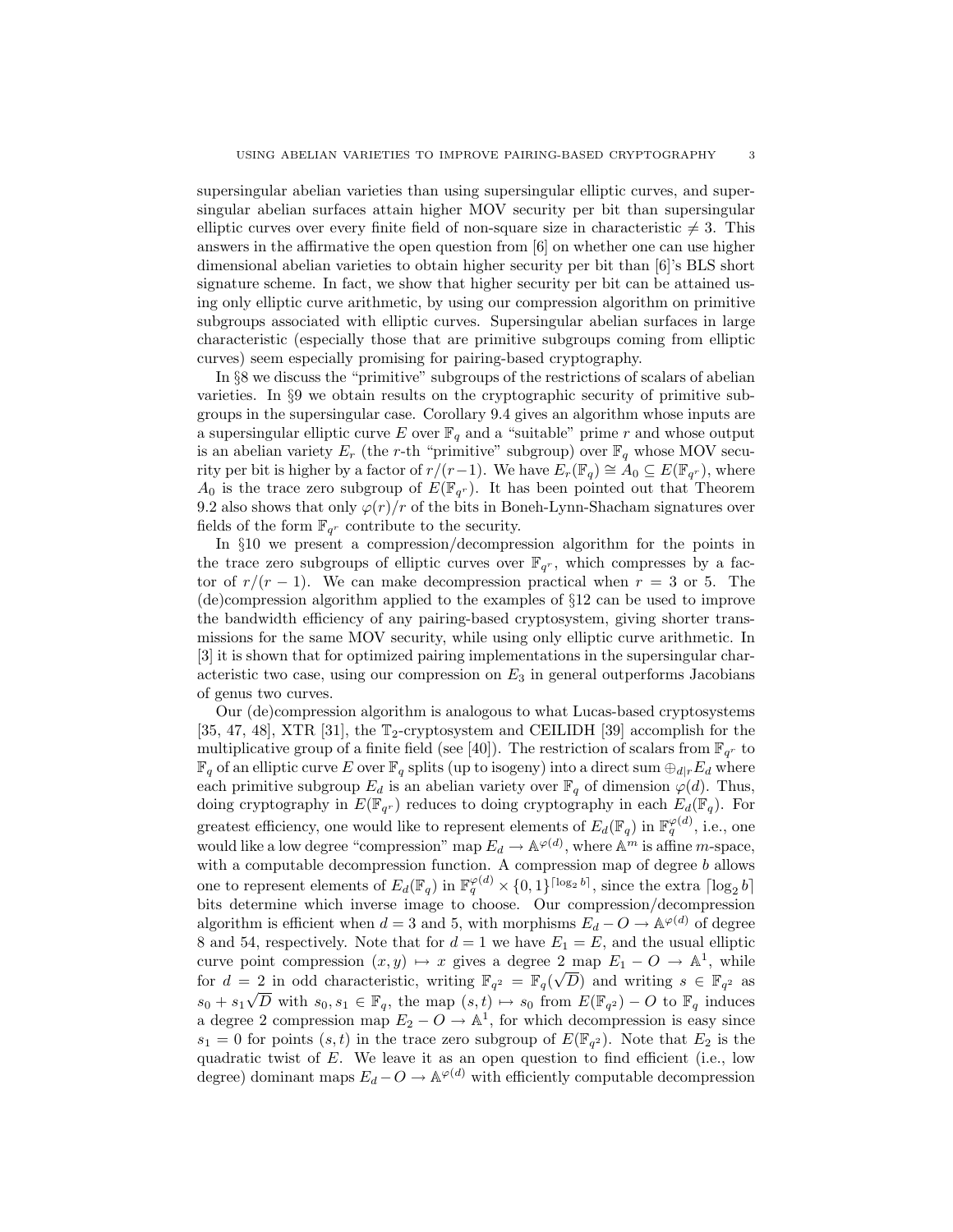maps when  $d > 5$ . For the  $\mathbb{T}_2$ -cryptosystem one can work directly with compressed elements; it is an open problem to find efficient arithmetic for working directly with compressed elements of  $E_3(\mathbb{F}_q)$  or  $E_5(\mathbb{F}_q)$ .

Pairing-based cryptography originated in papers of Joux [27] and Sakai-Ohgishi-Kasahara [42], and has numerous applications (see [2]), including tripartite Diffie-Hellman [27], identity-based cryptography [4], and short signatures [6]. We use short signatures as an illustrative example. In [6], Boneh, Lynn, and Shacham used pairings associated with supersingular elliptic curves, and asked whether abelian varieties can be used instead to obtain shorter signatures. We answer this question in the affirmative in §11. Our modification of the BLS signature scheme multiplies the MOV security of BLS signatures (for supersingular elliptic curves) by  $r$  while multiplying the signature size by  $\varphi(r)$ , thus shortening BLS signatures over  $\mathbb{F}_{q^r}$ by a factor of  $r/\varphi(r)$  (if  $gcd(r, 2qc_{E,q}) = 1$ ). While we arrived at our method for compressing BLS signatures by studying the arithmetic of abelian varieties, our algorithm can be performed entirely using elliptic curve arithmetic, without needing to know anything about higher dimensional abelian varieties. We also give a novel application of primitive subgroups to obtain new instantiations of composite order bilinear groups.

In §12 we construct good supersingular abelian varieties to use in cryptography, in both large and small characteristic. In  $\S13$  we discuss some security considerations that arise for the abelian varieties  $E_r$ .

We note that primitive and trace zero subgroups were studied by Frey, Lange, Naumann (who did a compression/decompression algorithm for  $E_3$ ), Weimerskirch, and Diem; we thank Tanja Lange for drawing our attention to [30, 17, 37, 12, 53].

We thank Dan Boneh for asking the question that led to Theorem 3.1 and Corollary 3.2. We thank Steven Galbraith for drawing our attention to [3].

Rubin thanks NSF for support, and Silverberg thanks NSF, NSA, Xerox PARC, and IPAM. Partial support was provided by NSF grant DMS-0457481 and NSA grants H98230-05-1-0044 and H98230-07-1-0039.

1.1. Notation. Let  $\mathbb{F}_q$  denote the finite field with q elements. Let N denote the  $\prod_{\zeta} (x - \zeta)$ , where the product is over the primitive r-th roots of unity  $\zeta$ . Note set of positive integers. If  $r \in \mathbb{N}$ , write  $\Phi_r(x)$  for the r-th cyclotomic polynomial that  $\Phi_r(x) \in \mathbb{Z}[x]$  and  $\deg(\Phi_r) = \varphi(r)$ , where  $\varphi$  is Euler's  $\varphi$ -function. The positive square root of q is denoted  $\sqrt{q}$ . If K is a field,  $\bar{K}$  denotes an algebraic closure. If G is an abelian group, let |G| denote the number of elements and let  $G[m]$  denote the subgroup of elements of order dividing m.

# 2. Abelian varieties

An abelian variety over a field  $K$  is a connected projective group variety over K. The one-dimensional abelian varieties are the elliptic curves. It is a theorem that the group law on every abelian variety is abelian. From now on, when we say abelian variety we mean abelian variety of dimension  $\geq 1$ .

**Definition 2.1.** Suppose A and B are abelian varieties over the same field K. A **homomorphism**  $f : A \rightarrow B$  is a morphism that is also a group homomorphism. A homomorphism  $f : A \to B$  is an isogeny over K if f is surjective and defined over K and  $\dim(A) = \dim(B)$ . If an isogeny between A and B exists we say A and B are isogenous over K. If A is an abelian variety over K, A is called simple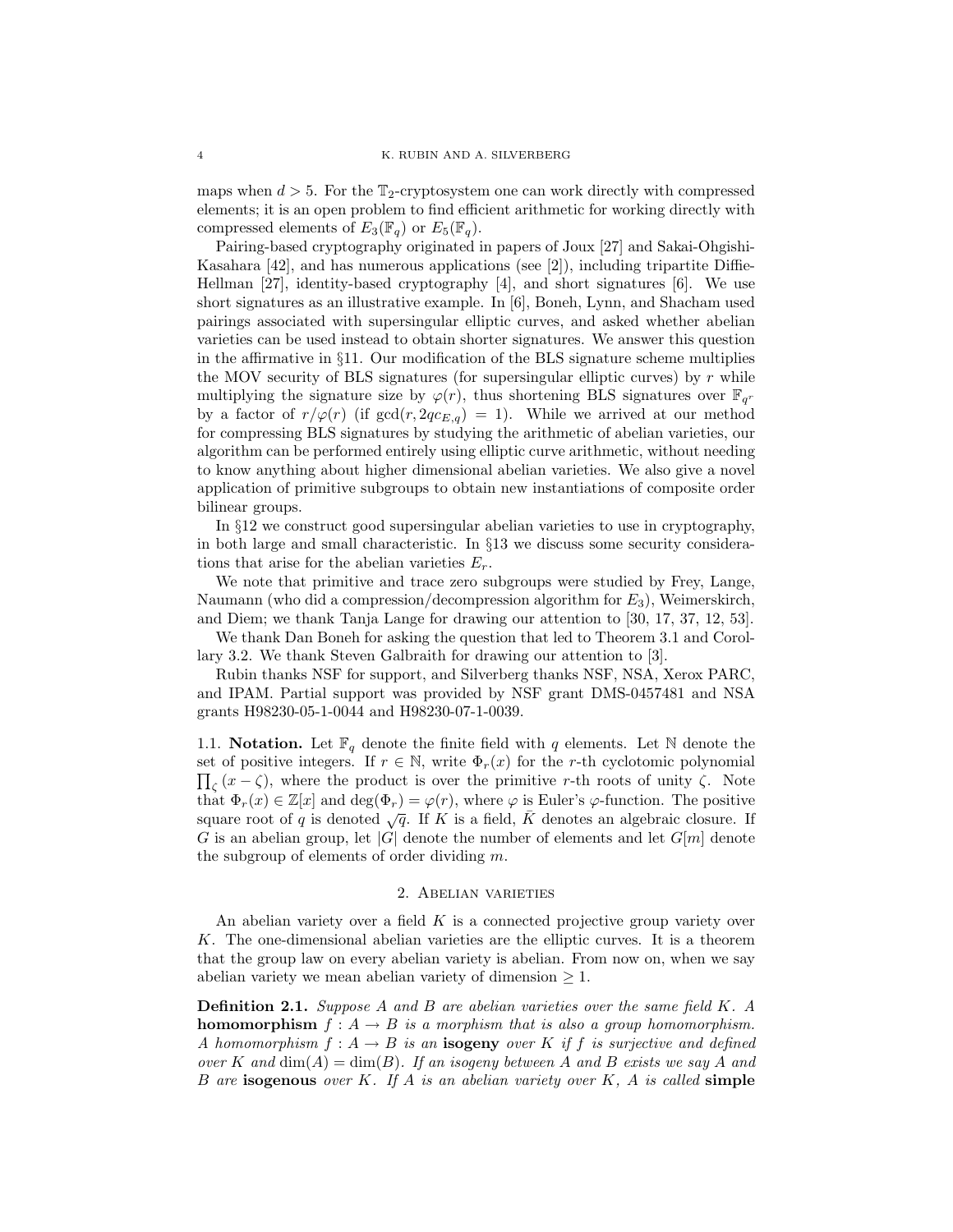(over K) if it is not isogenous over K to a product of lower dimensional abelian varieties, and A is called **elementary** (over K) if it is isogenous over K to a power of a simple abelian variety over  $K$  (this is sometimes called isotypic).

**Definition 2.2.** An elliptic curve E over a finite field  $\mathbb{F}_q$  of characteristic p is supersingular if  $E(\overline{\mathbb{F}}_q)$  has no points of order p. If A is an abelian variety over  $\mathbb{F}_q$ , then A is supersingular if A is isogenous over  $\overline{\mathbb{F}}_q$  to a power of a supersingular elliptic curve.

**Definition 2.3.** If A is an abelian variety over  $\mathbb{F}_q$ , let  $F_A(x)$  (or  $F_{A,q}(x)$  if necessary) denote the characteristic polynomial of the Frobenius endomorphism of A over  $\mathbb{F}_q$ . The q-Weil numbers for A are the roots of  $F_A(x)$ .

**Definition 2.4.** If q is a prime power, then a supersingular q-Weil number is a complex number of the form  $\sqrt{q}\zeta$  where  $\zeta$  is a root of unity.

Next we gather some important well-known results concerning abelian varieties over finite fields, due to Weil, Deuring, and others (see [51]), that we will use later.

**Theorem 2.5.** If A is an abelian variety over  $\mathbb{F}_q$ , then:

- (i)  $F_A(x) \in \mathbb{Z}[x]$ ;
- (ii) deg $(F_A) = 2 \dim(A);$
- (iii)  $|A(\mathbb{F}_q)| = F_A(1);$
- (iv) if A is supersingular, then all the roots of  $F_A$  are supersingular q-Weil numbers;
- (v) if all the roots of  $F_A$  are supersingular q-Weil numbers, then A is supersingular.

We will also make use of the following results.

**Theorem 2.6** (Tate [49]). Two abelian varieties A and B over  $\mathbb{F}_q$  are isogenous over  $\mathbb{F}_q$  if and only if  $F_A(x) = F_B(x)$ .

- **Theorem 2.7** (Honda-Tate [26, 50]). (i) If  $\omega$  is a supersingular q-Weil number, then there is a simple supersingular abelian variety A such that  $\omega$  is a q-Weil number for A.
	- (ii) The map that associates to a simple supersingular abelian variety over  $\mathbb{F}_q$ one of its q-Weil numbers gives a one-to-one correspondence between the  $\mathbb{F}_q$ -isogeny classes of simple supersingular abelian varieties over  $\mathbb{F}_q$  and the  $Gal(\mathbb{Q}/\mathbb{Q})$ -conjugacy classes of supersingular q-Weil numbers.
	- (iii) A supersingular abelian variety A over  $\mathbb{F}_q$  is elementary over  $\mathbb{F}_q$  if and only if  $F_A(x) = G_A(x)$ <sup>f<sub>A</sub></sup> for some monic irreducible polynomial  $G_A(x) \in \mathbb{Z}[x]$ and some  $f_A \in \mathbb{N}$ .

**Theorem 2.8** (Zhu [54]). Suppose A is an elementary supersingular abelian variety over  $\mathbb{F}_q$ . Let  $p = \text{char}(\mathbb{F}_q)$ . Then with  $G_A$  and  $f_A$  as in Theorem 2.7(iii), we have:

- (i)  $A(\mathbb{F}_q) \cong (\mathbb{Z}/G_A(1)\mathbb{Z})^{f_A}$  unless q is not a square and either
	- (a)  $p \equiv 3 \pmod{4}$  and A is  $\mathbb{F}_q$ -isogenous to a power of a supersingular elliptic curve E with  $G_E(x) = x^2 + q$ , or
	- (b)  $p \equiv 1 \pmod{4}$  and A is  $\mathbb{F}_q$ -isogenous to a power of a supersingular abelian surface E with  $G_E(x) = x^2 - q$ ,

in which case  $A(\mathbb{F}_q) \cong (\mathbb{Z}/G_A(1)\mathbb{Z})^a \times (\mathbb{Z}/\frac{G_A(1)}{2}\mathbb{Z} \times \mathbb{Z}/2\mathbb{Z})^b$  with nonnegative integers a and b such that  $a + b = f_A$ ;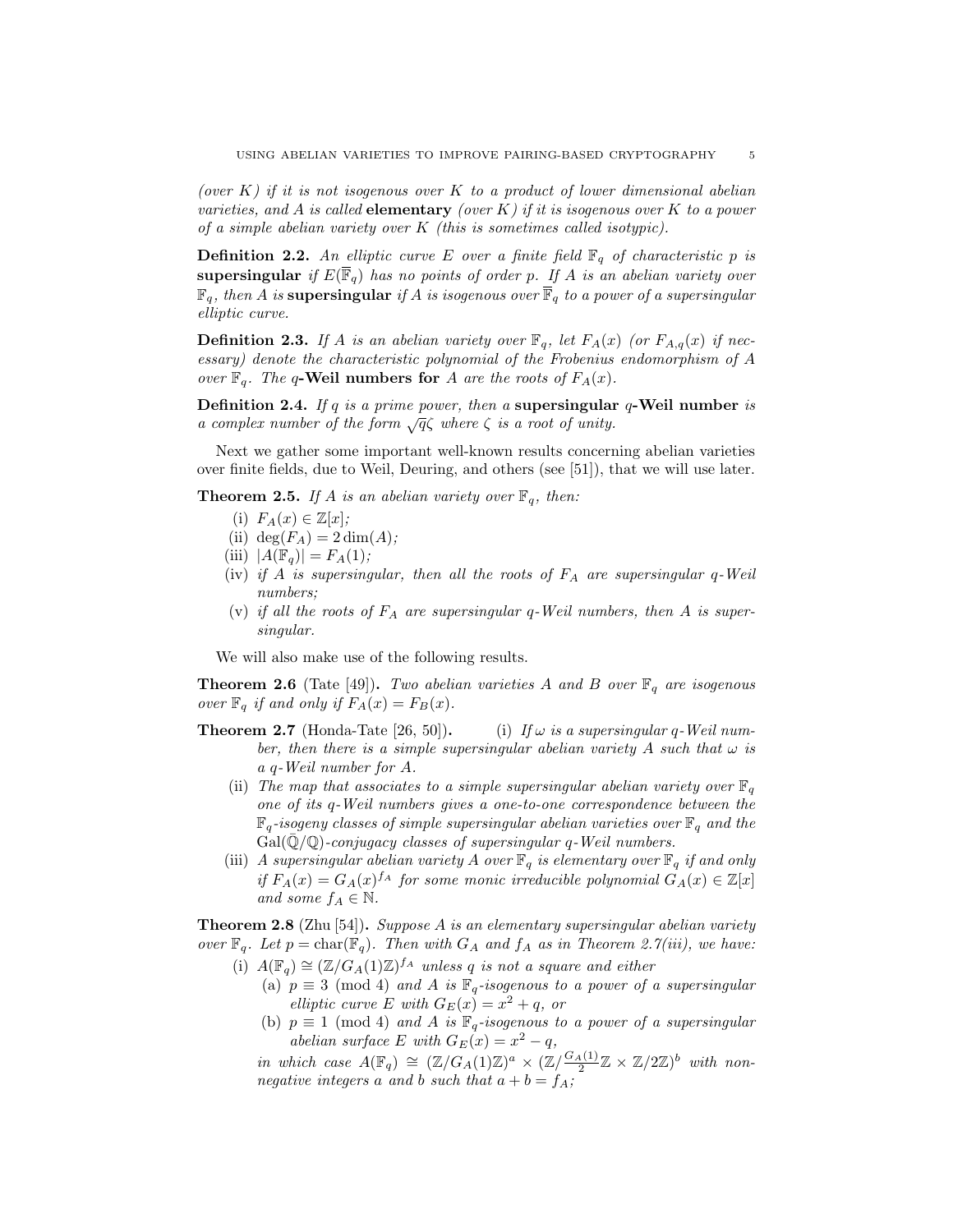(ii) if A is simple over  $\mathbb{F}_q$  then  $f_A = 1$  or 2.

In (only) the next section, we mention dual abelian varieties and polarizations. For definitions of dual abelian variety and the Weil pairing, see for example [36]. For a definition of polarization, see for example [44]. An abelian variety is isogenous to its dual. A polarization gives an isogeny from the abelian variety to its dual; a polarization is principal if this isogeny is an isomorphism. The degree of a polarization is the degree of the isogeny (and this degree is one if and only if the polarization is "principal"). All elliptic curves, Jacobian varieties of curves, and products of principally polarized abelian varieties are principally polarized abelian varieties.

## 3. Non-degenerate pairings

We show that having an abelian variety over  $\mathbb{F}_q$  with a prescribed embedding degree k is sufficient to give a non-degenerate Weil pairing over  $\mathbb{F}_{q^k}$  (assuming a condition on the multiplicity of 1 as an eigenvalue of Frobenius). This answers a question asked of us by Dan Boneh, generalizes an elliptic curve result of Balasubramanian and Koblitz, and is important for scaling pairing-based cryptography to higher security levels.

Theorem 1 of [1] shows that if A is an elliptic curve over  $\mathbb{F}_q$ ,  $\ell$  is a prime,  $\ell \nmid q(q-1), O \neq P \in A(\mathbb{F}_q)[\ell],$  and k is the order of q modulo  $\ell$ , then  $A[\ell] \subseteq A(\mathbb{F}_{q^k})$ (and thus  $e_{\ell}(P,Q) \neq 1$  for some  $Q \in A(\mathbb{F}_{q^k})[\ell],$  where  $e_{\ell}$  is the Weil pairing). We generalize this to abelian varieties with a polarization of degree prime to  $\ell$ , generalizing the condition  $\ell \nmid (q - 1)$  to a condition on the multiplicity of 1 as an eigenvalue of Frobenius. As shown in [1], some such condition is necessary. Our main conclusion (Corollary 3.2) is that there is a  $Q \in A(\mathbb{F}_{q^k})[\ell]$  that pairs nontrivially with P under the pairing induced by the Weil pairing and the polarization.

If  $\ell$  is a prime and A is an abelian variety over a field K whose characteristic is not  $\ell$ , then the Weil pairing is a non-degenerate Galois-equivariant pairing from  $A[\ell] \times A'[\ell]$  to  $\mu_{\ell}$ , where A' is the dual abelian variety,  $\mu_{\ell}$  is the group of  $\ell$ -th roots of unity in K, and  $A[\ell] := A(K)[\ell]$ . Every polarization on A defined over K gives a  $K$ -isogeny between  $A$  and  $A'$ , so if a polarization has degree relatively prime to  $\ell$  it induces a non-degenerate Galois-equivariant pairing

$$
e_{\ell}: A[\ell] \times A[\ell] \to \mu_{\ell}.
$$

Frey and Rück (Proposition 2.5 of [19]; see also [43]) proved that if  $A$  is the Jacobian of a curve over  $\mathbb{F}_q$ ,  $\ell$  is a prime not dividing q, k is the order of q modulo  $\ell, \sigma : x \mapsto x^q$  is the Frobenius automorphism of  $\overline{\mathbb{F}}_q$  over  $\mathbb{F}_q$ , and U is the kernel of  $\sigma - q$  in  $A[\ell]$ , then there is a non-degenerate Tate pairing

$$
t_m: U \times A(\mathbb{F}_q)/\ell A(\mathbb{F}_q) \to \mathbb{F}_{q^k}^{\times}/(\mathbb{F}_{q^k}^{\times})^{\ell}.
$$

Theorem 3.1 below is an analogue for the Weil pairing.

If e is a Tate or Weil pairing,  $P \in A(\mathbb{F}_q)[\ell], k$  is the order of q mod  $\ell, Q \in$  $A(\mathbb{F}_{q^k})[\ell],$  and  $e(P,Q) \neq 1$ , then the map from  $\langle P \rangle$  to  $\mathbb{F}_{q^k}^{\times}$  defined by  $R \mapsto e(R,Q)$ is injective, where  $\langle P \rangle$  denotes the group (of order  $\ell$ ) generated by P. Thus, as shown in [33, 19], the discrete log problem in  $\langle P \rangle$  reduces to the discrete log problem in  $\mathbb{F}_{q^k}^{\times}$ . The "MOV security" of  $\langle P \rangle$  is the discrete log security of  $\mathbb{F}_{q^k}^{\times}$ .

If  $e: V \times V \to \mu_{\ell}$  is a pairing, a subspace W of V is *isotropic* with respect to e if  $e(P,Q) = 1$  for all  $P,Q \in W$ .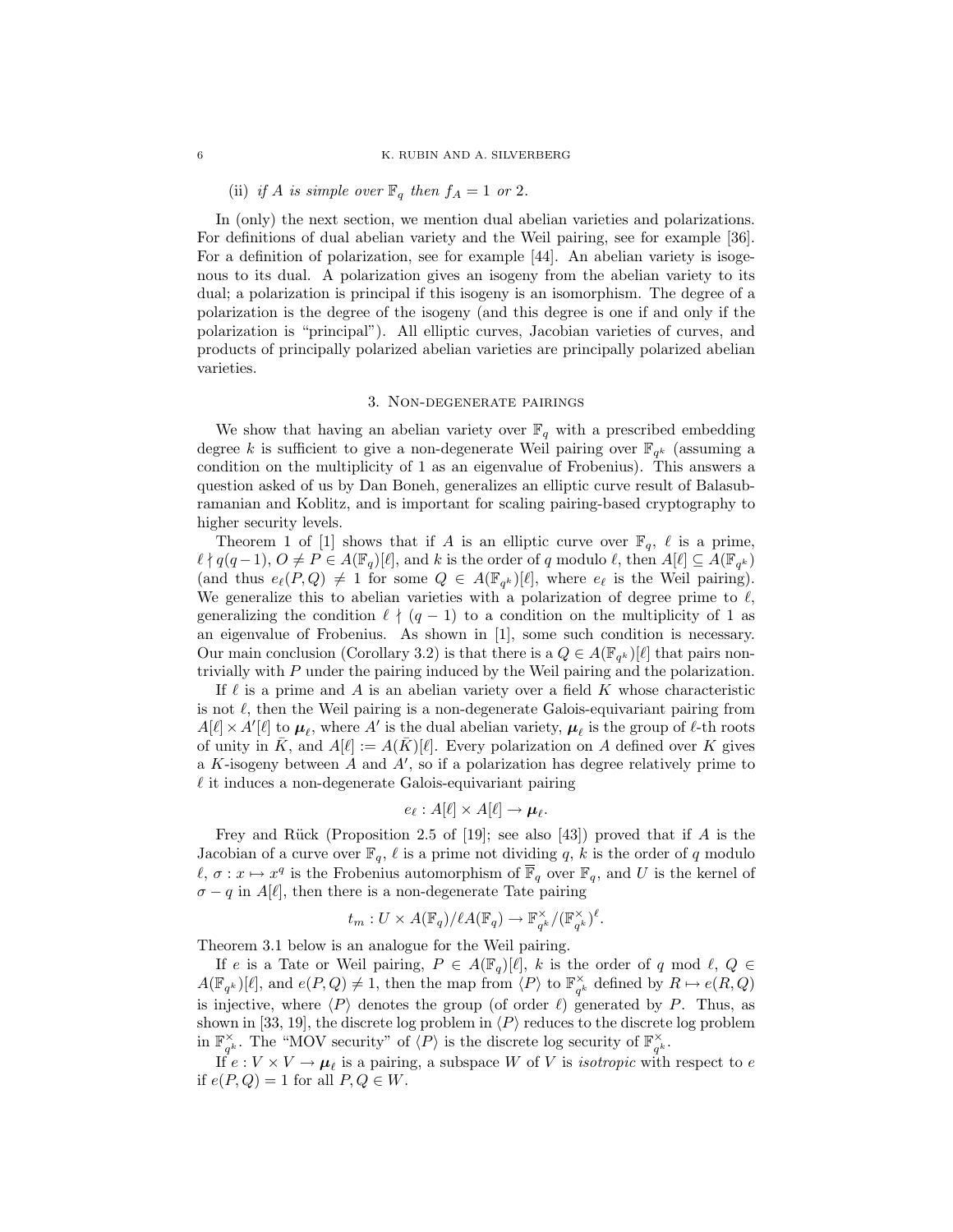**Theorem 3.1.** Suppose A is an abelian variety over  $\mathbb{F}_q$ ,  $\ell$  is a prime not dividing q, and A has a polarization over  $\mathbb{F}_q$  of degree prime to  $\ell$ . Let k denote the order of q modulo  $\ell$ , let  $e_{\ell} : A[\ell] \times A[\ell] \to \mu_{\ell}$  denote the pairing induced by the Weil pairing and the polarization, let  $V = A(\mathbb{F}_q)[\ell],$  let  $d = \dim_{\mathbb{F}_\ell}(V)$ , let  $\sigma : x \mapsto x^q$  denote the Frobenius automorphism of  $\mathbb{F}_q$  over  $\mathbb{F}_q$ , let F denote the characteristic polynomial of  $\sigma$  acting on A[ $\ell$ ], and let U denote the kernel of  $\sigma - q$  in A[ $\ell$ ]. Suppose 1 occurs as a root of F with multiplicity exactly d. Then

- (i)  $U \subseteq A(\mathbb{F}_{q^k}),$
- (ii)  $e_{\ell} : V \times U \to \mu_{\ell}$  is non-degenerate,
- (iii)  $\dim_{\mathbb{F}_\ell}(U) = \dim_{\mathbb{F}_\ell}(V) = d,$
- (iv) if  $\ell \nmid (q 1)$ , then  $U \cap V = 0$  and V is isotropic with respect to  $e_{\ell}$ ,
- (v) if  $\ell \mid (q 1)$  and  $V \neq 0$ , then V is not isotropic with respect to  $e_{\ell}$ .

*Proof.* If  $Q \in U$ , then  $\sigma^k(Q) = q^k Q = Q$  (by the definition of U and the fact that  $q^k \equiv 1 \pmod{\ell}$ , so  $Q \in A(\mathbb{F}_{q^k})$  and we have (i). The roots of F occur in pairs a,  $q/a$ . Thus q is a root of F with multiplicity d. Write  $F(x) = (x - q)^d g(x)$ , let  $W = \ker(g(\sigma))$ , and let  $U_d = \ker((\sigma - q)^d) \supseteq U$ . Then  $gcd((x - q)^d, g(x)) = 1, U_d$ and W are  $\sigma$ -invariant subspaces of  $A[\ell], A[\ell] = U_d \oplus W$ , and  $\dim(U_d) = d$ . Since q is not an eigenvalue for the action of  $\sigma$  on W,  $\sigma - q$  is an isomorphism on W. Thus,  $W = (\sigma - q)W$ . If  $P \in V$  and  $T \in A[\ell]$ , then

$$
e_{\ell}(P, (\sigma - q)T) = e_{\ell}(P, \sigma(T))/e_{\ell}(P, qT) = \sigma(e_{\ell}(P, T))/e_{\ell}(P, T)^{q} = 1.
$$

Thus,  $e_{\ell}(P, R) = 1$  for all  $R \in W$ . Since  $e_{\ell}$  is non-degenerate, either  $V = 0$  or there is a  $Q \in U_d$  such that  $e_{\ell}(P, Q) \neq 1$ . In either case, it follows that the  $\sigma$ equivariant homomorphism  $f: V \to \text{Hom}(U_d, \mu_\ell)$  defined by  $f(P)(Q) = e_\ell(P, Q)$ is injective. Since  $\dim(V) = \dim(U_d)$ , f is an isomorphism, as is the corresponding map  $U_d \to \text{Hom}(V, \mu_\ell)$ . Thus the restriction of  $e_\ell$  to  $V \times U_d$  is non-degenerate. Since  $\sigma$  is the identity on V and acts via q on  $\mu_{\ell}$ ,  $\sigma - q$  kills Hom $(V, \mu_{\ell})$ , and thus kills  $U_d$ . Thus  $U_d \subseteq U$ . So  $U_d = U$ , giving (ii) and (iii).

We have  $q \equiv 1 \pmod{\ell}$  if and only if  $U = V$ . If  $U = V \neq 0$ , then (ii) implies V is not isotropic, and we have (v).

If V is not isotropic, then the restriction of  $e_\ell$  to  $V \times V$  is non-trivial, but takes values in  $\mu_{\ell}(\mathbb{F}_q)$  (since  $V \subseteq A(\mathbb{F}_q)$ ). Thus  $\mu_{\ell}(\mathbb{F}_q) \neq 1$ , so  $\ell \mid (q-1)$ . So if  $\ell \nmid (q-1)$ , then V is isotropic, and then (ii) implies  $U \cap V = 0$ .

**Corollary 3.2.** Suppose A is an abelian variety over  $\mathbb{F}_q$ ,  $\ell$  is a prime not dividing  $q, \, O \neq P \in A(\mathbb{F}_q)[\ell], \, 1 \,$  occurs with multiplicity one as a root of the characteristic polynomial of Frobenius  $\sigma$  acting on A[ $\ell$ ], and A has a polarization of degree relatively prime to  $\ell$ . Let  $e_{\ell} : A[\ell] \times A[\ell] \to \mu_{\ell}$  denote the pairing induced by the Weil pairing and the polarization, let  $k$  denote the order of q modulo  $\ell$ , and let  $U = \text{ker}(\sigma - q) \subseteq A[\ell].$  Then  $\dim_{\mathbb{F}_{\ell}}(U) = 1$ , and for all  $O \neq Q \in U$  we have  $Q \in A(\mathbb{F}_{q^k})$  and  $e_{\ell}(P,Q) \neq 1$ .

*Proof.* Since 1 occurs with multiplicity one as an eigenvalue of  $\sigma$ ,  $A(\mathbb{F}_q)[\ell]$  has dimension one over  $\mathbb{F}_{\ell}$ . Now apply (i-iii) of Theorem 3.1 with  $d = 1$ .

The hypotheses in Corollary 3.2 imply that  $\ell \nmid (q - 1)$ , since the pair 1 and q occur as eigenvalues of Frobenius, but 1 occurs with multiplicity exactly one.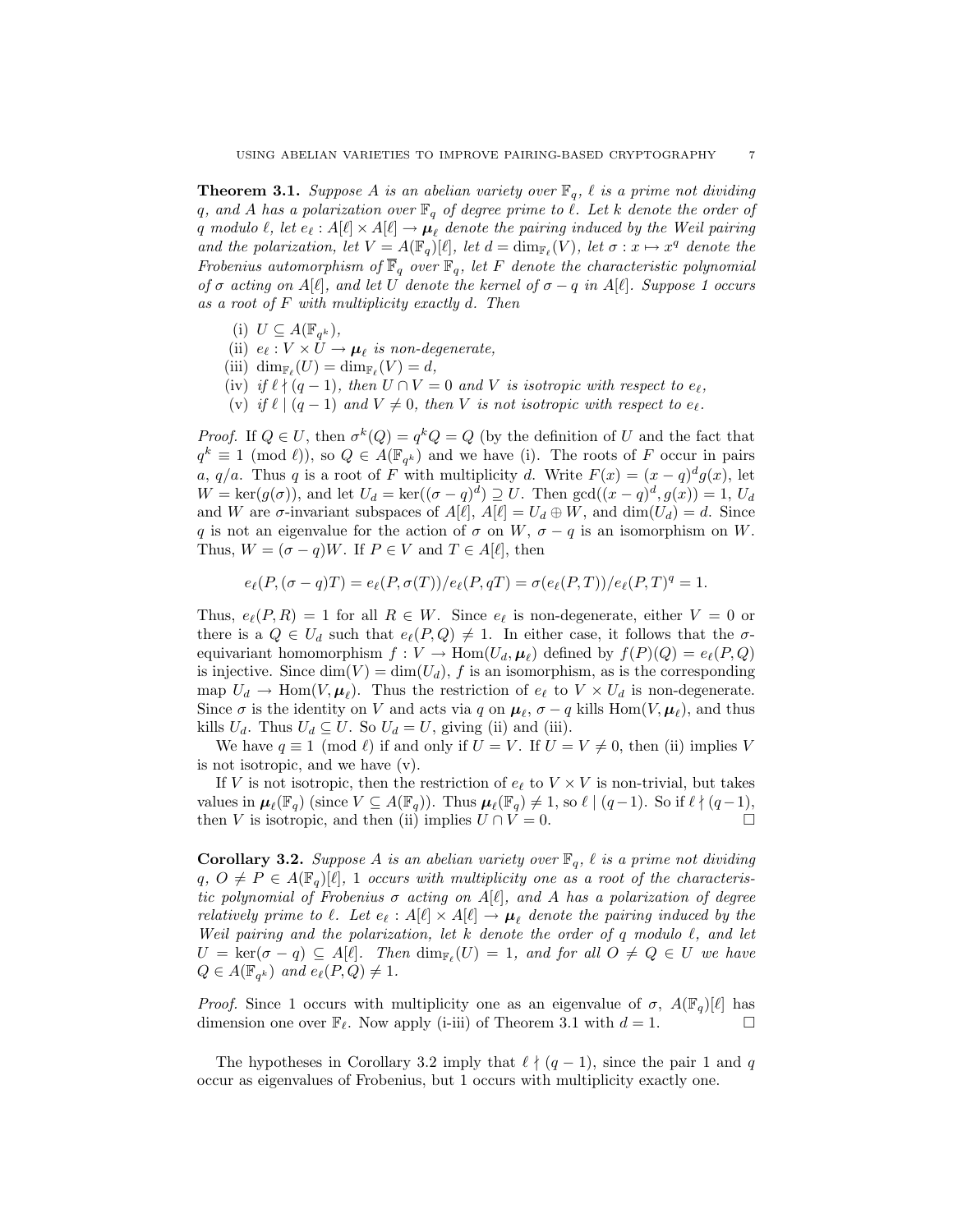#### 8 K. RUBIN AND A. SILVERBERG

### 4. THE CRYPTOGRAPHIC EXPONENT  $c_{A,q}$

We begin by giving definitions of the cryptographic exponent  $c_{A,q}$  and security parameter  $\alpha(A, q)$  (we originally gave these definitions in [38]). The security parameter  $\alpha(A, q)$  is  $c_{A,q}/g$ , where  $g = \dim(A)$ . It measures MOV security per bit, and is the relevant measure for comparing security among supersingular abelian varieties of different dimension. Roughly speaking, for a group  $G$  to have security parameter  $\alpha$  means that the discrete logarithm problem in G can be reduced to the discrete logarithm problem in the multiplicative group of a field of size approximately  $|G|^{\alpha}$ . The group  $G = A(\mathbb{F}_q)$  has order approximately  $q^g$ . We will relate  $q^{c_{A,q}}$  to the size of the smallest field F such that every cyclic subgroup of  $A(\mathbb{F}_q)$  can be embedded in  $F^{\times}$ .

**Definition 4.1.** If A is an elementary supersingular abelian variety over  $\mathbb{F}_q$ , define its cryptographic exponent  $c_{A,q}$  to be

$$
c_{A,q} := \begin{cases} \frac{m}{2} & \text{if } q \text{ is a square,} \\ \frac{m}{\gcd(2,m)} & \text{if } q \text{ is not a square,} \end{cases}
$$

where  $\sqrt{q}\zeta$  is a q-Weil number for A with  $\zeta$  a primitive m-th root of unity.

**Lemma 4.2.** The number  $c_{A,q}$  is well-defined.

*Proof.* If  $\sqrt{q}\zeta'$  is another q-Weil number for A, and m' is the order of  $\zeta'$ , then  $\zeta^2$  and  $(\zeta')^2$  are Galois conjugate, and therefore have the same order, namely  $\frac{m}{\gcd(2,m)}$  =  $\frac{m'}{\gcd(2,m')}$ . If q is a square, then  $\zeta$  and  $\zeta'$  are Galois conjugate, so  $m = m'$  $\Box$ 

**Remark 4.3.** (i) When q is not a square,  $c_{A,q} \in \mathbb{N}$ . (ii) When q is a square,  $c_{A,q} \in \frac{1}{2} \mathbb{N} = \{\frac{s}{2} : s \in \mathbb{N}\}.$ 

**Lemma 4.4.** If  $gcd(t, 2c_{A,q}) = 1$ , then  $c_{A,q}t = c_{A,q}$ .

*Proof.* If  $\omega = \sqrt{q}\zeta$  is a q-Weil number for A over  $\mathbb{F}_q$ , then  $\omega^t = \sqrt{q^t}\zeta^t$  is a  $q^t$ -Weil number for A over  $\mathbb{F}_{q^t}$ . If  $\zeta$  is a primitive m-th root of unity and  $gcd(t, m) = 1$ , then  $\zeta^t$  is a primitive *m*-th root of unity. The lemma now follows from the definitions of  $c_{A,q}$  and  $c_{A,q}$ .

The next definition builds on the definition of "security multiplier" for elliptic curves in [7], extending it to measure security per bit for higher-dimensional abelian varieties.

**Definition 4.5.** If A is an elementary supersingular abelian variety over  $\mathbb{F}_q$ , define its security parameter  $\alpha(A,q)$  to be

$$
\alpha(A, q) := \frac{c_{A,q}}{\dim(A)}.
$$

Recall the notation  $G_A$  and  $f_A$  from Theorem 2.7(iii). Recall that the exponent of a finite abelian group H is the smallest positive integer N such that  $NH = 0$ (with the group law written additively). See Proposition 3.1 of [55] for a version of the following result that gives more information.

**Theorem 4.6** ([55]). Suppose A is an elementary supersingular abelian variety over  $\mathbb{F}_q$ .

(i) If  $q$  is a square, then: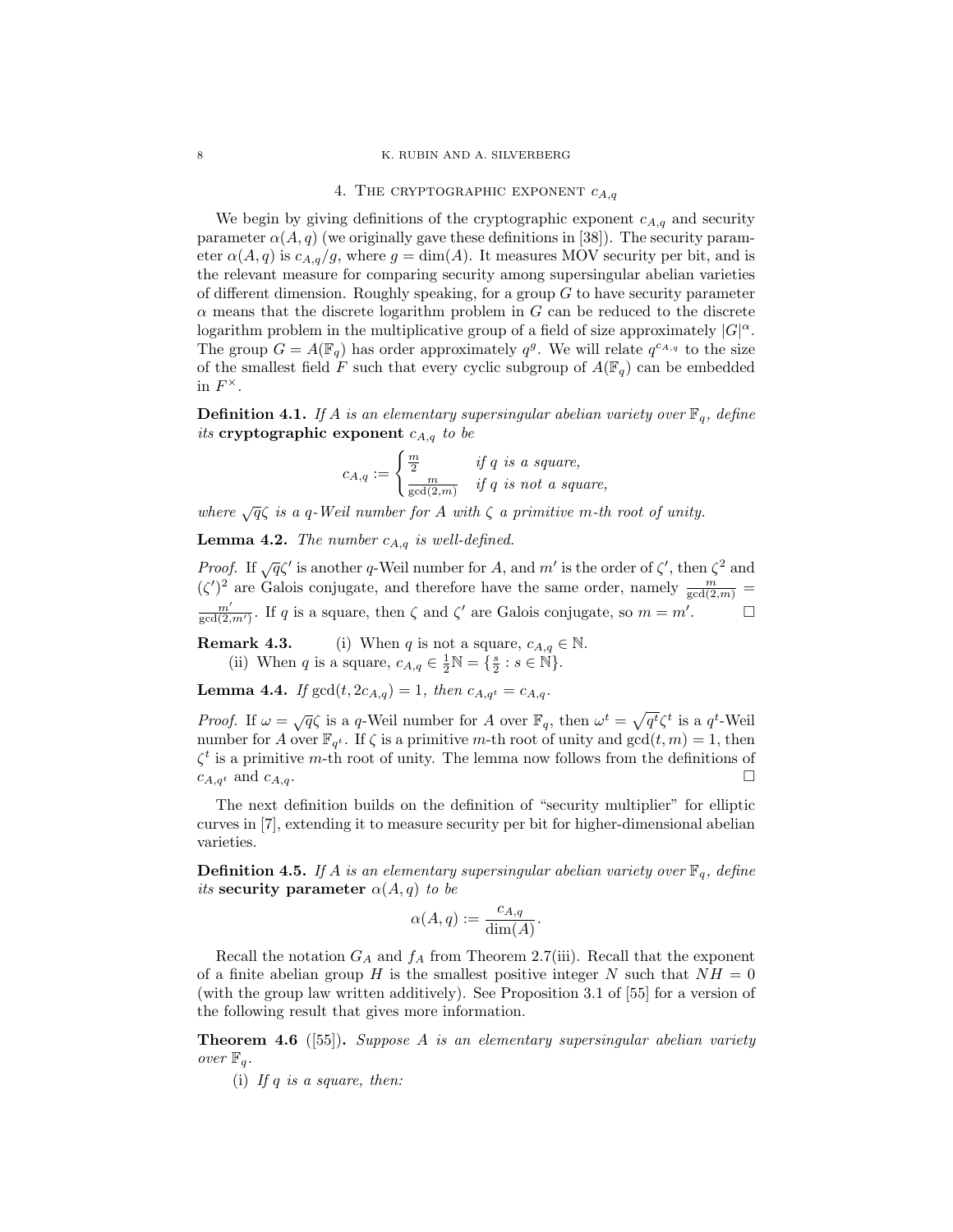- (a)  $G_A(x) = \sqrt{q}^{\varphi(2c_{A,q})} \Phi_{2c_{A,q}}(\frac{x}{\sqrt{q}}),$  and
- (b) the exponent of  $A(\mathbb{F}_q)$  divides  $\Phi_{2c_{A,q}}(\sqrt{q})$ , which divides  $q^{c_{A,q}}-1$ .
- (ii) If  $q$  is not a square then:
	- (a)  $G_A(x)$  divides  $q^{\varphi(c_{A,q})}\Phi_{c_{A,q}}(\frac{x^2}{q})$  $(\frac{c^2}{q}),$  and
	- (b) the exponent of  $A(\mathbb{F}_q)$  divides  $\Phi_{c_{A,q}}(q)$ , which divides  $q^{c_{A,q}}-1$ .

*Proof.* Part (i)(a) is part of Proposition 3.1(I) of [55]. Thus if q is a square,  $G_A(1)$  =  $\sqrt{q}^{\varphi(2c_{A,q})}\Phi_{2c_{A,q}}\left(\frac{1}{\sqrt{q}}\right) = \pm \Phi_{2c_{A,q}}(\sqrt{q})$ . If q is not a square and  $\omega$  is a q-Weil number for A, then  $\Phi_{c_{A,q}}(\frac{\omega^2}{q})$  $\left(q^{\varphi}\right)^2 = 0$ , so  $G_A(x)$  divides  $q^{\varphi(c_{A,q})}\Phi_{c_{A,q}}(\frac{x^2}{q})$  $\frac{c^2}{q}$ ), so  $G_A(1)$  divides  $q^{\varphi(c_{A,q})}\Phi_{c_{A,q}}(\frac{1}{q}) = \pm \Phi_{c_{A,q}}(q)$ . By Theorem 2.8(i), the exponent of  $A(\mathbb{F}_q)$  divides  $G_A(1)$ . Since  $\Phi_m(x)$  divides  $x^m - 1$ , the result follows.

**Lemma 4.7.** Suppose A is an elementary supersingular abelian variety over  $\mathbb{F}_q$ , and  $\omega$  is a q-Weil number for A. Then:

- (i)  $2 \dim(A)/f_A = \deg(G_A) = [\mathbb{Q}(\omega):\mathbb{Q}];$
- (ii) if q is a square, then  $deg(G_A) = \varphi(2c_{A,q});$
- (iii) if q is not a square, then  $deg(G_A) = \varphi(c_{A,q})$  or  $2\varphi(c_{A,q})$ , and  $\varphi(c_{A,q}) =$  $[\mathbb{Q}(\omega^2) : \mathbb{Q}];$
- (iv) if  $\ell$  is a prime divisor of  $2c_{A,q}$ , then  $\ell \leq 2 \dim(A) + 1$ .

Proof. Part (i) follows from Theorems 2.5(ii) and 2.7(iii) and the definitions of  $G_A$  and  $\omega$ . Let  $c = c_{A,q}$ ,  $g = \dim(A)$ , and  $\omega = \sqrt{q}\zeta_m$ . If q is a square, then  $[\mathbb{Q}(\omega) : \mathbb{Q}] = [\mathbb{Q}(\zeta_m) : \mathbb{Q}] = \varphi(m) = \varphi(2c)$ , giving (ii). If q is not a square, then  $[\mathbb{Q}(\zeta_m^2) : \mathbb{Q}] = \varphi(c)$  and  $\deg(G_A) = [\mathbb{Q}(\omega) : \mathbb{Q}] = [\mathbb{Q}(\omega) : \mathbb{Q}(\omega^2)]\varphi(c) = \varphi(c)$  or  $2\varphi(c)$ , and (iii) follows. Suppose  $\ell$  is a prime divisor of 2c. If q is a square then by (i,ii) we have  $2g \ge \deg(G_A) = \varphi(2c) \ge \ell - 1$ , while if q is not a square then by (i,iii) we have  $2g \ge \deg(G_A) \ge \varphi(c) \ge \ell - 1$ , giving (iv).

### 5. Lemmas

To prove Theorems 6.1 and 6.3 below, we begin with some lemmas.

**Lemma 5.1.** Suppose that  $\Phi_m(d)$  is divisible by a prime number  $\ell$ , and  $\ell \nmid m$ . Then  $m$  is the order of  $d$  modulo  $\ell$ .

*Proof.* The roots of  $\Phi_m$  in  $\overline{\mathbb{F}}_\ell$  are exactly the primitive m-th roots of unity, since  $\ell \nmid m$ . By assumption, d is a root of  $\Phi_m$  in  $\mathbb{F}_{\ell}$ , and so m is the order of d in  $\mathbb{F}_{\ell}^{\times}$ .  $\Box$ 

**Lemma 5.2.** For all positive integers  $n$  and  $r$ ,

$$
\Phi_n(x^r) = \prod_{\substack{d \mid r \\ (d,n)=1}} \Phi_{\frac{r}{d}n}(x).
$$

*Proof.* We induct on the number of prime divisors of  $r$  (with multiplicity). The  $r = 1$  case is obvious. If all prime divisors of r divide n, then  $\Phi_n(x^r) = \Phi_{rn}(x)$  (see [23]), giving the result. Suppose  $r = ps$  with p a prime that does not divide n, and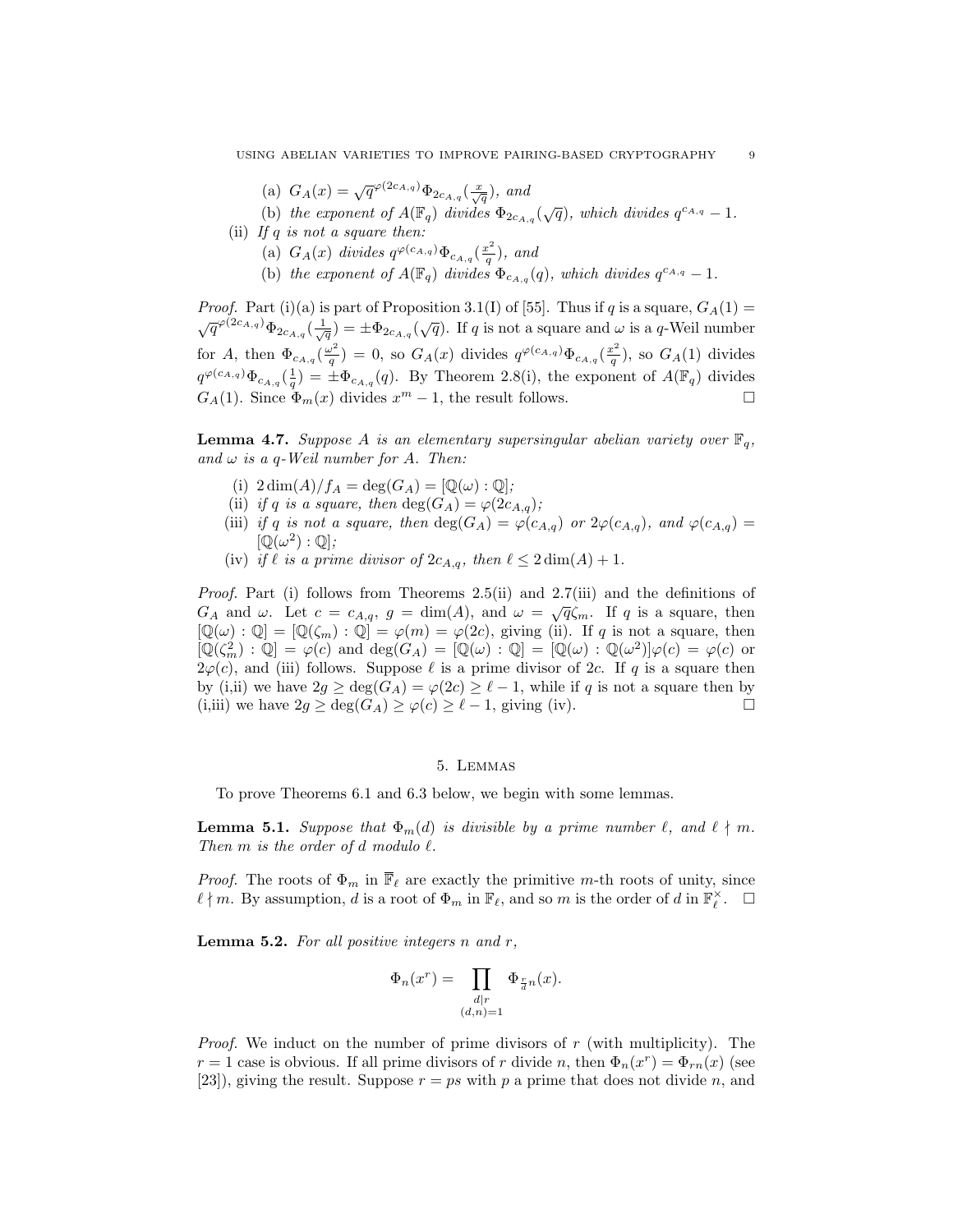$s \in \mathbb{Z}$ . Then

$$
\Phi_n(x^r) = \Phi_n(x^s)\Phi_{np}(x^s) = \prod_{\substack{t|s \ (t,n)=1}} \Phi_{\frac{s}{t}n}(x) \prod_{\substack{u|s \ (u,np)=1}} \Phi_{\frac{s}{u}np}(x) = \prod_{\substack{(u,np)=1 \ (d,n)=1}} \Phi_{\frac{r}{u}n}(x) \prod_{\substack{u|r \ (d,n)=1}} \Phi_{\frac{r}{u}n}(x) = \prod_{\substack{d|r \ (d,n)=1}} \Phi_{\frac{r}{d}n}(x)
$$

where the first equality is stated in [23] and is easy to show, the second is by induction, and for the third let  $d = pt$ .

# 6. The cryptographic exponent and MOV security

Suppose A is an abelian variety over  $\mathbb{F}_q$ , and  $p = \text{char}(\mathbb{F}_q)$ . Theorems 6.3 and 6.1 below show that the cryptographic exponent  $c_{A,q}$  captures the MOV security of A. In other words, if  $A(\mathbb{F}_q)$  has a subgroup C of sufficiently large prime order, then  $\mathbb{F}_{q^c,A,q}$  is the smallest extension F of  $\mathbb{F}_p$  such that C can be embedded in the multiplicative group  $F^{\times}$  of F.

If  $A(\mathbb{F}_q)$  has a point of sufficiently large prime order  $\ell$ , then Theorem 6.1 shows that  $c_{A,q}$  is the smallest positive half-integer k such that  $q^k-1$  is an integer divisible by  $\ell$ , while Theorem 6.3 shows that  $c_{A,q}$  is in fact the smallest positive rational number k such that  $q^k - 1$  is an integer divisible by  $\ell$ . Thus the cryptographic exponent  $c_{A,q}$  is a finer invariant than the embedding degree (which is the smallest positive integer k such that  $q^k-1$  is divisible by  $\ell$ ). For examples that show that the embedding degree can be very far from a good measure of cryptographic security in the case of ordinary (i.e., non-supersingular) elliptic curves, see §4 of [25].

**Theorem 6.1** (Theorem 8 of [38]). Suppose A is an elementary supersingular abelian variety over  $\mathbb{F}_q$ ,  $\ell$  is a prime number,  $\ell$  divides  $|A(\mathbb{F}_q)|$ , and  $\ell \nmid 2c_{A,q}$ . Then

$$
c_{A,q}\mathbb{N} = \{k \in \frac{1}{2}\mathbb{N} : q^k - 1 \text{ is an integer divisible by } \ell\}.
$$

*Proof.* By Theorem 4.6,  $\ell$  divides  $\Phi_{2c_{A,q}}(\sqrt{q})$  if q is a square, and  $\ell$  divides  $\Phi_{c_{A,q}}(q)$ if q is not a square. By Lemma 5.1,  $c_{A,q}$  is the smallest positive half-integer k such that  $q^k - 1$  is an integer divisible by  $\ell$ .

Remark 6.2. Suppose A is a g-dimensional elementary supersingular abelian variety over  $\mathbb{F}_q$ . Lemma 4.7(iv) shows that if  $\ell > 2g + 1$ , then  $\ell \nmid 2c_{A,q}$ . Thus Theorem 6.1's constraint that  $\ell \nmid 2c_{A,q}$  only rules out some (small) primes  $\ell \leq 2g + 1$ , and for cryptography we are only interested in large primes  $\ell$ .

Retain the notation  $f_A$  and  $G_A$  from Theorem 2.7(iii).

Theorem 6.3. Suppose A is an elementary supersingular abelian variety of dimension g over  $\mathbb{F}_q$ ,  $q = p^n$ ,  $\ell$  is a prime divisor of  $|A(\mathbb{F}_q)|$ ,  $\ell \neq p$ , and s is the multiplicative order of p mod  $\ell$ . If q is a square, assume  $\ell > (1+p)^{ng/(2f_A)}$ . If q is matepreciated order by p mod c. 1j q is a square, assume  $\ell > (1 + p)$ . 1j q is<br>not a square, assume  $\ell > (1 + \sqrt{p})^{2ng/(3f_A)}$  and  $\ell > 7$ . Then  $p^s = q^{c_{A,q}}$ , so  $\mathbb{F}_{q^{c_{A,q}}}$ is the smallest extension of  $\mathbb{F}_p$  whose multiplicative group has a subgroup of order  $\ell$ .

*Proof.* Write c for  $c_{A,q}$ . The goal is to prove that nc is the order of p modulo  $\ell$ . By Lemma 5.1, it suffices to show that  $\ell$  divides  $\Phi_{nc}(p)$  and  $\ell \nmid nc$ .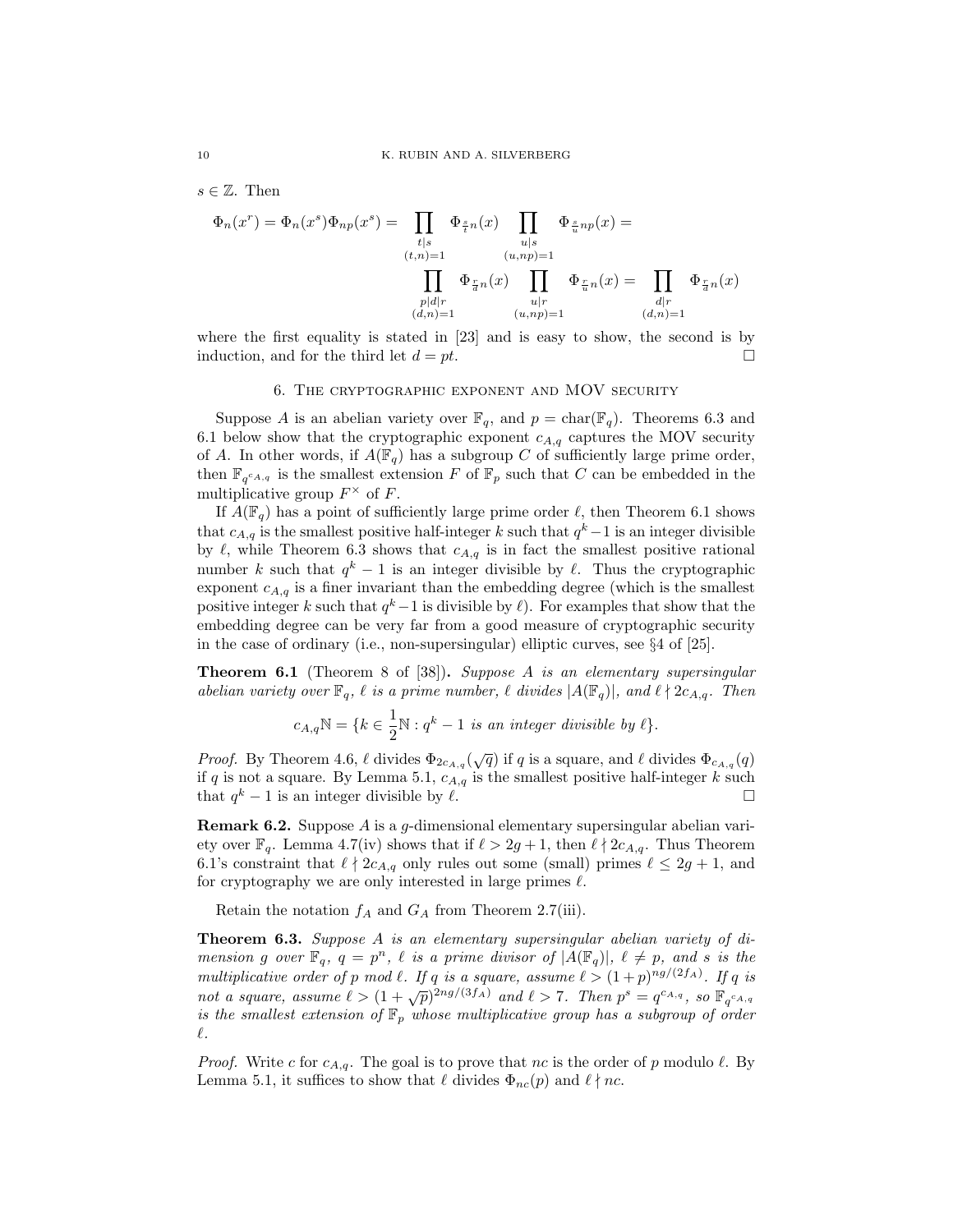First, suppose *n* is even (i.e., *q* is a square). We first show that  $\ell \nmid nc$ . Since  $\varphi(2c) = \deg(G_A) = 2g/f_A$ , we have

(6.1) 
$$
\ell > (1+p)^{ng/(2f_A)} = (1+p)^{n\varphi(2c)/4} \ge 3^{n\varphi(2c)/4}.
$$

Thus  $\ell > 3^{n/4} \ge n/2$ . By our conditions,  $\ell > 2$ . Since *n* is even, it follows that  $\ell \nmid n$ . If  $\ell \mid 2c$ , then since  $\ell > 2$  and  $n \geq 2$ , (6.1) implies  $\ell > 3^{\varphi(2c)/2} \geq 3^{(\ell-1)/2} \geq \ell$ , a contradiction, so  $\ell \nmid nc$ .

Continue to assume that n is even. By Theorem 4.6,  $\ell$  divides  $\Phi_{2c}(p^{n/2})$ . By Lemma 5.2,  $\Phi_{2c}(p^{n/2}) = \prod_{d | \frac{n}{2}}$  $(d, 2c)=1$  $\Phi_{\frac{nc}{d}}(p)$ , so  $\ell$  divides  $\Phi_{\frac{nc}{d}}(p)$  for some divisor d

of  $n/2$  that is relatively prime to 2c. By our hypotheses, Lemma 4.7(i,ii), and the fact that  $\varphi(ab) \leq \varphi(a)b$  for all  $a, b \in \mathbb{N}$ , we have

$$
(1+p)^{ng/(2f_A)} < \ell \le |\Phi_{\frac{nc}{d}}(p)| \le (1+p)^{\varphi(cn/d)} \le (1+p)^{\varphi(2c)n/(2d)} = (1+p)^{ng/(df_A)}.
$$

Thus  $d = 1$ , i.e.,  $\ell$  divides  $\Phi_{nc}(p)$  as desired.

Now suppose that n is odd (i.e., q is not a square). We first show that  $\ell \nmid nc$ . We have

$$
(6.2) \ell > (1+\sqrt{p})^{2ng/(3f_A)} = (1+\sqrt{p})^{n \deg(G_A)/3} \ge (1+\sqrt{p})^{n\varphi(c)/3} \ge (1.34)^{n\varphi(c)}
$$

by Lemma 4.7. If  $\ell \mid n$ , then  $(6.2)$  implies  $\ell > (1.34)^n \ge (1.34)^{\ell} > \ell$ , the last inequality holding for all  $\ell \geq 7$ . This contradiction shows that  $\ell \nmid n$ . If  $\ell \mid c$ , then (6.2) implies  $\ell > (1.34)^{\varphi(c)} \ge (1.34)^{\ell-1} > \ell$ , the last inequality holding for all  $\ell \geq 10$ . This contradiction shows that  $\ell \nmid c$ .

Let  $\omega$  be a q-Weil number for A, and let  $H = \text{Gal}(\mathbb{Q}(\omega)/\mathbb{Q})$ . By Theorem 2.8(i),  $\ell$  divides

$$
G_A(1) = \prod_{\sigma \in H} (1 - \omega^{\sigma}) = \prod_{\sigma \in H} \prod_{\nu^n = \omega^{\sigma}} (1 - \nu).
$$

Then there exist  $\sigma \in H$  and  $\nu \in \mathbb{C}$  such that  $\nu^n = \omega^{\sigma}$  and  $\ell$  divides  $\prod_{\tau \in G} (1 - \nu^{\tau}) \in$  $\mathbb{Z}$ , where  $G := \text{Gal}(\mathbb{Q}(\nu)/\mathbb{Q})$ . Replacing  $\omega$  by  $\omega^{\sigma}$  if necessary, we may assume  $\sigma = 1$ .  $\omega$ , where  $\omega = \sqrt{q}\zeta_m$ , with  $\zeta_m$  a primitive m-th root of unity. Then for some d we can write  $\omega = \sqrt{q} \zeta_m$ , with  $\zeta_m$  a primitive *m*-th root of unity. Then is some a we can<br>write  $\nu = \sqrt{p} \zeta_d$  with a primitive *d*-th root of unity  $\zeta_d$  such that  $\zeta_d^n = \zeta_m$ . Then m divides d (since  $\zeta_m^d = \zeta_d^{nd} = 1$ ), which divides nm (since  $(\zeta_d)^{nm} = \zeta_m^m = 1$ ). Let  $t = d/m \in \mathbb{Z}$ . Then t divides n. Since n is odd, so is t. Since  $\zeta_d^t$  is a primitive m-th root of unity, there is a  $\delta \in \text{Gal}(\overline{\mathbb{Q}}/\mathbb{Q})$  such that  $\zeta_d^t = \zeta_m^{\delta}$ . Thus,

$$
\nu^t = \sqrt{p}^t \zeta_d^t = \sqrt{p}^t \zeta_m^\delta = \pm \omega^\delta / p^{(n-t)/2} \in \mathbb{Q}(\omega),
$$

so  $[\mathbb{Q}(\nu):\mathbb{Q}(\omega)] \leq t$ . Since  $[\mathbb{Q}(\omega):\mathbb{Q}] = \deg(G_A) = 2g/f_A$ , we have

$$
(1+\sqrt{p})^{2ng/(3f_A)} < \ell \leq |\prod_{\tau \in G} (1-\nu^{\tau})| \leq (1+\sqrt{p})^{[\mathbb{Q}(\nu):\mathbb{Q}]} \leq (1+\sqrt{p})^{2tg/f_A}.
$$

Thus  $t > n/3$ . Since n is odd and divisible by t, we must have  $t = n$ , i.e.,  $d = mn$ . Thus,  $\ell$  divides

$$
|\prod_{\tau \in G} (1 - \nu^{\tau})| = |\prod_{\tau \in G} (1 - (\sqrt{p}\zeta_{mn})^{\tau})| = |\prod_{\tau \in G} (\sqrt{p} - \zeta_{mn})^{\tau}|,
$$

which divides

$$
\prod_{\tau \in G} (p - \zeta_{mn}^2)^\tau = \prod_{\gamma \in \text{Gal}(\mathbb{Q}(\zeta_{mn}^2)/\mathbb{Q})} (p - (\zeta_{mn}^2)^\gamma)^{[\mathbb{Q}(\nu):\mathbb{Q}(\zeta_{mn}^2)]} = \Phi_{nc}(p)^{[\mathbb{Q}(\nu):\mathbb{Q}(\zeta_{mn}^2)]},
$$

since  $\zeta_{mn}^2$  is a primitive nc-th root of unity. Thus  $\ell$  divides  $\Phi_{nc}(p)$ , as desired.  $\Box$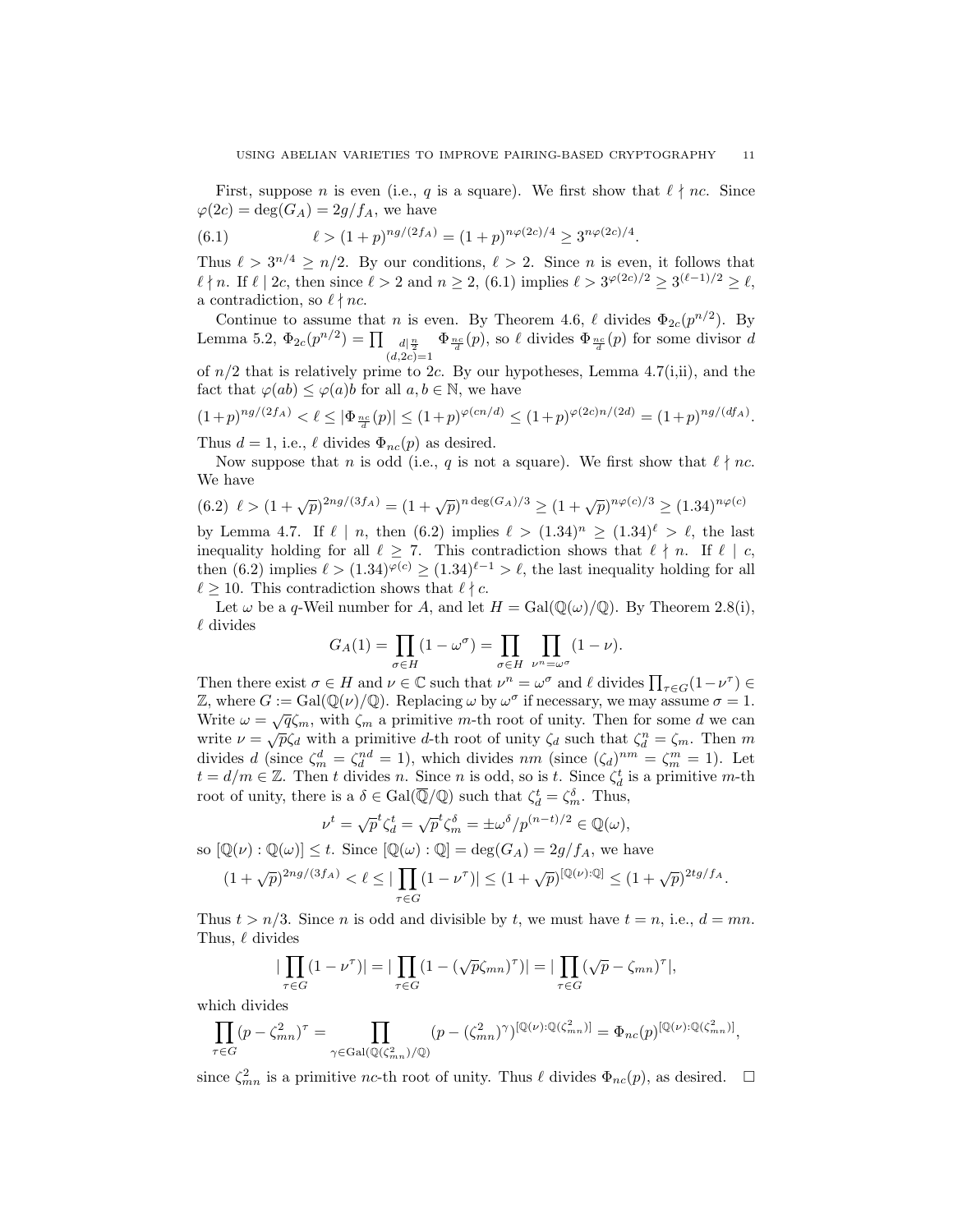**Definition 6.4.** Suppose  $V$  is a connected commutative algebraic group over a finite field K. Let  $C(V, K)$  denote the smallest extension F of K such that every subgroup of  $V(K)$  of prime order embeds in  $F^{\times}$ .

In other words,  $C(V, K)$  is the smallest extension F of K such that any attack on the discrete logarithm problem in  $F^{\times}$  gives an attack on the discrete logarithm problem in all subgroups of prime order in  $V(K)$ .

Corollary 6.5. Suppose A is an elementary supersingular abelian variety over  $\mathbb{F}_q$ , and  $|A(\mathbb{F}_q)|$  has a prime divisor that does not divide  $2c_{A,q}$ . If  $c_{A,q} \in \mathbb{Z}$ , then  $C(A, \mathbb{F}_q) = \mathbb{F}_{q^c A, q}^{\; c}$ . If  $c_{A,q} \notin \mathbb{Z}$ , then  $C(A, \mathbb{F}_q) = \mathbb{F}_q \cdot \mathbb{F}_{q^c A, q}$ , a degree 2 extension of  $\mathbb{F}_{q^c}$ <sub>4,q</sub>. In particular, if q is prime then  $C(A, \mathbb{F}_q) = \mathbb{F}_{q^c}$ <sub>4,q</sub>.

*Proof.* Let M denote the compositum of  $\mathbb{F}_q$  and  $\mathbb{F}_{q^c A,q}$ . Then  $M = \mathbb{F}_{q^c A,q}$  if and only if  $c_{A,q}$  ∈ Z. By Theorem 4.6,  $C(A, \mathbb{F}_q) \subseteq M$ . Under our hypotheses, by Theorem 6.1 we have  $\mathbb{F}_{q^c A,q} \subseteq C(A,\mathbb{F}_q)$ . Since  $\mathbb{F}_q \subseteq C(A,\mathbb{F}_q)$ , we have  $C(A,\mathbb{F}_q) = M$ .  $\Box$ 

The following example shows that the conclusions of Theorems 6.1 and 6.3 are false if the conditions on  $\ell$  are dropped (with  $\ell = 2$ ).

**Example 6.6.** (See  $\S4$  of [25] for related examples for ordinary elliptic curves.) Suppose  $p = 2^t - 1 > 3$  is a Mersenne prime. Let E be any supersingular elliptic suppose  $p = 2 - 1 > 3$  is a mersenic prime. Let E be any supersingular empire curve over  $\mathbb{F}_p$ . Since  $p > 3$  we have  $F_{E,p}(x) = x^2 + p = (x + \sqrt{-p})(x - \sqrt{-p})$ ,  $c_{E,p} = 2, |E(\mathbb{F}_p)| = p + 1 = 2^t, F_{E,p^2}(x) = (x + p)^2, c_{E,p^2} = 1, and |E(\mathbb{F}_{p^2})| =$  $(p+1)^2 = 2^{2t}$ . Thus every subgroup of  $E(\mathbb{F}_p)$  and of  $E(\mathbb{F}_{p^2})$  of prime order has order 2, so embeds in  $\mathbb{F}_p^{\times}$ .

**Remark 6.7.** Example 6.6 shows that  $\mathbb{F}_{q^c}$ <sub>4,q</sub> can be larger than the smallest extension F of  $\mathbb{F}_p$  such that every subgroup of  $A(\mathbb{F}_q)$  of prime order embeds in  $F^{\times}$ , since  $F = \mathbb{F}_p$  but  $\mathbb{F}_{p^c E, p} = \mathbb{F}_{p^2} = \mathbb{F}_{(p^2)^c E, p^2}$  in Example 6.6.

## 7. The possible cryptographic exponents

Next we determine exactly which security parameters can occur, for simple supersingular abelian varieties. Since cryptographic security is based on cyclic subgroups, for purposes of cryptography it suffices to consider simple abelian varieties. Let

$$
W_n = \{k \in \mathbb{N} : \varphi(k) = n\}.
$$

Note that  $W_n$  is finite, and we have  $W_1 = \{1, 2\}$ ,  $W_n = \emptyset$  if n is odd and  $n > 1$ ,

$$
W_2 = \{3, 4, 6\}, \quad W_4 = \{5, 8, 10, 12\}, \quad W_6 = \{7, 9, 14, 18\},
$$

 $W_8 = \{15, 16, 20, 24, 30\}, \quad W_{10} = \{11, 22\}, \quad W_{12} = \{13, 21, 26, 28, 36, 42\}.$ 

Let  $k'$  denote the largest odd divisor of a natural number  $k$ . Throughout this section, p is prime and  $q = p^n$ . Define

$$
X_p = \begin{cases} \{k \in \mathbb{N} : 4 \nmid k \text{ and } 2 \text{ has odd order in } (\mathbb{Z}/k'\mathbb{Z})^\times\} & \text{if } p = 2, \\ \{k \in \mathbb{N} : p \nmid k \text{ and } p \text{ has odd order in } (\mathbb{Z}/k\mathbb{Z})^\times\} & \text{if } p \text{ is odd}; \end{cases}
$$
\n
$$
V_p = \begin{cases} \{k \in \mathbb{N} : k \equiv 4 \pmod{8}\} & \text{if } p = 2, \\ \{k \in \mathbb{N} : p \mid k \text{ and } k \equiv 2 \pmod{4}\} & \text{if } p \equiv 3 \pmod{4}, \\ \{k \in \mathbb{N} : p \mid k \text{ and } k \text{ is odd}\} & \text{if } p \equiv 1 \pmod{4}; \end{cases}
$$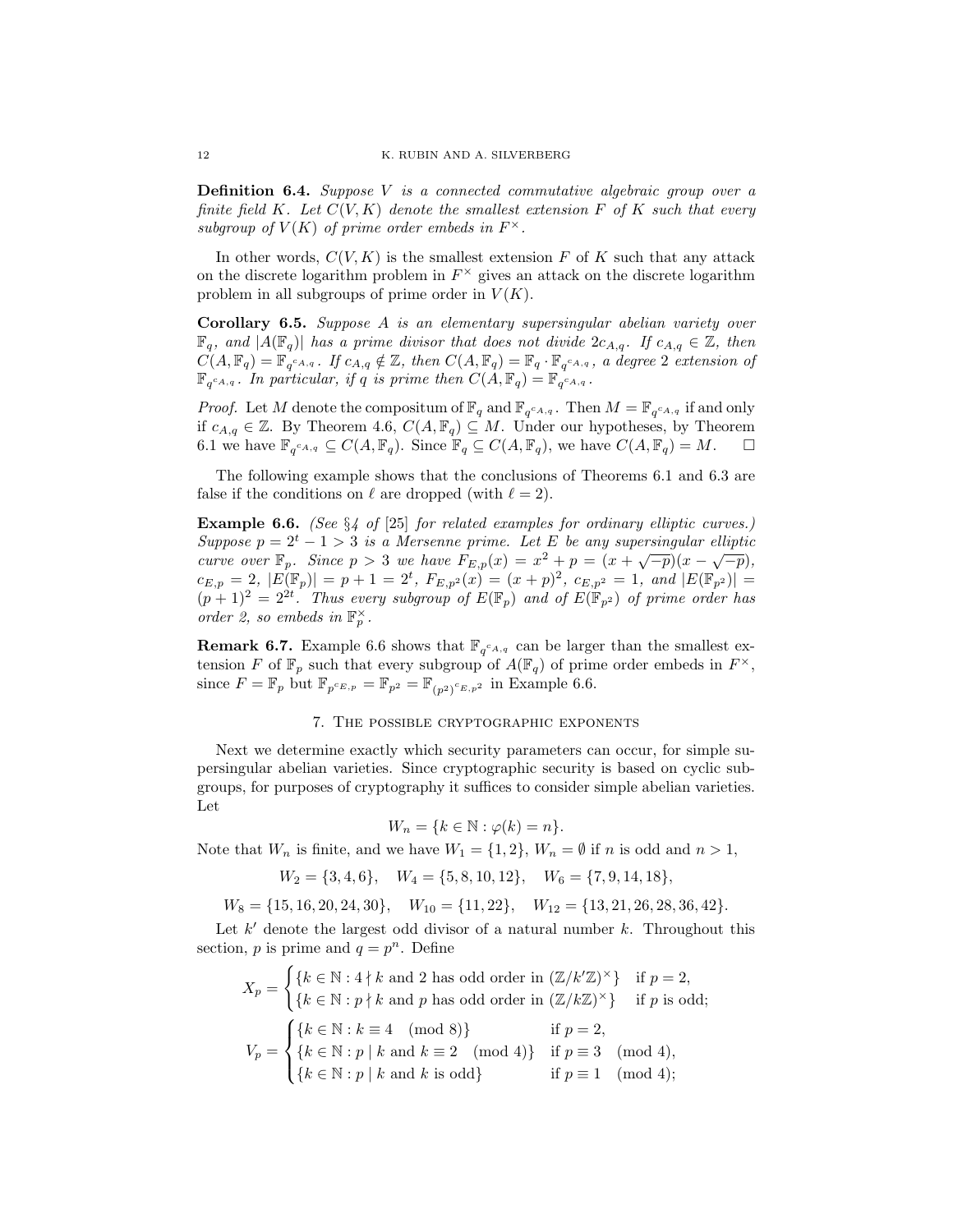$$
K_g(p) = \begin{cases} (W_{2g} \cap V_p) \cup (W_g - V_p) & \text{if } g > 2, \\ (W_4 \cap V_p) \cup (W_2 - V_p) \cup \{1\} & \text{if } g = 2, \\ (W_2 \cap V_p) \cup (W_1 - V_p - \{1\}) & \text{if } g = 1, \end{cases}
$$

so  $K_1(2) = \{2, 4\}, K_1(3) = \{2, 6\}, \text{ and } K_1(p) = \{2\} \text{ if } p > 3.$ 

The next result can be shown to follow from Proposition 3.3 of [54]. Recall that  $f_A$  was defined in Theorem 2.7(iii), and by Theorem 2.8(ii) is 1 or 2 if A is simple.

**Proposition 7.1** ([54]). Suppose A is a simple supersingular abelian variety of dimension g over  $\mathbb{F}_q$ .

- (i) If q is a square, then  $f_A = 2$  if and only if  $2c_{A,q} \in X_p$ .
- (ii) If q is not a square, then  $f_A = 2$  if and only if  $c_{A,q} = 1$  and  $g = 2$ .

**Theorem 7.2** (Theorem 11 of [38]). Suppose  $g, n \in \mathbb{N}$ , n is even, and p is prime. Then  $c = \frac{m}{2}$  occurs as the cryptographic exponent of a simple supersingular abelian variety of dimension g over  $\mathbb{F}_{p^n}$  if and only if  $m \in (W_g \cap X_p) \cup (W_{2g} - X_p)$ .

*Proof.* If  $\zeta$  is a primitive m-th root of unity, then  $\sqrt{p^n}\zeta$  corresponds under Honda-Tate theory (see Theorem 2.7) to a simple supersingular abelian variety A over  $\mathbb{F}_{p^n}$ of dimension  $d = f_A \deg(G_A)/2 = f_A \varphi(m)/2$ , with  $c_{A,p^n} = m/2$ . By Proposition 7.1(i),  $d = g$  if and only if  $m \in (W_g \cap X_p) \cup (W_{2g} - X_p)$ .

**Theorem 7.3** (Theorem 12 of [38]). Suppose  $g, n \in \mathbb{N}$ , n is odd, and p is prime. Then an integer c occurs as the cryptographic exponent of a simple supersingular abelian variety of dimension g over  $\mathbb{F}_{p^n}$  if and only if  $c \in K_q(p)$ .

*Proof.* Let  $q = p^n$ . If  $\omega = \sqrt{q}\zeta$  is a supersingular q-Weil number, then it corresponds under Honda-Tate theory to a simple supersingular abelian variety A over  $\mathbb{F}_q$  of dimension

(7.1) 
$$
d = f_A[\mathbb{Q}(\omega):\mathbb{Q}]/2 = f_A[\mathbb{Q}(\omega):\mathbb{Q}(\omega^2)]\varphi(c_{A,q})/2,
$$

by Lemma 4.7(i,iii). Let  $c = c_{A,q}$ . It follows from Lemma 2.6 of [54] that  $\mathbb{Q}(\omega)$  =  $\mathbb{Q}(\omega^2)$  if and only if  $c \in V_p$ . It now follows from Proposition 7.1(ii) and (7.1) that  $d = \varphi(c)/2$  if  $c \in V_p$ , and that  $d = \varphi(c)$  if  $c \notin V_p$  and either  $g \neq 2$  or  $c \neq 1$ . So if  $c \neq 1$ , then  $d = g$  if and only if  $c \in (W_{2g} \cap V_p) \cup (W_g - V_p)$ . If  $c = 1$  and  $d = 1$ then  $F_A(x) = x^2 - q$ , so  $|A(\mathbb{F}_q)| = 1 - q < 0$ , a contradiction. Thus  $c = 1$  (i.e.,  $\omega = \pm \sqrt{q}$ ) if and only if  $d = 2$ .  $\omega = \pm \sqrt{q}$  if and only if  $d = 2$ .

For any given  $g$  and  $q$ , it is easy to work out from Theorems 7.2 and 7.3 exactly which values can occur as cryptographic exponents  $c_{A,q}$  for g-dimensional simple supersingular abelian varieties A over  $\mathbb{F}_q$ , and to compute the values in Table 1.

**Remark 7.4.** The case  $g = 1$  recovers well-known results on elliptic curves. Suppose A is an elliptic curve over  $\mathbb{F}_q$ . If q is not a square then  $c_{A,q} = 2$  if  $p > 3$ , if  $p = 3$  then exactly 2 and 6 occur, and if  $p = 2$  then exactly 2 and 4 occur. If q is a square then  $c_{A,q} = m/2$  with  $m \in \{1, 2, 3, 4, 6\}$ , where  $m = 1$  and 2 occur for all (square) q, and for  $m \in \{3, 4, 6\}$ ,  $m/2$  occurs if and only if  $p \not\equiv 1 \pmod{m}$ .

Corollaries 7.5–7.9 below give the results when n is even and  $2 \le g \le 6$ , while Corollary 7.10 gives the results when *n* is odd and  $2 \le g \le 6$ .

**Corollary 7.5** (Corollary 13 of [38]). If n is even and p is prime, then the only possible cryptographic exponents  $c_{A,p^n}$  for simple supersingular abelian surfaces A over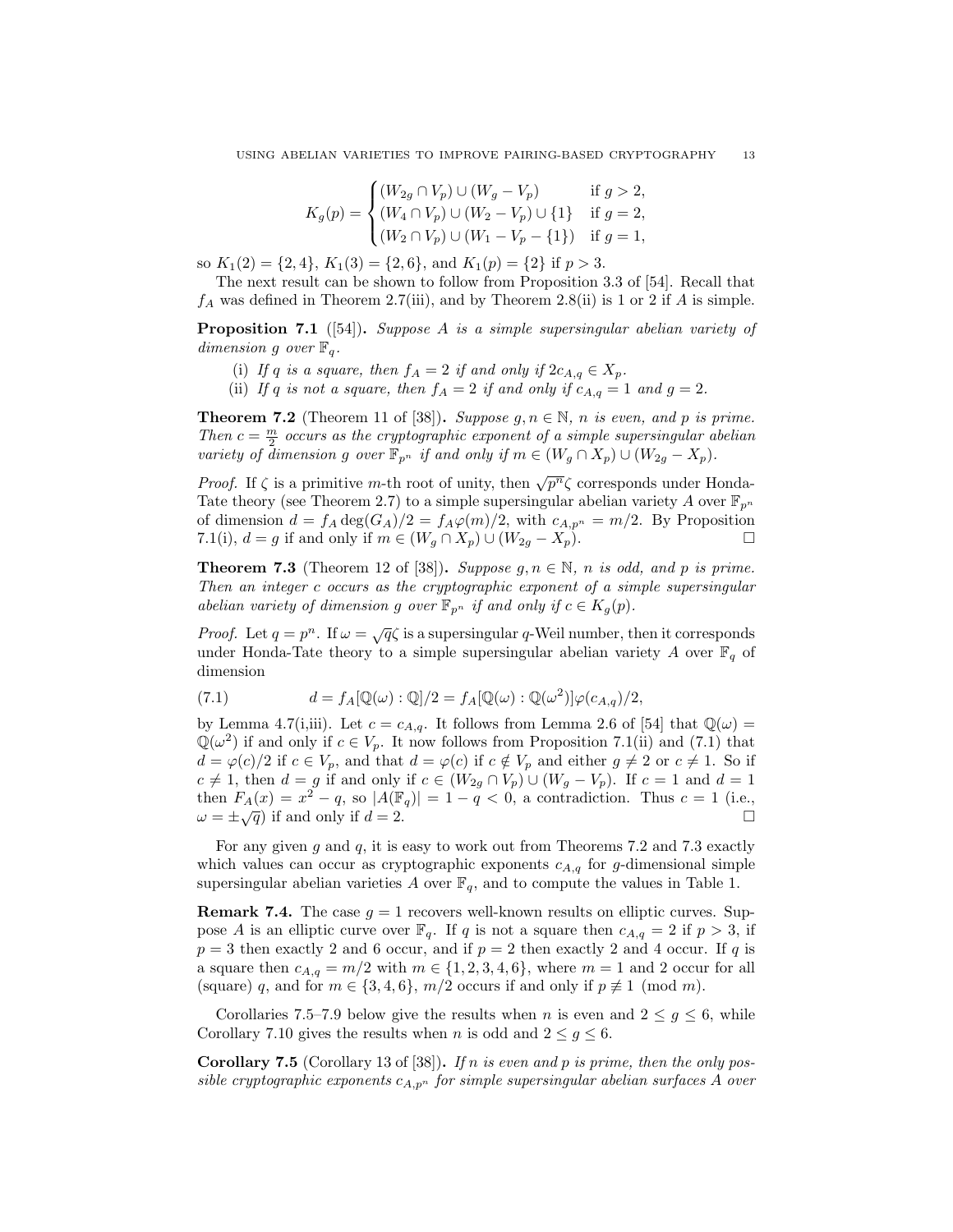$\mathbb{F}_{p^n}$  are the numbers of the form  $\frac{m}{2}$  with  $m \in \{3, 4, 5, 6, 8, 10, 12\}$ . For  $m \in \{3, 4, 6\}$ ,  $\frac{m}{2}$  occurs as a  $c_{A,p^n}$  if and only if  $p \equiv 1 \pmod{m}$ , and for  $m \in \{5, 8, 10, 12\}$ ,  $\frac{m}{2}$ occurs as a  $c_{A,p^n}$  if and only if  $p \not\equiv 1 \pmod{m}$ .

**Corollary 7.6.** If n is even and p is prime, then the only possible cryptographic exponents  $c_{A,p^n}$  for simple 3-dimensional supersingular abelian varieties A over  $\mathbb{F}_{p^n}$ are the numbers of the form  $\frac{m}{2}$  with  $m \in \{7, 9, 14, 18\}$ . For  $m \in \{7, 14\}$ ,  $\frac{m}{2}$  occurs as a  $c_{A,p^n}$  if and only if  $p \not\equiv 1,2,4 \pmod{7}$ , and for  $m \in \{9,18\}$ ,  $\frac{m}{2}$  occurs as a  $c_{A,p^n}$  if and only if  $p \not\equiv 1 \pmod{3}$ .

**Corollary 7.7** (Corollary 13 of [38]). If n is even and p is prime, then the only possible cryptographic exponents  $c_{A,p^n}$  for simple 4-dimensional supersingular abelian varieties A over  $\mathbb{F}_{p^n}$  are the numbers of the form  $\frac{m}{2}$  with

 $m \in \{5, 8, 10, 12, 15, 16, 20, 24, 30\}.$ 

For  $m \in \{5, 8, 10, 12\}$ ,  $\frac{m}{2}$  occurs as a  $c_{A,p^n}$  if and only if  $p \equiv 1 \pmod{m}$ , and for  $m \in \{15, 16, 20, 24, 30\}, \frac{m}{2}$  occurs as a  $c_{A,p^n}$  if and only if  $p \not\equiv 1 \pmod{m}$ .

**Corollary 7.8.** If n is even and p is prime, then the only possible cryptographic exponents  $c_{A,p^n}$  for simple 5-dimensional supersingular abelian varieties A over  $\mathbb{F}_{p^n}$ are 5.5 and 11. For  $m \in \{11, 22\}$ ,  $\frac{m}{2}$  occurs if and only if  $p \not\equiv 1, 3, 4, 5, 9 \pmod{11}$ .

**Corollary 7.9.** If n is even and p is prime, then the only possible cryptographic exponents  $c_{A,p^n}$  for simple 6-dimensional supersingular abelian varieties A over  $\mathbb{F}_{p^n}$  are the numbers of the form  $\frac{m}{2}$  with  $m \in \{7, 9, 13, 14, 18, 21, 26, 28, 36, 42\}$ . For  $m \in \{7, 14\}, \frac{m}{2}$  occurs as a  $c_{A, p^n}$  if and only if  $p \equiv 1, 2, 4 \pmod{7}$ . For  $m \in \{9, 18\},$  $\frac{m}{2}$  occurs if and only if  $p \equiv 1 \pmod{3}$ . For  $m \in \{13, 26\}$ ,  $\frac{m}{2}$  occurs if and only if  $p \not\equiv 1, 3, 9 \pmod{13}$ . For  $m \in \{21, 42\}$ ,  $\frac{m}{2}$  occurs if and only if  $p \not\equiv 1, 4, 16$ (mod 21). The value 14 occurs as a  $c_{A,p^n}$  if and only if  $p \not\equiv 1, 9, 25 \pmod{28}$ , and 18 occurs if and only if  $p \not\equiv 1, 13, 25 \pmod{36}$ .

The following result was given in Corollary 14 of [38] when  $2 \le g \le 5$ .

**Corollary 7.10.** If n is odd and p is prime, then the exact sets of cryptographic exponents  $c_{A,p^n}$  that occur for simple supersingular abelian varieties A of dimension g over  $\mathbb{F}_{p^n}$  with  $2 \leq g \leq 6$  are given below.

- (i) Suppose  $g = 2$ .
	- (a)  $c_{A,p^n} \in \{1,3,4,6\}$  if  $p \geq 7$ ; (b)  $c_{A,p^n} \in \{1,3,4,5,6\}$  if  $p=5$ ; (c)  $c_{A,p^n} \in \{1,3,4\}$  if  $p=3$ ; (d)  $c_{A,p^n} \in \{1,3,6,12\}$  if  $p=2$ .
- (iii) Suppose  $q = 4$ .
	- (a)  $c_{A,p^n} \in \{5, 8, 10, 12\}$  if  $p \geq 7$ ;
	- (b)  $c_{A,p^n} \in \{8, 10, 12, 15\}$  if  $p = 5$ ;
	- (c)  $c_{A,p^n} \in \{5, 8, 10, 12, 30\}$  if  $p = 3$ ;
	- (d)  $c_{A,p^n} \in \{5, 8, 10, 20\}$  if  $p = 2$ .
- (ii) Suppose  $g = 3$ .
	- (a) There does not exist such an A if  $p \neq 3, 7$ ;
	- (b)  $c_{A,p^n} = 14$  if  $p = 7$ ;
	- (c)  $c_{A,p^n} = 18$  if  $p = 3$ .
- (iv) Suppose  $g = 5$ .
	- (a) There does not exist such an A if  $p \neq 11$ ;
	- (b)  $c_{A,p^n} = 22$  if  $p = 11$ .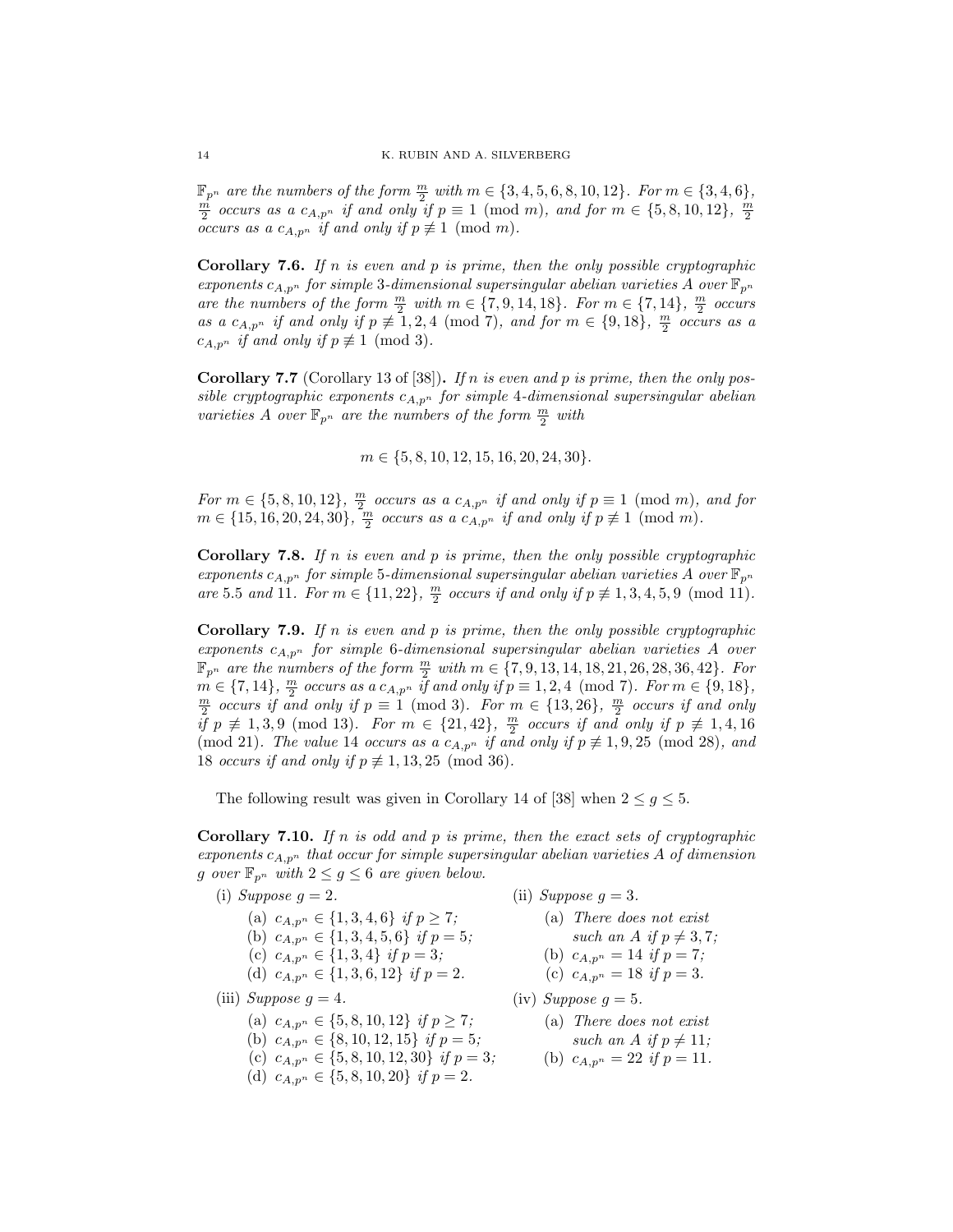- (v) Suppose  $q = 6$ .
	- (a)  $c_{A,p^n} \in \{7,9,14,18\}$  if  $p=5$  or  $p=11$  or  $p \ge 17$ ;
	- (b)  $c_{A,p^n} \in \{7,9,13,14,18\}$  if  $p = 13$ ;
	- (c)  $c_{A,p^n} \in \{7,9,18,42\}$  if  $p=7$ ;
	- (d)  $c_{A,p^n} \in \{7,9,14,42\}$  if  $p=3$ ;
	- (e)  $c_{A,p^n} \in \{7,9,14,18,28,36\}$  if  $p=2$ .

Corollary 7.11 (Corollary 15 of [38]). Suppose  $n, g \in \mathbb{N}$ , n and g are odd,  $g > 1$ , and p is a prime.

- (i) If  $p \not\equiv 3 \pmod{4}$ , then there does not exist a simple supersingular abelian variety of dimension q over  $\mathbb{F}_{p^n}$ .
- (ii) If  $p \equiv 3 \pmod{4}$ , and there exists a simple supersingular abelian variety of dimension g over  $\mathbb{F}_{p^n}$ , then  $g = p^{b-1}(p-1)/2$  for some natural number b.

*Proof.* Suppose there is a simple supersingular abelian variety A of dimension g over  $\mathbb{F}_{p^n}$ . Since  $q > 1$  is odd, we conclude from Theorem 7.3 that  $\varphi(c_{A,p^n}) = 2q \equiv 2$ (mod 4) and p |  $c_{A,p^n}$ . This is only possible if  $c_{A,p^n} = p^b$  or  $2p^b$ , and  $p \equiv 3$  $(\text{mod } 4).$ 

Our results show that when the dimension  $g$  is 6 then the highest security parameter is 7, and this can be attained if and only if  $p = 3$  or 7 and q is not a square.

In dimension 4, the highest security parameter is  $30/4 = 7.5$ , and this is attained if and only if  $p = 3$  and q is not a square. This surpasses the elliptic curve case, where the highest security parameter is 6. In fact, Corollaries 7.7 and 7.10(iii) show that dimension 4 surpasses dimension 1 over every finite field.

Over every finite field of non-square order and characteristic  $\neq 3$ , supersingular abelian surfaces surpass supersingular elliptic curves.

In dimensions 2 and 3 the highest security parameter is 6, which ties the elliptic curve case. The supersingular abelian surfaces with security parameter 6 are in characteristic 2, while supersingular elliptic curves with security parameter 6 occur only in characteristic 3; there may be efficiency advantages in using abelian surfaces over binary fields, rather than elliptic curves over ternary fields.

## 8. Primitive subgroups

In this section,  $L/K$  is a cyclic extension of degree r and V is a connected commutative algebraic group over  $K$ . In this paper we are interested in the case where V is an abelian variety (usually an elliptic curve) over a finite field. In [39, 41] we consider the case where V is the multiplicative group  $\mathbb{G}_m$ .

The Weil restriction of scalars  $\text{Res}_{L/K}V$  is a commutative algebraic group over K of dimension  $r \dim(V)$  such that

(8.1) 
$$
(\text{Res}_{L/K}V)(K) \cong V(L).
$$

See for example §1.3 of [52] for the definition and properties of the Weil restriction of scalars. For now, write  $V$ 's group operation multiplicatively.

**Definition 8.1.** Define the **primitive subgroup**  $V_{L/K}$  of  $\text{Res}_{L/K}V$  to be

$$
V_{L/K}:=\mathrm{ker}\bigl[\mathrm{Res}_{L/K}V\;\xrightarrow{\ \oplus\mathrm{N}_{L/F}\ } \bigoplus_{K\subseteq F\subsetneq L}\mathrm{Res}_{F/K}V\bigr],
$$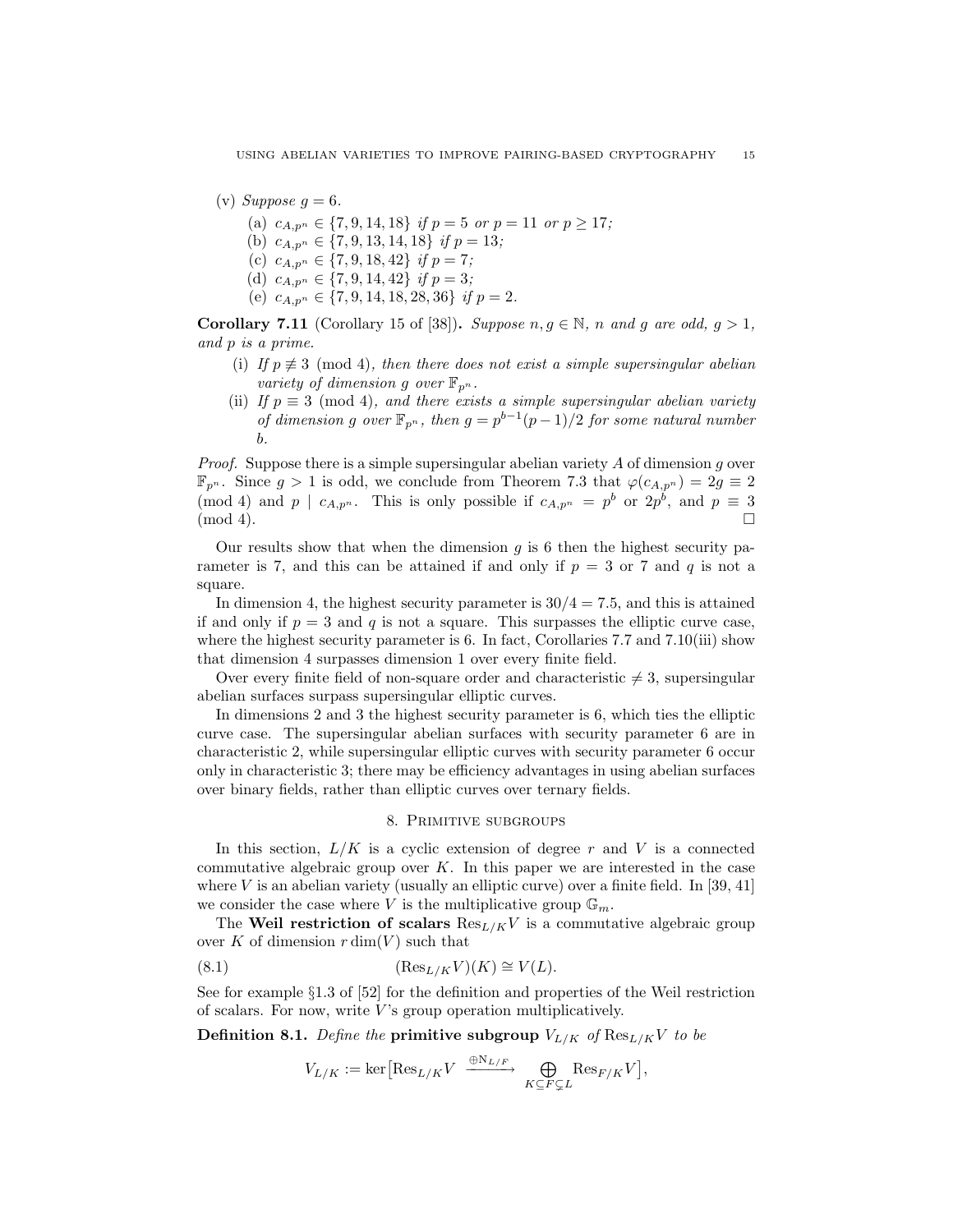where  $N_{L/F}: Res_{L/K}V \to Res_{F/K}V$  is the natural map that induces the usual norm maps

$$
N_{L/F}: V(L) \to V(F), \qquad x \mapsto \prod_{\sigma \in Gal(L/F)} \sigma(x).
$$

**Notation 8.2.** When  $K = \mathbb{F}_q$ , write  $V_r$  (or  $V_{r,q}$  if necessary) for  $V_{\mathbb{F}_{q^r}/\mathbb{F}_q}$ .

This is the meaning of the notation  $E_r$  and  $\mathcal{E}_r$ , including  $E_3$  and  $E_5$ , that we use below.

The variety  $V_{L/K}$  is the variety  $V_L$  of [32] and  $N_{L/F}$  is the map  $R_{L/F,V}$  of Remark 5.11 of [32]. The primitive subgroup  $V_{L/K}$  is a commutative algebraic group over K of dimension  $\varphi(r)$  dim V, and  $V_{L/K}(K)$  consists of all elements of  $V(L)$  whose norm down to  $V(F)$  is the identity, for every intermediate field  $k \subseteq F \subsetneq L$  (see Theorems 5.5 and 5.8 of [32]). Note that  $V_{K/K} = V$ . There is an isogeny defined over  $K$  (see [13] or Theorem 5.2 of [32]):

(8.2) 
$$
\text{Res}_{L/K} V \sim \bigoplus_{K \subseteq F \subseteq L} V_{F/K} = V \times \cdots \times V_{L/K}.
$$

By (8.2) and (8.1), studying  $V(L)$  can be reduced to studying  $V_{F/K}(K)$  for all intermediate fields F.

Now suppose  $\mathcal E$  is an abelian variety over K with identity  $O_{\mathcal E}$ , and write the group law additively as usual. Then the norm maps above are called trace maps. We have  $\text{Tr}_{L/K}(Q) = \sum_{\sigma \in \text{Gal}(L/K)} \sigma(Q)$ , and

(8.3) 
$$
\mathcal{E}_{L/K}(K) \cong \{Q \in \mathcal{E}(L) : \text{Tr}_{L/F}(Q) = O_{\mathcal{E}} \text{ for every } k \subseteq F \subsetneq L\}.
$$

If  $r$  is prime, then

(8.4) 
$$
\mathcal{E}_{L/K}(K) \cong \{Q \in \mathcal{E}(L) : \text{Tr}_{L/K}(Q) = O_{\mathcal{E}}\}
$$

and is the trace zero subgroup of  $\mathcal{E}(L)$  (see also §3.2 of [18] and [30]). When E is an elliptic curve,  $E_r$  was studied in [37, 53].

## 9. Boosting the security parameter

In this section we use primitive subgroups to boost the security parameter of supersingular elliptic curves or, more generally, supersingular abelian varieties, by a factor of  $r/\varphi(r)$ . It follows from Theorem 9.2 that if  $\mathcal E$  is an elementary supersingular abelian variety over  $\mathbb{F}_q$ ,  $gcd(r, 4q c_{\mathcal{E},q}) = 1$ , and the primitive subgroup  $\mathcal{E}_r(\mathbb{F}_q) \subseteq \mathcal{E}(\mathbb{F}_{q^r})$  has a point of prime order  $\ell \nmid 2c_{\mathcal{E},q}$ , then  $\mathcal{E}_r(\mathbb{F}_q)$  is as cryptographically secure as  $\mathcal{E}(\mathbb{F}_{q})$  against the known subexponential attacks on the discrete logarithm problem in  $(\mathbb{F}_q \cdot \mathbb{F}_{q^{rc\mathcal{E},q}})^\times$ .

Recall the notation  $f_A$  and  $G_A$  from Theorem 2.7(iii) (so  $f_A = 1$  exactly when the characteristic polynomial of Frobenius is irreducible). Theorem 9.1 and Corollary 9.4 below are variations on Theorems 24 and 17 of [38], respectively.

**Theorem 9.1** (Theorem 5.9 of [32]). Suppose  $r \in \mathbb{N}$ , Z is the set of primitive r-th roots of unity,  $\mathcal E$  is an abelian variety over  $\mathbb F_q$ , and  $F_{\mathcal E}(x) = \prod_{i=1}^{2g} (x - \eta_i)$  with  $\eta_i \in \bar{\mathbb{Q}}$ . Then  $\mathcal{E}_r$  is an abelian variety over  $\mathbb{F}_q$ , and  $F_{\mathcal{E}_r}(x) = \prod_{\zeta \in \mathcal{Z}} \prod_{i=1}^{2g} (x - \eta_i \zeta)$ .

**Theorem 9.2.** Suppose  $\mathcal{E}$  is an elementary supersingular abelian variety over  $\mathbb{F}_q$ . Fix  $r \in \mathbb{N}$  such that  $gcd(r, 2qc_{\mathcal{E}, q}) = 1$ . Then:

(i)  $\mathcal{E}_r$  is an elementary supersingular abelian variety over  $\mathbb{F}_q$  of dimension  $\varphi(r)\dim(\mathcal{E});$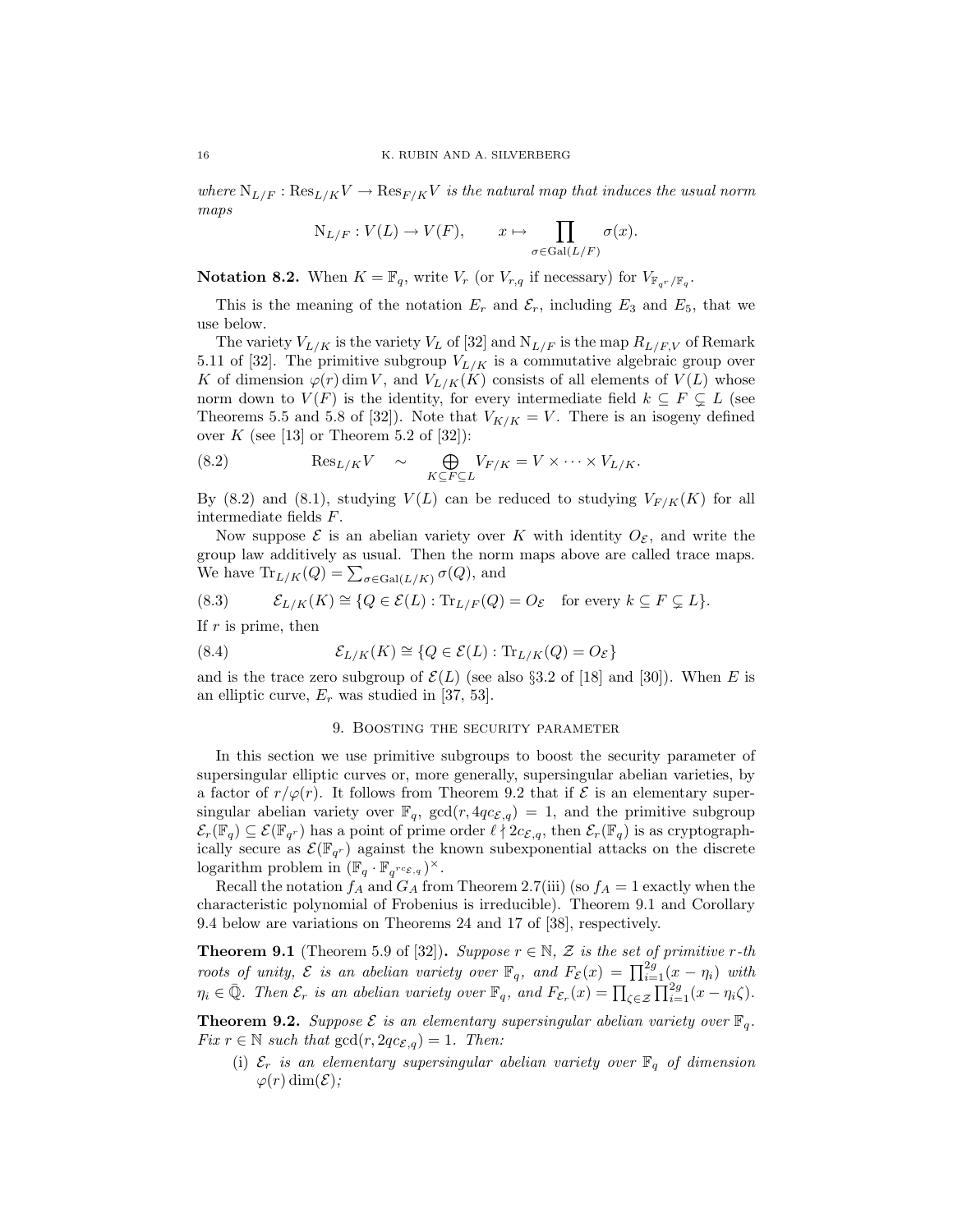- (ii) writing  $G_{\mathcal{E}}(x) = \prod_{i=1}^{s} (x \eta_i)$ , letting  $\mathcal Z$  denote the set of primitive r-th roots of unity, and letting  $H_r(x) := \prod_{\zeta \in \mathcal{Z}} \prod_{i=1}^s (x - \eta_i \zeta)$ , then  $G_{\mathcal{E}_r}(x) =$  $H_r(x)$  and  $F_{\mathcal{E}_r}(x) = H_r(x)^{f_{\mathcal{E}}}$ ;
- (iii)  $c_{\mathcal{E}_r,q} = rc_{\mathcal{E},q};$
- (iv)  $\alpha(\mathcal{E}_r, q) = \frac{r}{\varphi(r)} \alpha(\mathcal{E}, q);$
- (v) if  $f_{\mathcal{E}} = 1$ , then  $\mathcal{E}_r$  is simple over  $\mathbb{F}_q$ ;
- (vi) If  $r \neq 2$ , and  $\mathcal{E}_r(\mathbb{F}_q)$  has a point of prime order  $\ell \nmid 2c_{\mathcal{E},q}$ , then  $C(\mathcal{E}_r, \mathbb{F}_q)$  =  $C(\mathcal{E},\mathbb{F}_{q^r}).$

*Proof.* By Theorem 5.5 of [32],  $\mathcal{E}_r$  is isomorphic over  $\mathbb{F}_{q^r}$  to  $\mathcal{E}^{\varphi(r)}$ , so is a supersingular abelian variety of dimension  $\varphi(r)$  dim( $\mathcal{E}$ ). We have  $F_{\mathcal{E}}(x) = G_{\mathcal{E}}(x)^{f_{\mathcal{E}}}$ . By Theorem 9.1,  $F_{\mathcal{E}_r}(x) = H_r(x)^{f_{\mathcal{E}}}$ . The splitting field  $K_G$  of  $G_{\mathcal{E}}$  over  $\mathbb Q$  is unramified outside  $2qc_{\mathcal{E},q}$ , while  $\mathbb{Q}(\zeta_r)$  is unramified outside r. Since  $gcd(r, 2qc_{\mathcal{E},q}) = 1$ , it follows that  $K_G$  and  $\mathbb{Q}(\zeta_r)$  are disjoint over  $\mathbb{Q}$ . Since Gal $(K_G/\mathbb{Q})$  acts transitively on the roots of the irreducible polynomial  $G_{\mathcal{E}}$  and  $Gal(\mathbb{Q}(\zeta_r)/\mathbb{Q})$  acts transitively on Z, it follows that  $Gal(K_G(\zeta_r)/\mathbb{Q})$  acts transitively on the roots of  $H_r$ . Thus  $H_r(x)$  is irreducible over Q, so  $G_{\mathcal{E}_r}(x) = H_r(x)$ , giving (ii). By Theorem 2.7(iii),  $\mathcal{E}_r$  is elementary over  $\mathbb{F}_q$ , and we have (i). Definitions 4.1 and 4.5 give (iii,iv). If  $f_{\mathcal{E}} = 1$ , then  $F_{\mathcal{E}_r}$  is irreducible over  $\mathbb{Q}$ , so  $\mathcal{E}_r$  is simple over  $\mathbb{F}_q$ , giving (v).

By Lemma 4.4 we have  $c_{\mathcal{E},q} = c_{\mathcal{E},q^r}$ , so by (iii) we have  $c_{\mathcal{E},q} = rc_{\mathcal{E},q} = rc_{\mathcal{E},q^r}$ . By Corollary 6.5, if  $\mathcal{E}_r(\mathbb{F}_q)$  has a point of prime order  $\ell \nmid 2c_{\mathcal{E},q}$ , then  $\hat{C}(\mathcal{E}, \mathbb{F}_{q^r})$  is  $\mathbb{F}_{q^{reg,q}} = \mathbb{F}_{q^{c\varepsilon_{r,q}}}$  if  $c_{\mathcal{E},q^{r}} (= c_{\mathcal{E},q}) \in \mathbb{Z}$  and is  $\mathbb{F}_{q^{2c_{\mathcal{E}_{r,q}}}$  otherwise, while  $C(\mathcal{E}_{r}, \mathbb{F}_{q})$  is  $\mathbb{F}_{q^{c_{\mathcal{E}_{r,q}}}}$  if  $c_{\mathcal{E}_{r,q}} \in \mathbb{Z}$  and is  $\mathbb{F}_{q^{2c_{\mathcal{E}_{r,q}}}}$  otherwise. If  $r \neq 2$ , then  $c_{\mathcal{E},q} \in \mathbb{Z}$  if and only if  $c_{\mathcal{E}_r,q} \in \mathbb{Z}$  by (iii). Now (vi) follows.

**Remark 9.3.** If E is a supersingular elliptic curve over  $\mathbb{F}_q$ , then  $f_E \neq 1$  if and only if  $f_E = 2$ , q is a square, and  $G_E(x) = x + \sqrt{q}$  or  $x - \sqrt{q}$ , in which case  $c_{E,q} = 1/2$ or 1, so the embedding degree is 1.

**Corollary 9.4.** Suppose E is a supersingular elliptic curve over  $\mathbb{F}_q$ . Fix a prime number r that does not divide  $2pc_{E,q}$ , where  $p = \text{char}(\mathbb{F}_q)$ . Then:

- (i)  $E_r$  is an elementary supersingular abelian variety over  $\mathbb{F}_q$  of dimension  $r-1$ , and  $E_r(\mathbb{F}_q)$  is the trace zero subgroup of  $E(\mathbb{F}_{q^r})$ ;
- (ii)  $\text{Res}_{\mathbb{F}_{q^r}/\mathbb{F}_q} E$  is isogenous over  $\mathbb{F}_q$  to  $E \times E_r$ ;
- (iii)  $c_{E_r,q} = rc_{E,q};$
- (iv)  $\alpha(E_r, q) = \frac{r}{r-1} \alpha(E, q);$
- (v)  $E_r$  is simple over  $\mathbb{F}_q$ , except when all the following hold:
	- (a)  $q$  is a square,
	- (b)  $G_E(x) = x \pm \sqrt{q}$ ,
	- (c) p has even order in  $(\mathbb{Z}/r\mathbb{Z})^{\times}$ .

When (a), (b), and (c) hold, then  $c_{E,q} = \frac{1}{2}$  or 1, and  $E_r$  is isogenous over  $\mathbb{F}_q$  to  $A^2$  where A is a simple abelian variety over  $\mathbb{F}_q$  and  $\alpha(A,q)$  =  $\frac{2c_{E,q}r}{r-1} \in \{\frac{r}{r-1}, \frac{2r}{r-1}\}.$ 

*Proof.* Parts (i–iv) follow from Theorem 9.2,  $(8.2)$ , and  $(8.4)$ . For  $(v)$ , by Theorem 9.2(v) it suffices to consider the case  $f_E \neq 1$  (and  $r > 2$ ). By Remark 9.3 and Theorem 9.1,  $f_E = 2$ , q is a square, and  $G_{E_r}(x) = \prod (x + \zeta_r^j \sqrt{q})$  or  $\prod (x - \zeta_r^j \sqrt{q})$ , products with j running over  $(\mathbb{Z}/r\mathbb{Z})^{\times}$ . By Theorem 2.7, there is a simple supersingular abelian variety A such that  $G_{E_r}(x) = G_A(x)$ . By Proposition 3.3 of [54] and our assumptions,  $f_A = 2$  if and only if p has odd order in  $(\mathbb{Z}/r\mathbb{Z})^{\times}$  (and  $f_A = 1$ )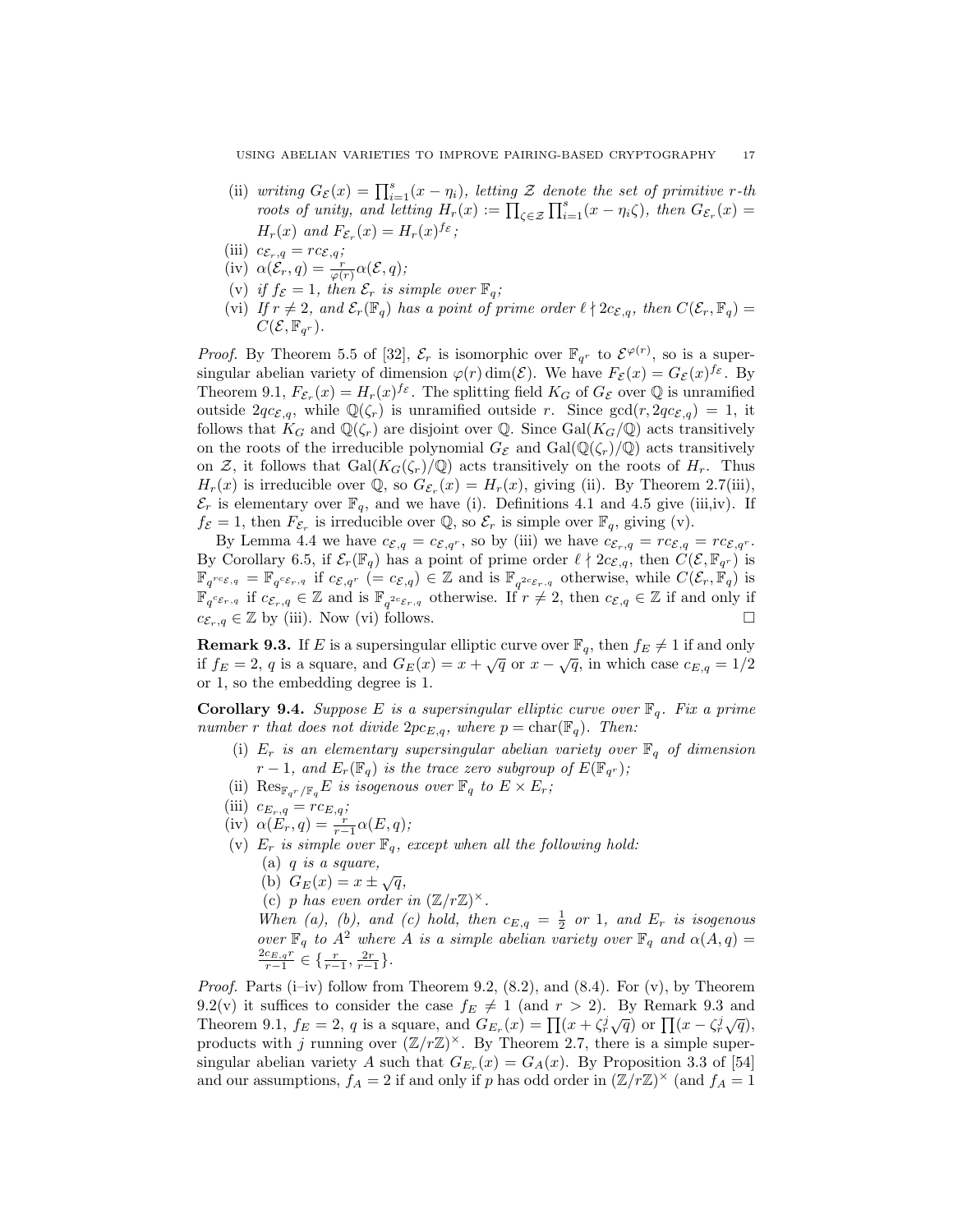otherwise). If  $f_A = 1$ , then  $F_{E_r} = G_{E_r}^2 = F_{A^2}$ , so  $E_r$  is isogenous over  $\mathbb{F}_q$  to  $A^2$ by Theorem 2.6. If  $f_A = 2$ , then  $F_{E_r} = F_A$ , so by Theorem 2.6,  $E_r$  is simple over  $\mathbb{F}_q$ .

### 10. A method of compression and decompression

We present a method for compressing and decompressing points in trace zero subgroups of elliptic curves (which was given in [38], with additional details in [46,] 40]). Note that the methods of this section hold for general elliptic curves, without the restriction that the curves be supersingular. Our compression/decompression algorithm is practical when  $r = 3$  or 5. A compression/decompression algorithm was given in §3.3 of [37] in the case where  $r = 3$  and  $q = p$  is a prime congruent to 4 or 7 (mod 9) (an English translation was given on p. 18 of [53]); we thank a referee for pointing this out to us.

#### 10.1. The general method;  $r$  odd. Suppose

(10.1) 
$$
E: y^2 + a_1xy + a_3y = x^3 + a_2x^2 + a_4x + a_6
$$

is an elliptic curve over a finite field  $\mathbb{F}_q$  and r is an odd positive integer. Let

$$
A_0 = \{Q \in E(\mathbb{F}_{q^r}) : \text{Tr}_{\mathbb{F}_{q^r}/\mathbb{F}_q}(Q) = O_E\},\
$$

the trace zero subgroup of  $E(\mathbb{F}_{q^r})$ . When r is prime, then  $A_0$  is the primitive subgroup  $E_r$  defined in Definition 8.1.

Write  $\mathbb{F}_{q^r} = \mathbb{F}_q[z]/f(z)\mathbb{F}_q[z]$  with  $f(z) \in \mathbb{F}_q[z]$  irreducible and of degree r.

**Compression Algorithm:** The input is a point  $P = (s, t) \in A_0 - O$ . The output is an element of  $\mathbb{F}_q^{r-1}$  that is a compression of P.

- (i) Write  $s = \sum_{i=0}^{r-1} s_i z^i$  with the  $s_i \in \mathbb{F}_q$ , i.e., write s with respect to the basis  $\{1, z, \ldots, z^{r-1}\}$  for  $\mathbb{F}_{q^r}$  over  $\mathbb{F}_q$ .
- (ii) Output  $(s_1, \ldots, s_{r-1}) \in \mathbb{F}_q^{r-1}$  i.e., drop t and the first coordinate  $s_0$  of s.

**Decompression Algorithm:** The input is  $(s_1, \ldots, s_{r-1}) \in \mathbb{F}_q^{r-1}$ . The output is a point  $P = (s, t) \in E(\mathbb{F}_{q^r})$  such that  $s = \sum_{i=0}^{r-1} s_i z^i$  for some  $s_0 \in \mathbb{F}_q$ .

- (i) Compute the (monic) characteristic polynomial  $Q(X)$  of the linear transformation on  $\mathbb{F}_{q^r}$  given by multiplication by  $\sum_{i=1}^{r-1} s_i z^i$ .
- (ii) With the  $Q(X)$  computed in (i), set

$$
(10.2) \quad Q(X-S) = \left(X^{(r-3)/2} + \sum_{i=0}^{(r-5)/2} \beta_i X^i\right)^2 \left(X^3 + a_2 X^2 + a_4 X + a_6\right) + \left(X^{(r-3)/2} + \sum_{i=0}^{(r-5)/2} \beta_i X^i\right) \left(\sum_{i=0}^{(r-1)/2} \alpha_i X^i\right) \left(a_1 X + a_3\right) - \left(\sum_{i=0}^{(r-1)/2} \alpha_i X^i\right)^2,
$$

with r unknowns  $S, \alpha_0, \ldots, \alpha_{(r-1)/2}, \beta_0, \ldots, \beta_{(r-5)/2}$ . Then equate coefficients of like powers of X in (10.2) to obtain  $r$  equations in the  $r$  unknowns, and solve that system of equations. The finite set of solutions for S includes  $s_0$ . We thus obtain a finite list of candidates for s.

(iii) Use (10.1) to solve for t (discarding any candidate  $s_0$ 's that do not produce a  $t \in \mathbb{F}_q$ .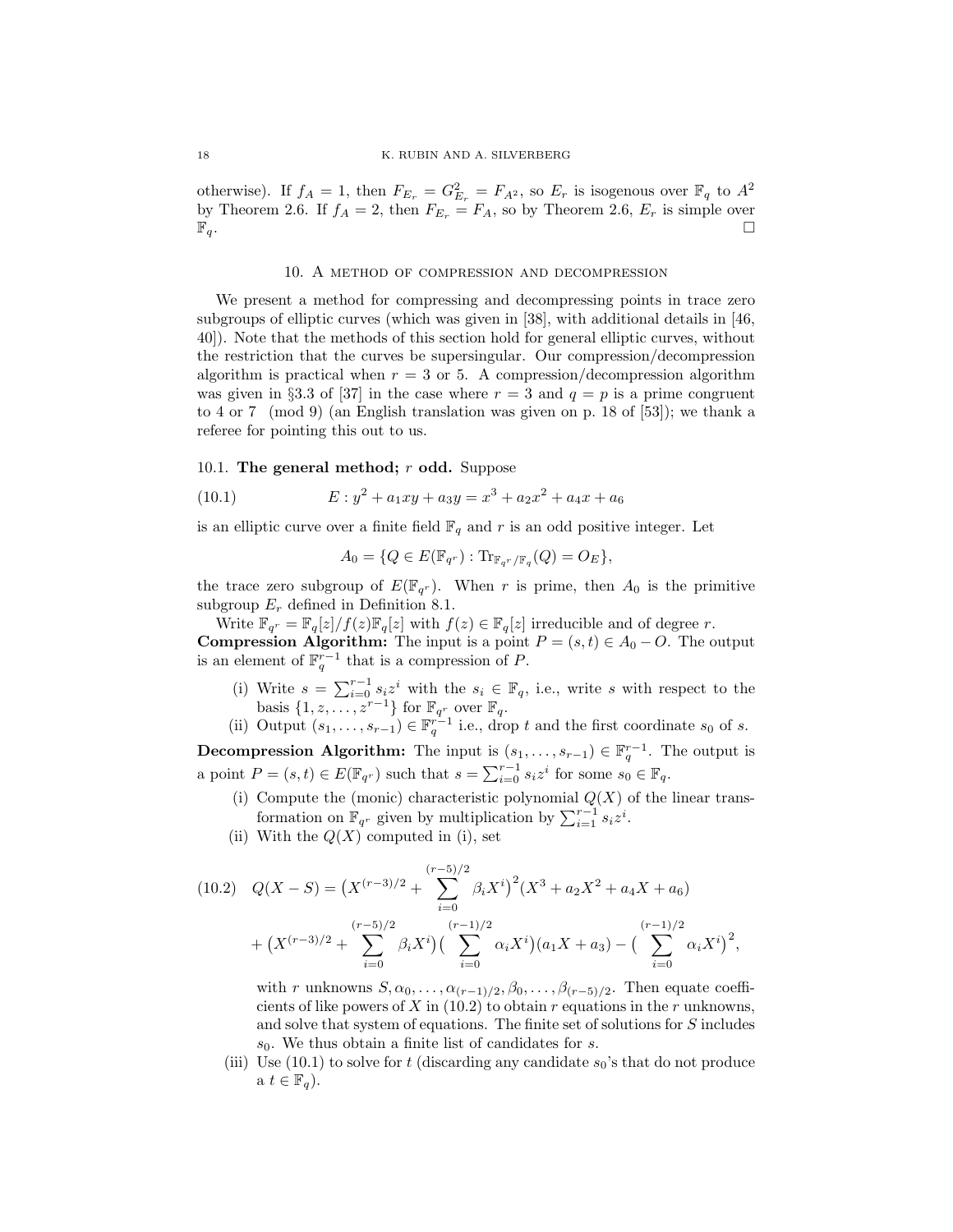The compression algorithm is clearly efficient, since it just consists of dropping  $t$ and one coordinate of s. We found a way to make decompression practical when  $r =$ 3 or 5, the two cases most relevant for cryptographic applications. We demonstrate this in §§10.3–10.5 below.

To be sure of recovering P, rather than a different point in  $E(\mathbb{F}_{q^r})$ , the compressor can augment the compressed point  $(s_1, \ldots, s_{r-1})$  by some extra bits that allow the decompressor to determine which solution of the system of equations to choose to obtain  $s_0$  (and which of two possibilities to choose for t). However, this makes compression less efficient, since the compressor must determine all the solutions of the system.

10.2. Explanation of the method. We now explain where equation (10.2) comes from. Let  $X$  and  $Y$  denote the coordinate functions on the elliptic curve  $E$ . Since  $\text{Tr}_{\mathbb{F}_{q^r}/\mathbb{F}_q}(P) = O_E$ , there is a function  $\mathcal{F}(X, Y)$  on E with simple zeros at the points  $\sigma^{i}(P)$  for  $0 \leq i \leq r-1$ , a pole of order r at  $O_{E}$ , and no other zeros or poles. Writing  $P = (s, t)$ , then the function  $g(X) := Q(X - s_0) = \prod_{i=0}^{r-1} (X - \sigma^i(s))$ , where  $\sigma$  is a generator of Gal( $\mathbb{F}_{q^r}/\mathbb{F}_q$ ), can be viewed as a function on E with zeros at  $\pm \sigma^i(P)$ for  $0 \leq i \leq r-1$ , a pole of order  $2r$  at  $O_E$ , and no other zeros or poles. Thus

(10.3) 
$$
g(X) = \gamma \mathcal{F}(X, Y)\tilde{\mathcal{F}}(X, Y),
$$

where  $\tilde{\mathcal{F}}$  is  $\mathcal F$  composed with multiplication by  $-1$  on E, and  $\gamma \in \mathbb F_q^{\times}$ . We can write

$$
\mathcal{F}(X, Y) = h_1(X) + h_2(X)Y
$$
  
with  $h_1(X), h_2(X) \in \mathbb{F}_q[X]$ . We have  $-(x, y) = (x, -y - a_1x - a_3)$  in E, so  

$$
\tilde{\mathcal{F}}(X, Y) = h_1(X) - h_2(X)(Y + a_1X + a_3)
$$

and

(10.4) 
$$
\mathcal{F}(X,Y)\tilde{\mathcal{F}}(X,Y) = h_1(X)^2 - h_1(X)h_2(X)(a_1X + a_3) - h_2(X)^2(X^3 + a_2X^2 + a_4X + a_6).
$$

Since X has a double pole at  $O_E$  and Y has a triple pole at  $O_E$ , it follows that  $\deg(h_2) = (r-3)/2$  and  $\deg(h_1) \le (r-1)/2$ . (Note that this is all valid when  $r = 2$ , with  $h_2(X) = 0$  and  $h_1(X) = X - s$ ; see §10.5 when r is twice an odd number.) Write

(10.5) 
$$
h_1(X) = \sum_{i=0}^{(r-1)/2} \alpha_i X^i, \quad h_2(X) = X^{(r-3)/2} + \sum_{i=0}^{(r-5)/2} \beta_i X^i
$$

with the  $\alpha_i$ 's and  $\beta_i$ 's in  $\mathbb{F}_q$ . Now combine (10.3), (10.4), and (10.5) (and note that  $\gamma$  must be -1), to obtain (10.2).

10.3. The case  $r = 3$ . Suppose  $r = 3$  and the characteristic of  $\mathbb{F}_q$  is not 3. We give an efficient decompression algorithm. Under our assumptions, we can take  $a_2 = 0$ in (10.1), and can take the irreducible polynomial defining the degree 3 extension  $\mathbb{F}_{q^3}$  to be of the form  $f(z) = z^3 + r_1z + r_0$  with  $r_i \in \mathbb{F}_q$ . Then the characteristic polynomial of multiplication by  $s_1z + s_2z^2$  is

$$
Q(X) = X^3 + 2s_2r_1X^2 + (3s_1s_2r_0 + s_1^2r_1 + s_2^2r_1^2)X + s_1^3r_0 - s_2^3r_0^2 + s_1s_2^2r_0r_1.
$$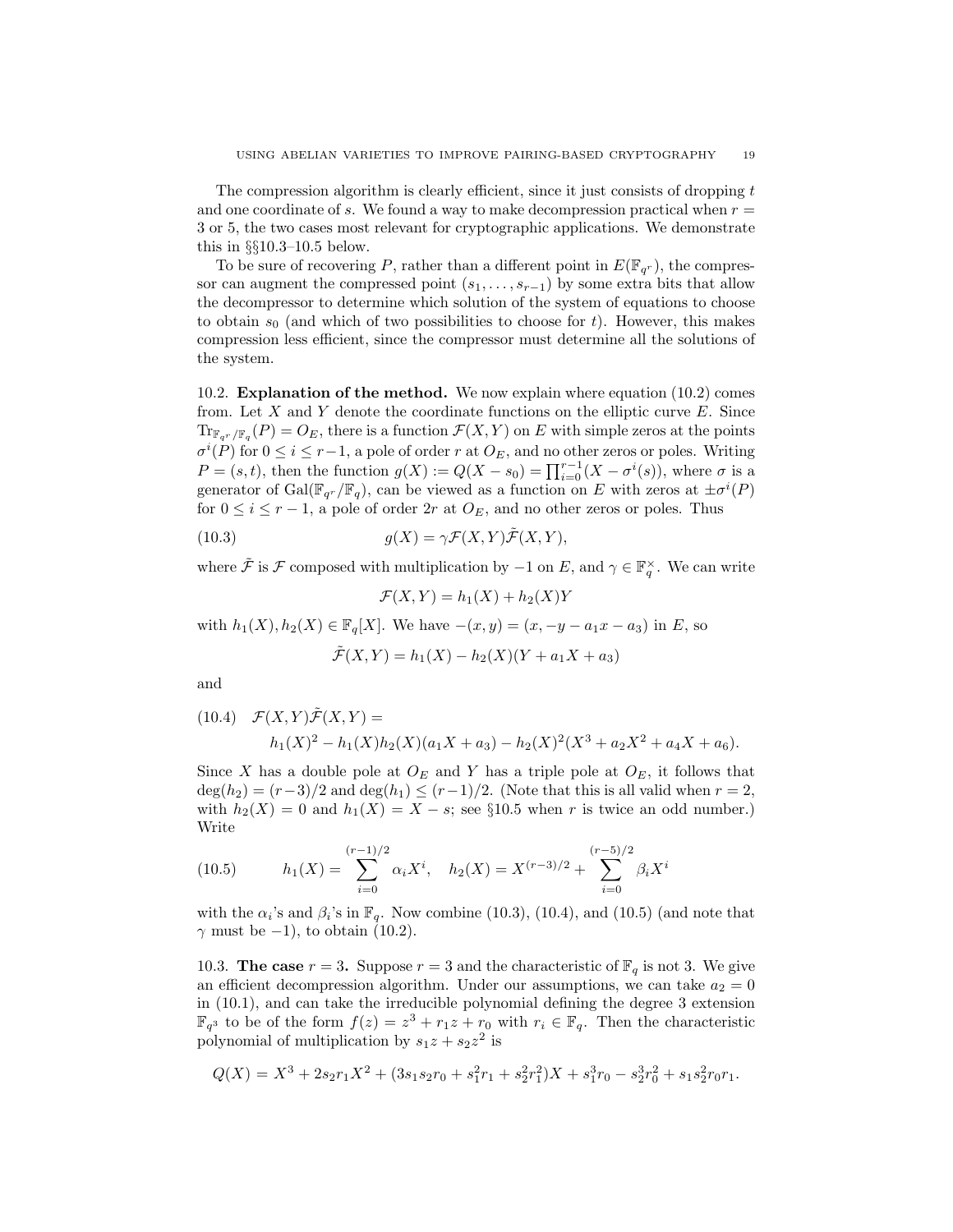The difference of the two sides of (10.2) is now

$$
(10.6) \quad (3S - \alpha_1^2 + a_1\alpha_1 - 2s_2r_1)X^2
$$
  
+ 
$$
(\alpha_0(a_1 - 2\alpha_1) + a_3\alpha_1 + 3S^2 - 3s_1s_2r_0 - s_1^2r_1 + 4Ss_2r_1 - s_2^2r_1^2 + a_4)X
$$
  
+ 
$$
a_6 + S^3 + a_3\alpha_0 - \alpha_0^2 - s_1^3r_0 + 3Ss_1s_2r_0
$$
  
+ 
$$
s_2^3r_0^2 + Ss_1^2r_1 - 2S^2s_2r_1 - s_1s_2^2r_0r_1 + Ss_2^2r_1^2.
$$

Setting the coefficient of the quadratic term of  $(10.6)$  equal to 0 and solving for S gives

$$
S = (\alpha_1^2 - a_1\alpha_1 + 2s_2r_1)/3.
$$

Substituting into (10.6), setting the coefficient of the linear term equal to 0, and solving for  $\alpha_0$  gives

$$
\alpha_0 = (3(a_4 + a_3\alpha_1 - 3s_1s_2r_0 - s_1^2r_1) - a_1^2\alpha_1^2 + 2a_1\alpha_1^3 - \alpha_1^4 + s_2^2r_1^2)/(3(2\alpha_1 - a_1)).
$$

Substituting into (10.6) and setting the constant term equal to 0 gives a degree 8 polynomial in  $\mathbb{F}_q[\alpha_1]$ , which can be rewritten as  $m(\alpha_1^2 - a_1\alpha_1)$  with

$$
m(w) = w^{4} + a_{1}^{2}w^{3} + 3(3(a_{1}a_{3} + 2a_{4} + 6s_{1}s_{2}r_{0} + 2s_{1}^{2}r_{1}) - 2s_{2}^{2}r_{1}^{2})w^{2}
$$
  
+ 
$$
(27(a_{3}^{2} + a_{1}^{2}s_{1}s_{2}r_{0} + 4(a_{6} - s_{1}^{3}r_{0} + s_{2}^{3}r_{0}^{2} + s_{1}s_{2}^{2}r_{0}r_{1}))
$$

$$
+ 3r_{1}(3a_{1}^{2}s_{1}^{2} + 24s_{1}^{2}s_{2}r_{1} - a_{1}^{2}s_{2}^{2}r_{1}) + 8s_{2}^{3}r_{1}^{3})w
$$

$$
+ 27(a_{1}^{2}a_{6} - a_{1}a_{3}a_{4} - a_{4}^{2} - a_{1}^{2}s_{1}^{3}r_{0} + a_{1}^{2}s_{2}^{3}r_{0}^{2} + a_{1}a_{3}s_{1}^{2}r_{1} + a_{1}^{2}s_{1}s_{2}^{2}r_{0}r_{1} - s_{1}^{4}r_{1}^{2}
$$

$$
+ 2a_{4}s_{1}^{2}r_{1} + 3a_{1}a_{3}s_{1}s_{2}r_{0} + 6a_{4}s_{1}s_{2}r_{0} - 9s_{1}^{2}s_{2}^{2}r_{0}^{2} - 6s_{1}^{3}s_{2}r_{0}r_{1} + 2s_{1}s_{2}^{3}r_{0}r_{1}^{2})
$$

$$
+ 18(a_{1}^{2}s_{1}^{2}s_{2}r_{1}^{2} - a_{4}s_{2}^{2}r_{1}^{2} + s_{1}^{2}s_{2}^{2}r_{1}^{3}) + 2a_{1}^{2}s_{2}^{3}r_{1}^{3} - 9a_{1}a_{3}s_{2}^{2}r_{1}^{2} - 3s_{2}^{4}r_{1}^{4}.
$$

Compute the roots of the polynomial  $m(w)$ . Let  $s_0 = S = (R + 2s_2r_1)/3$ , where R is a root of  $m(w)$ .

The compressor can transmit three extra bits so that the decompressor can determine the decompressed point with no ambiguity (two to determine which root of the degree 4 polynomial  $m$  to choose, and one to determine  $t$ ).

10.3.1.  $r = 3$ , *characteristic 2*. When  $r = 3$  and  $q = 2^n$  with n not divisible by 3, we may take  $r_0 = r_1 = 1$ . If further  $a_1 = 0$  in (10.1), then decompression becomes easier if the compression algorithm drops  $s_1$  or  $s_2$ , rather than  $s_0$ . In that case, setting the coefficient of the quadratic term of (10.6) equal to 0 yields the equation  $s_0 = \alpha_1^2$ . Solving for  $\alpha_1$  amounts to taking a square root. Using the linear term of (10.6) one obtains

$$
s_1^2 + s_1 s_2 + s_2^2 + s_0^2 + a_3 \alpha_1 + a_4 = 0,
$$

a quadratic polynomial in  $s_1$  (or  $s_2$ ). So the decompression algorithm reduces to taking one square root in  $\mathbb{F}_{2^n}$  and solving one quadratic polynomial over  $\mathbb{F}_{2^n}$ . Taking square roots in a field of characteristic 2 is just a single exponentiation, and solving a quadratic equation is not much harder.

10.3.2.  $r = 3$ , *characteristic*  $\geq 5$ . When the characteristic of  $\mathbb{F}_q$  is at least 5, we may take a model for E with  $a_1 = a_2 = a_3 = 0$ . Then  $S = (R + 2s_2r_1)/3$ , where R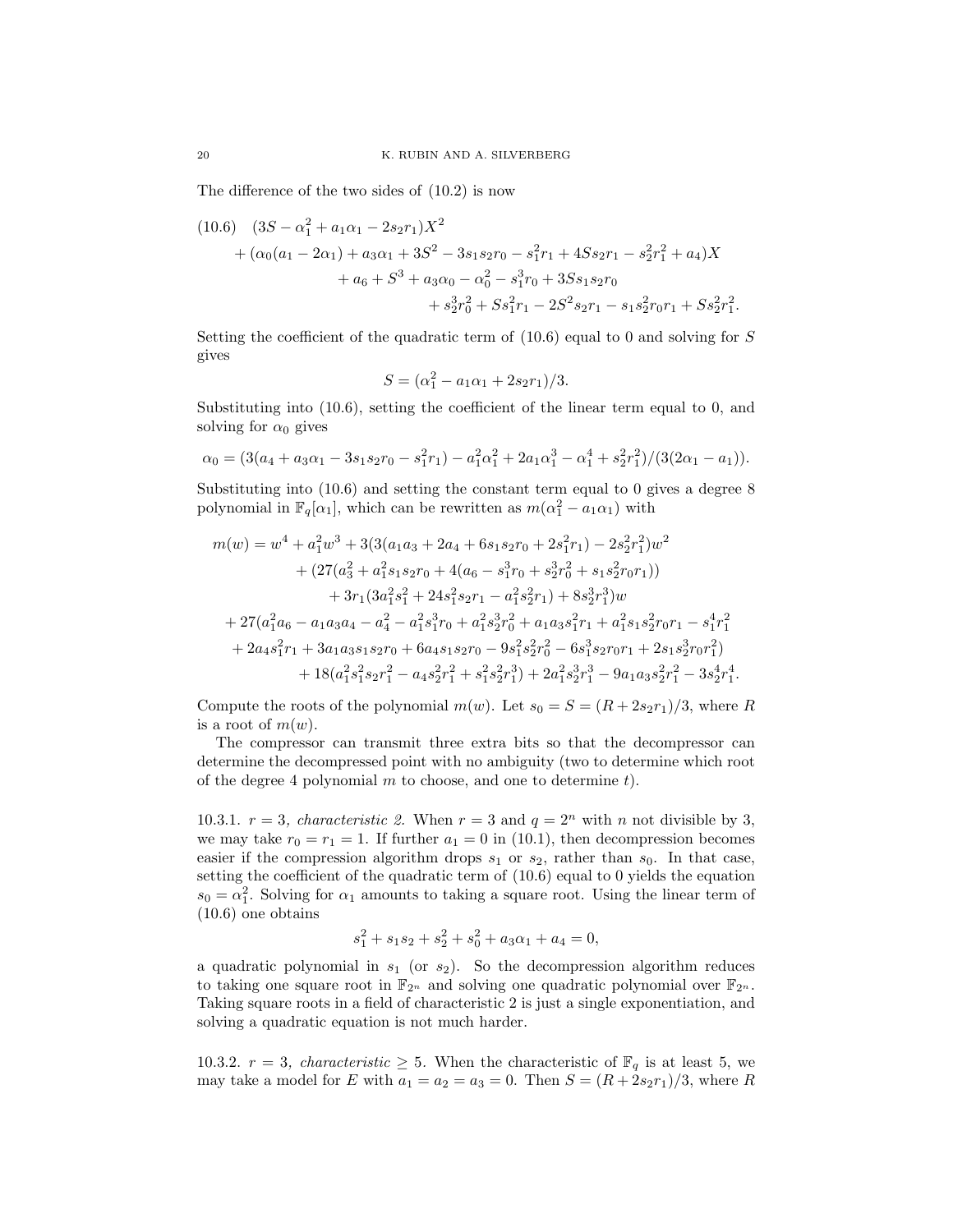satisfies

$$
R^{4} + R^{2}(18a_{4} + 54s_{1}s_{2}r_{0} + 18s_{1}^{2}r_{1} - 6s_{2}^{2}r_{1}^{2})
$$
  
+  $R(108(a_{6} - s_{1}^{3}r_{0} + s_{2}^{3}r_{0}^{2} + s_{1}s_{2}^{2}r_{0}r_{1}) + 8(9s_{1}^{2}s_{2}r_{1}^{2} + s_{2}^{3}r_{1}^{3}))$   
+  $27(2s_{1}s_{2}^{3}r_{0}r_{1}^{2} - a_{4}^{2} + 6a_{4}s_{1}s_{2}r_{0} - 9s_{1}^{2}s_{2}^{2}r_{0}^{2} + 2a_{4}s_{1}^{2}r_{1} - 6s_{1}^{3}s_{2}r_{0}r_{1} - s_{1}^{4}r_{1}^{2})$   
+  $18s_{2}^{2}(s_{1}^{2}r_{1}^{3} - a_{4}r_{1}^{2}) - 3s_{2}^{4}r_{1}^{4} = 0.$ 

If  $q \equiv 1 \pmod{3}$ , we can take  $r_1 = 0$ , and then R is a root of

$$
R^4 + (18a_4 + 54s_1s_2r_0)R^2 + 108(a_6 - s_1^3r_0 + s_2^3r_0^2)R + 27(6a_4s_1s_2r_0 - 9s_1^2s_2^2r_0^2 - a_4^2).
$$

When  $a_1 = a_2 = a_3 = 0$ , an equation for  $E_3$  in  $\mathbb{A}^3$  over  $\mathbb{F}_q(\mu)$  where  $\mu$  is a primitive cube root of unity was given in [17],  $(4.16)$  of [37], §3.2 of [18], and §2.4.1 of [12], namely

$$
(3x02 + 3\mu x1x2 + a4)2 = 12x0(x03 + \mu x13 + \mu2x23 + a4x0 + a6).
$$

Naumann [37, 53] gave a compression/decompression algorithm in the case where  $r = 3$  and  $q = p$  is an odd prime congruent to 4 or 7 (mod 9).

10.4.  $r = 5$ , characteristic 3. Let  $q = 3^n$  with  $gcd(n, 30) = 1$ . We will make the decompression algorithm efficient for the elliptic curve  $y^2 = x^3 - x - 1$  over  $\mathbb{F}_q$ . (A similar computation can be done for  $y^2 = x^3 - x + 1$ . Both these curves have security parameter 6, which is maximal among all supersingular elliptic curves over all finite fields.)

Write  $\mathbb{F}_{q^5} = \mathbb{F}_{q}[z]/f(z)\mathbb{F}_{q}[z]$  with  $f(z) = z^5 - z + 1$ . Define  $b_0, \dots, b_4 \in \mathbb{F}_{q}[S]$ by  $Q(X - S) = X^5 + \sum_{i=0}^{4} b_i X^i$  where

$$
Q(X) = X^5 - s_4 X^4 + (s_2^2 - s_1 s_3 - s_2 s_3 - s_1 s_4) X^3 + \cdots
$$

is the characteristic polynomial of multiplication by  $\sum_{i=1}^{4} s_i z^i$  on  $\mathbb{F}_{q^5}$ . Write

$$
X^{5} + \sum_{i=0}^{4} b_{i} X^{i} = (X + \beta_{0})^{2} (X^{3} - X - 1) - (\alpha_{2} X^{2} + \alpha_{1} X + \alpha_{0})^{2}.
$$

Taking the difference of the two sides gives

$$
(\alpha_2^2 + \beta_0 + b_4)X^4 + (1 - \alpha_1\alpha_2 - \beta_0^2 + b_3)X^3
$$
  
+ 
$$
(\alpha_1^2 - \alpha_0\alpha_2 - \beta_0 + b_2 + 1)X^2 + (\beta_0^2 - \beta_0 - \alpha_0\alpha_1 + b_1)X + \alpha_0^2 + \beta_0^2 + b_0.
$$

Setting the coefficient of the degree four term equal to 0 and solving for  $\beta_0$  gives

$$
\beta_0 = -\alpha_2^2 - b_4.
$$

Setting the coefficient of the cubic term equal to 0 and solving for  $\alpha_1$  gives

$$
\alpha_1 = (1 - \alpha_2^4 + \alpha_2^2 b_4 - b_4^2 + b_3)/\alpha_2.
$$

Setting the coefficient of the quadratic term equal to 0 and solving for  $\alpha_0$  gives

$$
\alpha_0 = \frac{\alpha_2^8 + \alpha_2^6 b_4 + b_4^4 + b_4^2 (1 + b_3) + (1 + b_3)^2 + \alpha_2^4 (b_3 - 1) + \alpha_2^2 (1 + b_4^3 - b_4 b_3 + b_2)}{\alpha_2^3}
$$

.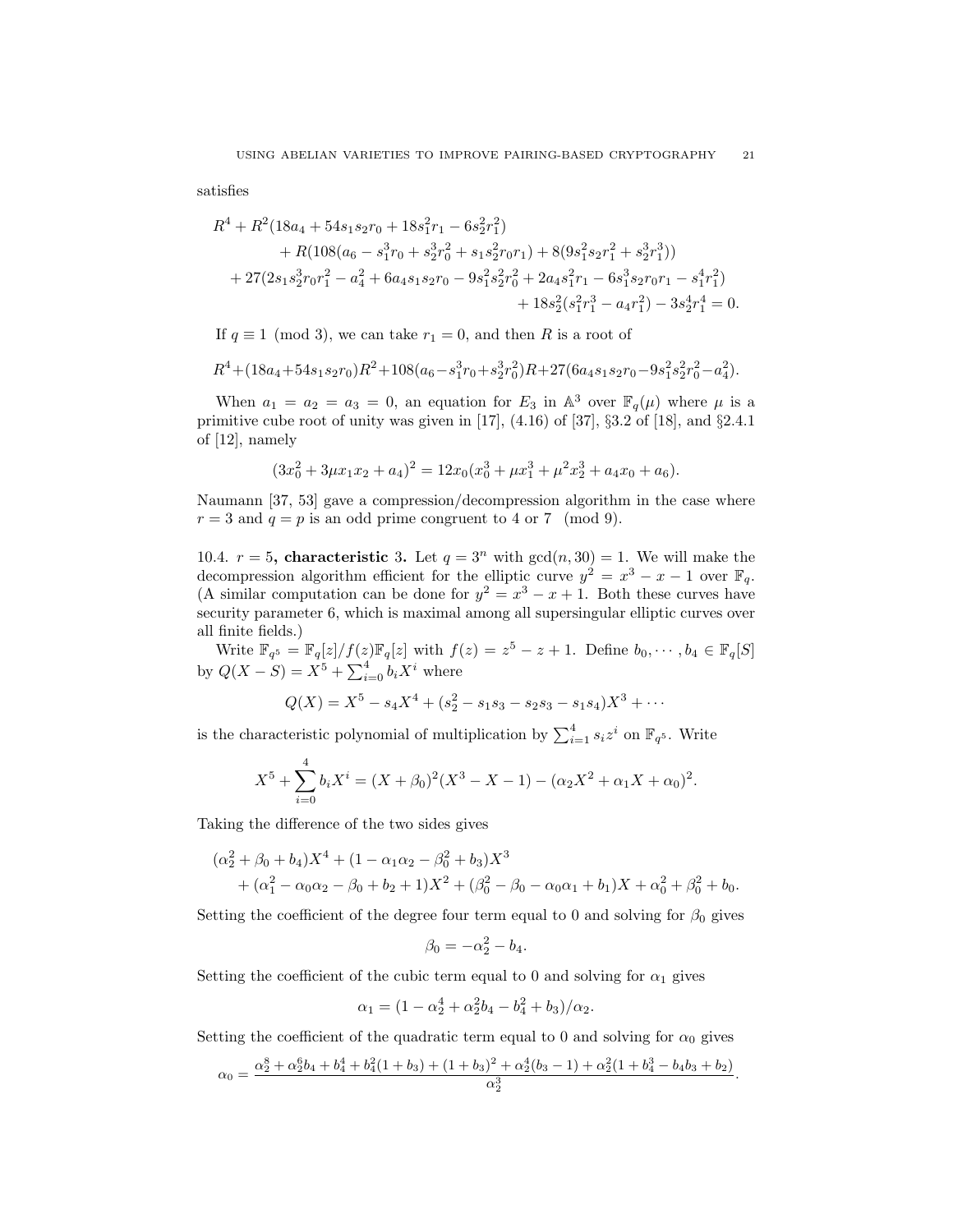Setting the constant (respectively, coefficient of the linear) term equal to 0 gives polynomials in  $\alpha_2^2$ , so replace  $\alpha_2^2$  with a new variable, w. The resulting equations are, respectively,  $p_1(w) = 0$  and  $p_2(w) = 0$  where

$$
p_1(w) = w^8 - b_4w^7 + (1 + b_4^2 - b_3)w^6 + (b_4 - b_4^3 - b_2)w^5 + (b_4 - b_4^2 + b_4^4 - b_3 - b_4b_2)w^4
$$
  
+ 
$$
(1 - b_4 + b_4^2 - b_4^5 - b_3 + b_4^3b_3 + b_2 - b_3b_2 + b_0)w^3
$$
  
+ 
$$
(-1 + b_4^2 - b_4^3 + b_4^4 + b_4^6 + b_3 + b_4b_3 - b_3^2 - b_3^3 - b_2 - b_4^3b_2 + b_4b_3b_2 + b_2^2)w^2
$$
  
+ 
$$
(-1 - b_4^2 - b_4^3 - b_4^4 - b_4^5 - b_4^7 + b_3 + b_4b_3 - b_4^2b_3 - b_4^3b_3 - b_3^2
$$
  
- 
$$
b_4b_3^2 + b_4b_3^3 - b_2 - b_4^2b_2 - b_4^4b_2 + b_3b_2 - b_4^2b_3b_2 - b_3^2b_2)w
$$
  
+ 
$$
1 - b_4^2 - b_4^6 + b_4^8 + b_3 - b_4^6b_3 + b_3^3 - b_4^2b_3^3 + b_3^4,
$$
  

$$
p_2(w) = w^6 - w^4 + (-1 - b_4 - b_4^3 + b_2)w^3 + (-1 + b_4^2 - b_3 - b_4b_2 + b_1)w^2
$$
  
+ 
$$
(-1 - b_4 + b_4^2 + b_4^3 - b_3 - b_4b_3 - b_2 + b_4^2b_2 - b_3b_2)w - 1 + b_4^6 - b_3^3.
$$

Taking the resultant of  $p_1$  and  $p_2$  eliminates the variable w, and gives a (degree 27) polynomial  $h(S) \in \mathbb{F}_q[S]$  that has  $s_0$  as a root. The polynomial  $h(S)$  is of the form  $H(S^3 - S)$  for a certain degree 9 polynomial  $H(S) \in \mathbb{F}_q[S]$  (this follows from the fact that  $(x, y) \mapsto (x + 1, y)$  is an automorphism of  $y^2 = x^3 - x - 1$ , of order 3), and this simplifies finding the roots of  $h$ . Transmitting  $6$  extra bits allows one to recover  $s_0$  and t exactly, with no ambiguity; 5 bits determine which root to choose (of at most 27), and one bit determines the sign of the y-coordinate  $t$ .

**Remark 10.1.** One could express  $p_1$  and  $p_2$  as polynomials in w and the  $b_i$ 's (or  $s_i$ 's), and compute the resultant with the  $b_i$ 's (or  $s_i$ 's) viewed as variables. The computation of the resultant would need to be done only once, but the resultant polynomial computed this way is so large that evaluating it each time on particular  $b_i$ 's or  $s_i$ 's takes longer than computing the resultant anew each time with particular values for the  $b_i$ 's or  $s_i$ 's.

10.4.1. An explicit example. Consider the case  $E : y^2 = x^3 - x - 1$ ,  $q = 3^{19}$ , and  $r = 5$ . Then  $\mathbb{F}_q = \mathbb{F}_3[\eta]/(\eta^{19} - \eta^2 + 1)$ ,  $\mathbb{F}_{3^5} = \mathbb{F}_3[z]/(z^5 - z + 1)$ , and  $\mathbb{F}_{q^5} =$  $\mathbb{F}_3[z,\eta]/(z^5-z+1,\eta^{19}-\eta^2+1).$ 

Suppose that the compressor's output is  $(s_1, s_2, s_3, s_4) \in \mathbb{F}_q^4$ , where

$$
s_1 = \eta^{18} + \eta^{17} - \eta^{16} - \eta^{13} - \eta^{10} + \eta^9 + \eta^7 + \eta^6 + \eta^5 + \eta^4 + \eta^2 + \eta - 1,
$$
  
\n
$$
s_2 = \eta^{17} + \eta^{16} - \eta^{13} - \eta^{12} - \eta^{11} - \eta^8 + \eta^7 - \eta^5 + \eta^4 + \eta^2,
$$
  
\n
$$
s_3 = -\eta^{17} + \eta^{16} - \eta^{15} + \eta^{14} + \eta^{13} + \eta^{12} - \eta^{10} + \eta^7 - \eta^4 + \eta - 1,
$$
  
\n
$$
s_4 = -\eta^{18} - \eta^{16} - \eta^{14} - \eta^{13} + \eta^{12} + \eta^{11} - \eta^{10} -
$$
  
\n
$$
\eta^9 + \eta^8 + \eta^7 + \eta^6 + \eta^5 + \eta^4 - \eta^3 + \eta^2 + \eta + 1.
$$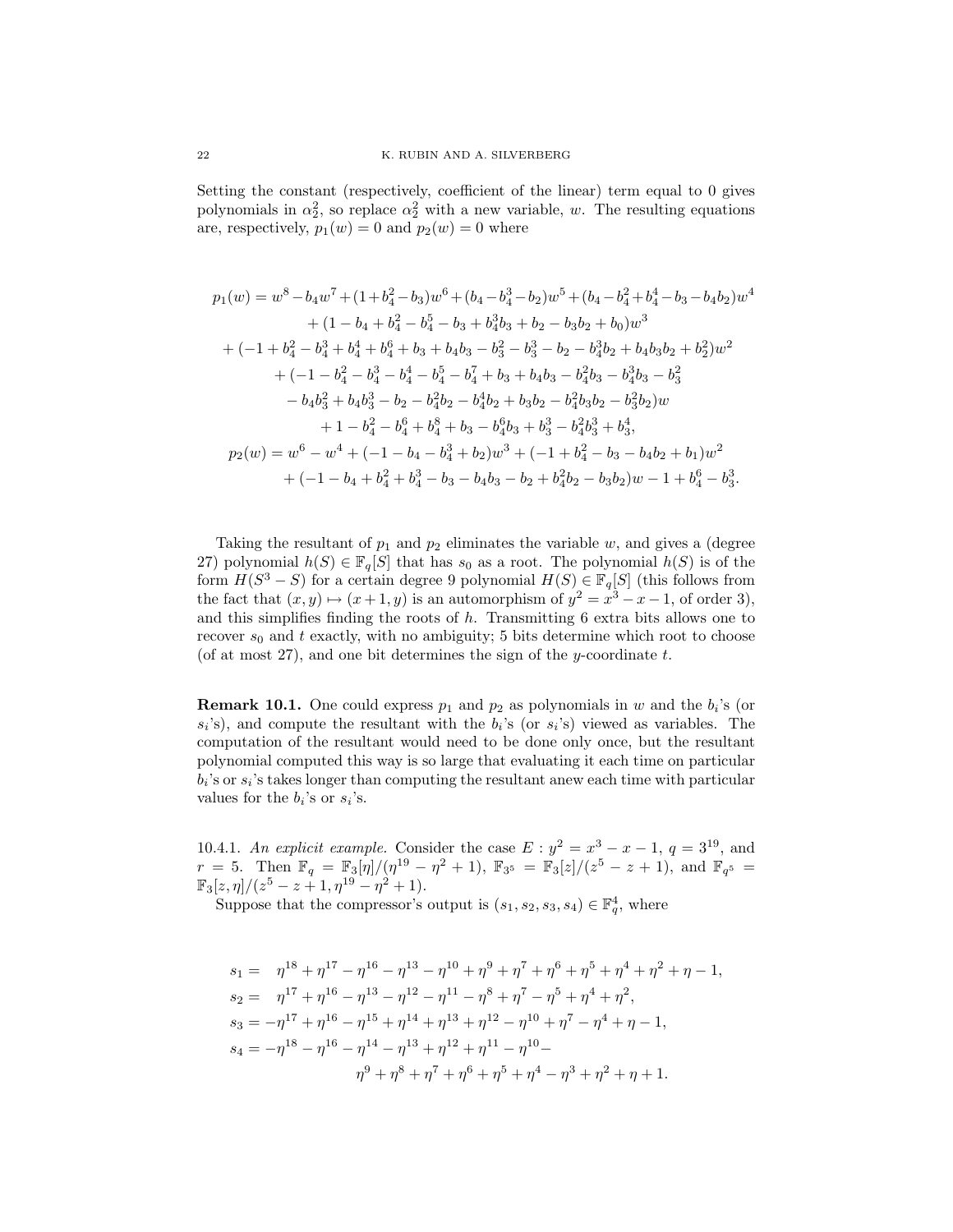Applying the algorithm above, one computes that the resultant of  $p_1(w)$  and  $p_2(w)$  is  $h(S) = H(S^3 - S)$  where  $H(t)$  is the product:

$$
(\eta^{18} + \eta^{15} - \eta^{13} + \eta^{12} + \eta^{11} - \eta^{10} - \eta^{9} - \eta^{8} + \eta^{6} + \eta^{5} + \eta^{4} - \eta + 1)*
$$
  
\n
$$
(t - \eta^{17} - \eta^{14} + \eta^{13} - \eta^{12} - \eta^{11} + \eta^{10} + \eta^{9} - \eta^{7} - \eta^{6} + \eta^{5} - \eta^{4} - \eta^{3} - \eta^{2})*
$$
  
\n
$$
(t + \eta^{18} + \eta^{17} + \eta^{16} + \eta^{15} + \eta^{13} - \eta^{12} + \eta^{11} + \eta^{10} - \eta^{9} + \eta^{7} + \eta^{5} - \eta^{4} - \eta^{3} + \eta + 1)*
$$
  
\n
$$
(t^{2} + (2\eta^{18} + \eta^{17} - \eta^{16} - \eta^{15} - \eta^{14} + \eta^{13} - \eta^{12} + \eta^{11} + \eta^{10} - \eta^{9} - \eta^{8} - \eta^{6} - \eta^{5} - \eta^{4})t
$$
  
\n
$$
+ \eta^{18} + \eta^{17} - \eta^{16} + \eta^{15} + \eta^{13} - \eta^{11} + \eta^{10} + \eta^{9} + \eta^{7} + \eta^{5} - \eta^{2} + 1)*
$$
  
\n
$$
(t^{5} + (\eta^{17} - \eta^{15} - \eta^{14} - \eta^{12} - \eta^{11} + \eta^{9} - \eta^{7} + \eta^{6} - \eta^{5} + \eta^{4} - \eta^{3} - \eta^{2} + 1)t^{4}
$$
  
\n
$$
+ (\eta^{18} + \eta^{17} + \eta^{16} + \eta^{15} - \eta^{14} + \eta^{8} - \eta^{7} - \eta^{3} + \eta^{2} + \eta + 1)t^{3}
$$
  
\n
$$
+ (2\eta^{18} - \eta^{16} - \eta^{15} + \eta^{12} - \eta^{10} + \eta^{9} - \eta^{8} + \eta^{6} + \eta^{5} - \eta^{4} + \eta - 1)t^{2}
$$
  
\n $$ 

Let  $\rho_1$  and  $\rho_2$  be the two roots of  $H(t)$  in  $\mathbb{F}_q$  (corresponding to the two linear factors above, in the same order). Then  $S^3 - S - \rho_1$  is irreducible in  $\mathbb{F}_q[S]$ , but  $S^3 - S - \rho_2 = (S - \delta)(S - \delta + 1)(S - \delta - 1)$  where

$$
\delta = \eta^{18} + \eta^{17} + \eta^{15} - \eta^{14} + \eta^{12} + \eta^{11} + \eta^{10} - \eta^{8} + \eta^{7} - \eta^{6} - \eta^{5} - \eta^{4}.
$$

All three of  $\delta$ ,  $\delta + 1$ , and  $\delta - 1$  give  $s_0$ 's such that  $\sum_{i=0}^{4} s_i z^i$  is the *x*-coordinate of a point in the trace zero subgroup of  $E(\mathbb{F}_{3^{95}})$ .

Remark 10.2. On a Macintosh desktop computer with a Dual 2.5 GHz PowerPC G5 processor running OS 10.4.7, using the computational algebraic number theory software package KASH3 [29] to compute the resultant and find its roots, using  $y^2 = x^3 - x - 1$  decompression takes about 300 ms when  $q = 3^{19}$  and takes about 700 ms when  $q = 3^{43}$  (these values of q are good parameters in the sense that they are in a cryptographically useful range and the order of the trace zero subgroup is divisible by a large prime). This could be sped up by writing a dedicated program.

10.5. The case  $r = 2m$  with m odd. Suppose E is an elliptic curve over a field K, and F is a quadratic extension of K. Let  $E'$  denote the quadratic twist of E corresponding to  $F/K$ . Then  $E_{F/K}$  is isomorphic to E' over K (see Example 1.5(ii) of [32]), and  $\text{Res}_{F/K}E$  is isogenous over K to  $E \times E'$  by (8.2). Note that in this  $(r = 2)$  case  $\sigma(P) = -P$ ; since the x-coordinates of points in the trace zero subgroup  $E_{F/K}(K) \subset E(F)$  lie in K, they are already compressed.

More generally, suppose  $M/K$  is a cyclic extension of odd degree m, and let  $L = FM$ . Then  $L/K$  is a cyclic extension of (even) degree  $r = 2m$ . By Proposition 5.10 of [32],  $E_{L/K} \cong (E_{F/K})_{M/K} \cong (E')_{M/K}$  over K. Thus to study the primitive subgroup  $E_{L/K}$  we are reduced to studying the primitive subgroup  $(E')_{M/K}$ .

# 11. Shortening cryptographic transmissions

We explain how to use the results of this paper to shorten transmission sizes in pairing-based cryptography. (See also [38] and §4 of [40].) We illustrate this concretely in the case of short signatures.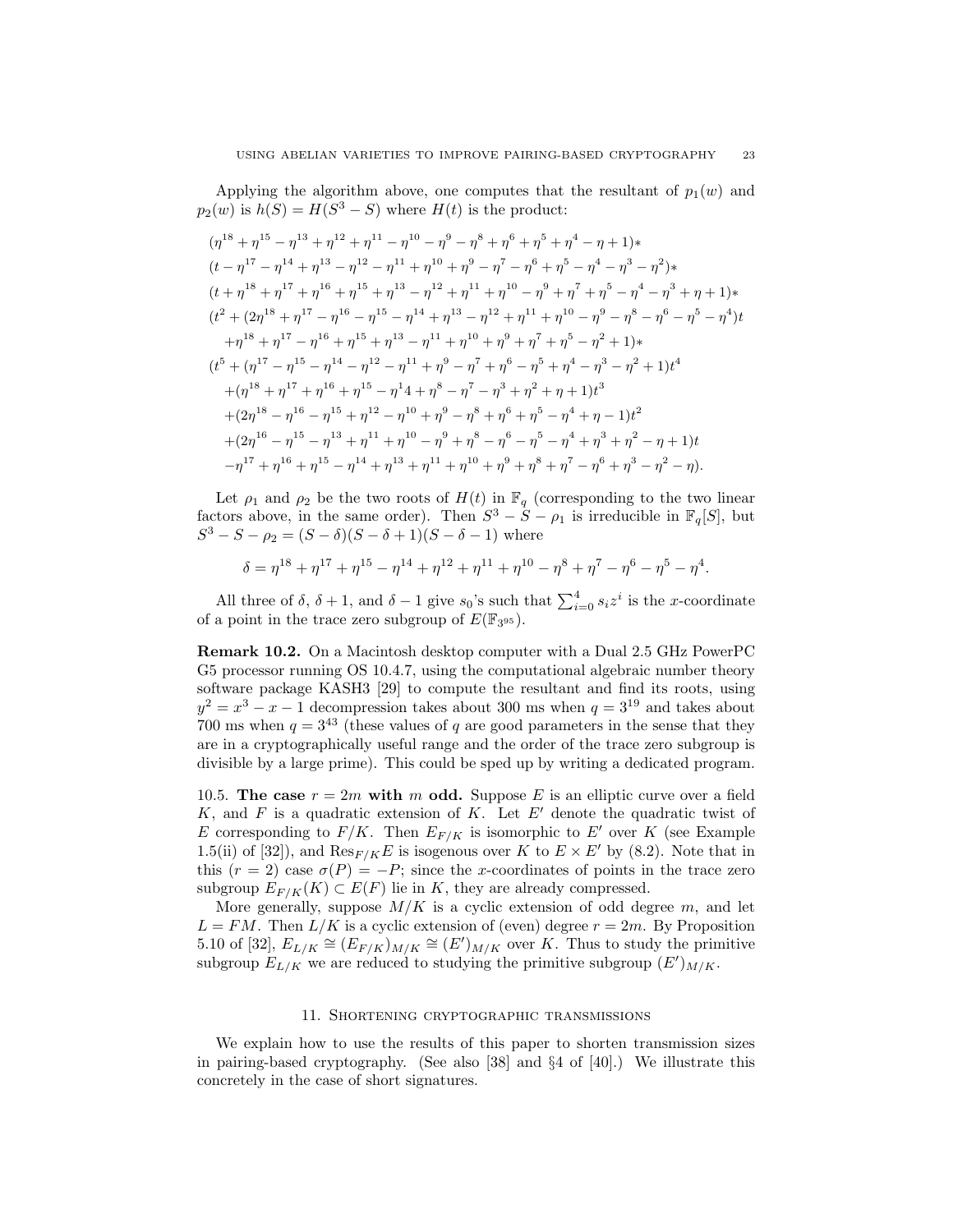11.1. Shortening transmissions using abelian varieties. Pairing-based cryptography can be performed using abelian varieties and a Weil or Tate pairing on the  $\ell$ -torsion, with  $\ell$  not the characteristic of the field, if the abelian variety has a polarization whose degree is prime to  $\ell$ . The pairings can be efficiently computed for supersingular elliptic curves and for Jacobians of supersingular hyperelliptic curves (and Jacobians of non-supersingular curves of low embedding degree). Our "optimal" abelian varieties in §12 give good supersingular abelian varieties to use.

11.2. Shortening transmissions using primitive subgroups. Theorem 9.4 shows that MOV security can be boosted by a factor of  $r/\varphi(r)$  by going from a supersingular elliptic curve E over  $\mathbb{F}_q$  to a primitive subgroup  $E_r$  over  $\mathbb{F}_q$ . One could view  $E_r$  as an abelian variety of dimension  $\varphi(r)$  and do pairing-based cryptography for that abelian variety (if one can compute the pairings). A better way, just using elliptic curve arithmetic and pairings, is to view  $E_r(\mathbb{F}_q)$  as a subgroup of  $E(\mathbb{F}_{q^r})$ , use the arithmetic in  $E(\mathbb{F}_{q^r})$ , and use our (de)compression algorithm in §10 to shorten cryptographic transmissions for pairing-based cryptography by a factor of  $4/5$  (when  $r = 5$ ) or  $2/3$  (when  $r = 3$ ), while preserving MOV security.

11.3. RS compression of BLS signatures. We first recall the Boneh-Lynn-Shacham (BLS) signature scheme [6]. Let  $E: y^2 = f(x)$  be a supersingular elliptic curve over  $\mathbb{F}_q$ , and let  $P \in E(\mathbb{F}_q)$  be a point of large prime order  $\ell$ . Let c denote the cryptographic exponent  $c_{E,q}$  defined in Definition 4.5. Let  $e: \langle P \rangle \times \langle P \rangle \to \mathbb{F}_{q^c}^{\times}$ be a pairing that satisfies  $e(P, P) \neq 1$  and  $e(aP, bP) = e(P, P)^{ab}$  for every  $a, b \in \mathbb{Z}$ . One can use a modified Weil or Tate pairing for  $e$ . The public information is  $q$ ,  $E$ , P,  $\ell$ , e, and a cryptographic hash function  $H : \{0,1\}^* \to \langle P \rangle$ . Alice's private key is a randomly chosen integer a in the range  $1 \le a \le \ell$ , and her public key is  $P_A = aP$ . To sign a message  $M \in \{0,1\}^*$ , Alice computes  $P_M = H(M)$  and  $aP_M = (s,t) \in$  $\langle P \rangle$ . Alice's signature is  $s \in \mathbb{F}_q$  (and an optional additional bit to recover the sign of t). To verify the signature, Bob computes  $t = \sqrt{f(s)} \in \mathbb{F}_q$ , sets  $Q = (s, t)$ , and checks that  $e(P,Q) = e(P_A, P_M)$  (and also checks  $e(P,Q) = e(P_A, P_M)^{-1}$ , if the additional bit was not sent). In [7], Boneh, Lynn, and Shacham suggest using MNT elliptic curves [34] in place of supersingular elliptic curves. MNT curves are ordinary elliptic curves of embedding degree 3, 4, or 6.

In the Rubin-Silverberg (RS) modification of the BLS signature scheme, the signer compresses the signature using the algorithm in §10, and the verifier decompresses the signature before verifying. Take q and supersingular  $E$  as above, except that if q is a square take E so that  $\sqrt{q}$  is not a q-Weil number for E (it suffices to take E with embedding degree  $> 1$ ). Let  $p = \text{char}(\mathbb{F}_q)$ , let r be a prime that does not divide  $2pc_{E,q}$ , and let P be a point of large prime order  $\ell$  in the trace zero subgroup of  $E(\mathbb{F}_{q^r})$  (in practice, this will mean taking  $P \in E(\mathbb{F}_{q^r})$  of sufficiently large prime order). Take a pairing  $e$  and a hash function  $H$  as above, where now  $c := c_{E,q} = c_{E,q}$ . Alice's private and public keys are as in the BLS scheme. To sign M, as before, Alice computes  $P_M = H(M)$  and  $aP_M$ . Alice's signature is the compression of  $aP_M$  given by the algorithm in §10. To verify the signature, Bob uses the decompression algorithm of §10 to produce the finite set of possible decompressions  $\{Q_i\} \subset E(\mathbb{F}_{q^r})$ . Bob verifies that  $e(P, Q_i) = e(P_A, P_M)$  for some i (if additional bits are sent, Bob need only check this for one  $i$ , but the signer then needs to perform extra work to compute the additional bits).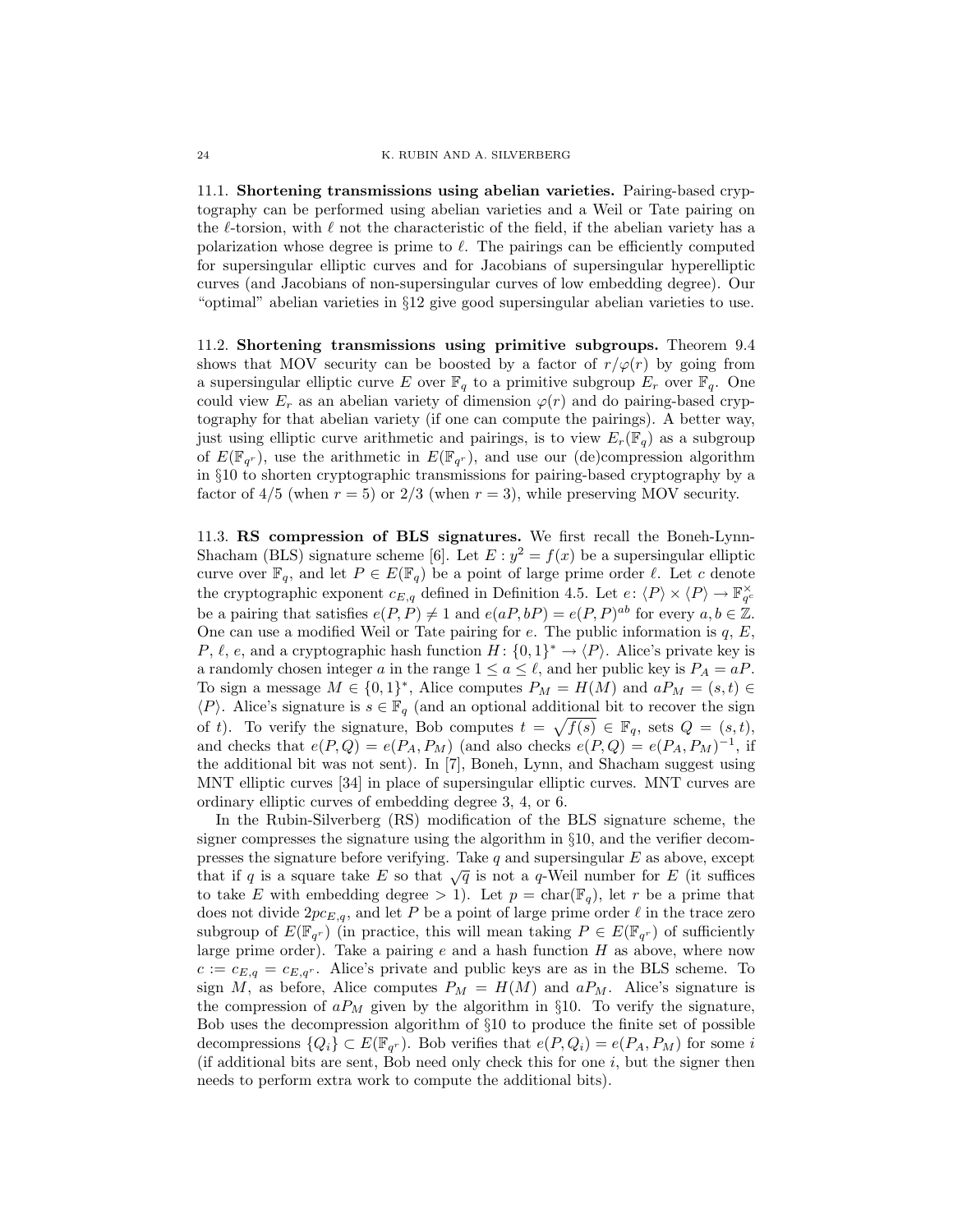The RS modification produces signatures that are  $\frac{r-1}{r}$  as large as the corresponding BLS signatures. By Corollary 9.4, any attack on the RS modification of the BLS signature scheme corresponding to  $P \in E_r(\mathbb{F}_q) \subset E(\mathbb{F}_{q^r})$  gives an attack on the security of the BLS signature scheme corresponding to  $P$ . In both cases, the security relies on the difficulty of the Elliptic Curve Diffie-Hellman Problem in the subgroup generated by the point P. Compared with BLS, RS signing is no more work than BLS signing, and RS verification requires an additional reconstruction step to recover s; for applications with a powerful verifier, this is not a problem.

11.4. New composite order bilinear groups. Recently, composite order bilinear groups have been used to solve important problems including partial homomorphic encryption [5], non-interactive zero-knowledge proofs [24], searching encrypted data [9], efficient group signatures [10], and fully collusion-resistant traitor tracing [8]. Supersingular elliptic curves have been the only secure instantiations of composite order bilinear groups (§2.1 of [5]), namely, Boneh et al. fix an RSA modulus n, take the smallest positive integer m such that  $mn - 1$  is a prime  $\ell \equiv 2 \pmod{3}$ , and use the *n*-torsion points on  $E: y^2 = x^3 + 1$ , a supersingular elliptic curve over  $\mathbb{F}_{\ell}$  with  $\ell + 1 = mn$  points and with  $c_{E,\ell} = \alpha(E, \ell) = 2$ .

The following algorithm gives a new method for constructing composite order bilinear groups. It makes use of the abelian varieties  $E_3$  and  $E_5$ , for which §10 gives efficient (de)compression algorithms, and for which one can rely on elliptic curve arithmetic without needing knowledge of higher-dimensional varieties.

Let p and q be primes  $\equiv 1 \pmod{6}$  and let  $n = pq$ . Take an integer that has order 6 modulo  $p$  and an integer that has order 6 modulo  $q$ , and use the Chinese Remainder Theorem to obtain an integer  $z \equiv 2 \pmod{3}$  that has order 6 modulo both p and q. Take the integer m of smallest absolute value such that  $z + 3nm$ is a prime  $\ell$  (by Dirichlet's Theorem, there are infinitely many primes of the form  $z + 3nt$ ). Then  $E : y^2 = x^3 + 1$  is a supersingular elliptic curve over  $\mathbb{F}_\ell$  with  $\ell + 1$ points and  $F_E(x) = x^2 + \ell$ . By Theorem 9.1,  $F_{E_3}(x) = x^4 - \ell x^2 + \ell^2 = \ell^2 \Phi_6(\frac{x^2}{\ell})$  $(\frac{\varepsilon^2}{\ell}).$ Thus  $c_{E_3,\ell} = 6$ ,  $\alpha(E_3, \ell) = 3$ , and  $|E_3(\mathbb{F}_\ell)| = \ell^2 - \ell + 1 = \Phi_6(\ell)$ , which is divisible by n since  $\ell$  has order 6 modulo n. Similarly, if p and q are primes  $\equiv 1 \pmod{10}$ ,  $n = pq$ , and  $\ell$  is a prime  $\equiv 2 \pmod{3}$  that has order 10 modulo p and q, then  $|E_5(\mathbb{F}_\ell)|$  is divisible by n,  $c_{E_5,\ell} = 10$ , and  $\alpha(E_5, \ell) = 2.5$ . In this way,  $E_3$  and  $E_5$  give new composite order bilinear groups, whose orders are RSA moduli n. However, for fixed RSA security, while the MOV security per bit improves on the construction in [5] by a factor of  $\frac{3}{2}$  (resp.,  $\frac{5}{4}$ ), one needs twice (resp., four times) as many bits, so RSA security per bit is worse. Thus, the construction in [5] seems to be the best available option.

## 12. Supersingular abelian varieties to use in pairing-based CRYPTOGRAPHY

12.1. Optimality. We consider a supersingular abelian variety over a finite field to be "optimal" if it has the highest security among abelian varieties of that dimension over the same field.

**Definition 12.1** (Definition 16 of [38]). An optimal supersingular abelian variety over  $\mathbb{F}_q$  is a simple supersingular abelian variety A over  $\mathbb{F}_q$  such that  $c_{A,q} \geq c_{B,q}$ for every simple supersingular abelian variety B over  $\mathbb{F}_q$  of the same dimension as A.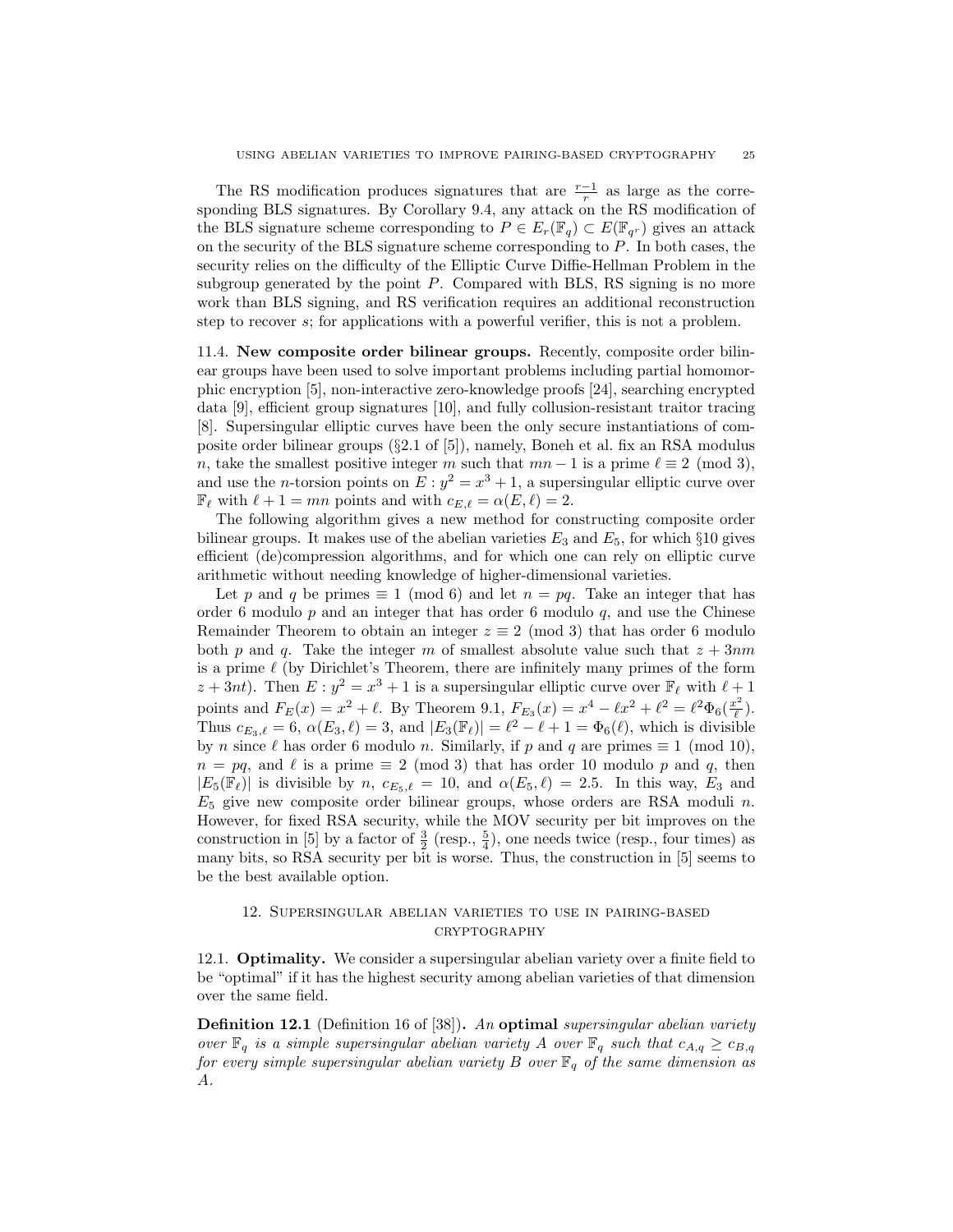Optimal supersingular elliptic curves are well-known. For example, over  $\mathbb{F}_{p^n}$ with n odd, the elliptic curves  $y^2 = x^3 + ax$  are supersingular and optimal (with  $c_{E,p} = 2$ ) if  $3 < p \equiv 3 \pmod{4}$  and  $0 \neq a \in \mathbb{F}_p$ , the curves  $y^2 = x^3 + b$  are supersingular and optimal (with  $c_{E,p} = 2$ ) if  $2 < p \equiv 2 \pmod{3}$  and  $0 \neq b \in \mathbb{F}_p$ , the curves  $y^2 + y = x^3 + x + 1$  and  $y^2 + y = x^3 + x$  are supersingular and optimal (with  $c_{E,q} = 4$ ) if  $p = 2$ , and  $y^2 = x^3 - x \pm 1$  are supersingular and optimal (with  $c_{E,q} = 6$ ) if  $p = 3$  and  $gcd(n, 6) = 1$ .

Thanks to Table 1, over  $\mathbb{F}_{p^n}$  with n odd, to obtain higher MOV security per bit than for supersingular elliptic curves one can use supersingular abelian surfaces when  $p = 2$  or  $p > 7$ , and supersingular abelian four-folds when  $p = 3$  or 5 (in fact for all p, but surfaces do at least as well when  $p \neq 3, 5$ ). We construct optimal examples below (as we did in §5.2 and §5.1 of [38]).

When  $p = 7$ , one could use the supersingular abelian three-fold that is the Jacobian J of the curve  $y^2 = x^8 + x^4 + 5x^3 + 6x^2 + x + 2$  over  $\mathbb{F}_{7^n}$  (when  $gcd(n, 14) =$ 1), which was shown in [20] to have embedding degree 14, and thus  $\alpha(J, 7^n) = \frac{14}{3}$ . By Table 1 this is optimal and improves MOV security by a factor of  $2\frac{1}{3}$  over supersingular elliptic curves in characteristic 7.

When  $q$  is a square, to obtain higher MOV security one could use abelian fourfolds. One can either use the  $g = 4$  part of Example 12.3 below, or take the abelian four-fold  $E_5$  for an elliptic curve E with  $c_{E,q} = 3$  (by Corollary 9.4, if  $p \neq 5$  then  $c_{E_5,q} = 15$  and  $\alpha(E_5,q) = \frac{15}{4} = 3.75$ .

12.2. Optimal supersingular surfaces. When  $p > 3$ , start with an optimal supersingular elliptic curve E over  $\mathbb{F}_p$  (so  $c_{E,p} = 2$ ). By Corollary 9.2, the abelian surface  $E_3$  over  $\mathbb{F}_{p^n}$  has  $\alpha(E_3, p^n) = 3$  for all odd n, and thus by Table 1 is optimal.

When  $gcd(n, 6) = 1$ , the Jacobian of the curve  $y^2 + y = x^5 + x^3$  over  $\mathbb{F}_{2^n}$  was given in Galbraith's paper [20] and has  $c_{A,q} = 12$  and  $\alpha(A,q) = 6$ , so is an optimal supersingular abelian surface over  $\mathbb{F}_{2^n}$ .

When *n* is odd and  $q = 2^n$  there are exactly 2 isogeny classes of elliptic curves E over  $\mathbb{F}_q$  with  $c_{E,q} = \alpha(E,q) = 4$ , namely those of  $C^+ : y^2 + y = x^3 + x + 1$  and  $C^-$ :  $y^2 + y = x^3 + x$ . Applying Corollary 9.4 with these curves and  $r = 3$  produces two abelian surfaces  $C_3^{\pm}$  over  $\mathbb{F}_{2^n}$ , with  $\alpha(C_3^{\pm}, q) = 6$ ,  $c_{C_3^{\pm}, q} = 12$ , Weil number  $\pm\sqrt{2^n}e^{2\pi i/24}$ , and

$$
F_{C_3^{\pm}}(x) = x^4 \mp 2^{\frac{n+1}{2}} x^3 + 2^n x^2 \mp 2^{\frac{3n+1}{2}} x + 2^{2n}.
$$

By Corollary 9.4(ii) (or directly from the definition),  $c_{C^{\pm}_{3},q} = 12$  and  $\alpha(C^{\pm}_{3},q) = 6$ . Using the characteristic polynomials to compute  $|C_3^{\pm}(\mathbb{F}_{2^n})|$ , sample values of prime n for which  $|C_3^+(\mathbb{F}_{3^n})|$  is of a size suitable for cryptographic applications and has a large prime factor are  $n = 109, 113,$  and 127, for which the largest prime divisor  $\ell$ of  $|C_3^{\dagger}(\mathbb{F}_{3^n})|$  has  $\lceil \log_2(\ell) \rceil = 189, 173, \text{ and } 207, \text{ respectively. For } C_3^-$  take  $n = 103,$ 113, and 139, for which  $\lceil \log_2(\ell) \rceil = 193$ , 193, and 201, respectively. In each case, when used in the RS modification of BLS signatures as in §11.3, the signature length is  $2n$ ,  $\lceil \log_2(\ell) \rceil$  measures the discrete log security, and  $12n = \log_2(q^{c_{A,q}})$  measures the MOV security.

12.3. Optimal supersingular four-folds. Suppose that  $gcd(n, 6) = 1$ , let  $q =$  $3^n$ , and let  $E^{\pm}$  be  $y^2 = x^3 - x \pm 1$ . These two curves give the two isogeny classes of elliptic curves over  $\mathbb{F}_q$  with  $c_{E,q} = 6$ . Let  $(\frac{3}{n})$  denote the Jacobi symbol, which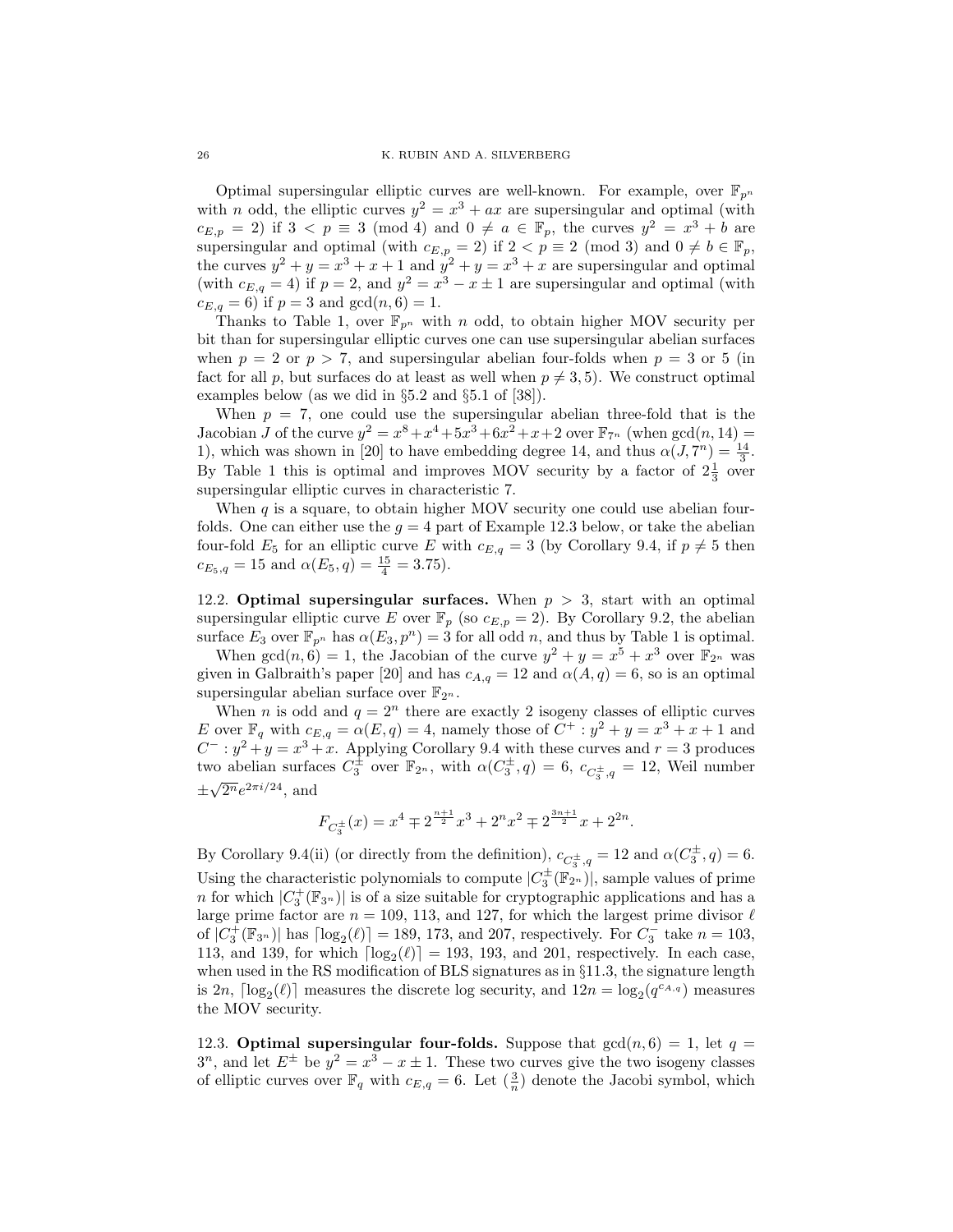is +1 if  $n \equiv \pm 1 \pmod{12}$ , and is -1 if  $n \equiv \pm 5 \pmod{12}$ . Then

$$
F_{E^{\pm},q}(x) = x^2 \pm \left(\frac{3}{n}\right)3^{\frac{n+1}{2}}x + 3^n, \quad |E^{\pm}(\mathbb{F}_q)| = 3^n + 1 \pm \left(\frac{3}{n}\right)3^{\frac{n+1}{2}},
$$
  

$$
F_{E_5^{\pm},q}(x) = \frac{x^{10} \mp \left(\frac{3}{n}\right)3^{\frac{5n+1}{2}}x^5 + 3^{5n}}{x^2 \pm \left(\frac{3}{n}\right)3^{\frac{n+1}{2}}x + 3^n}, \quad |E_5^{\pm}(\mathbb{F}_q)| = \frac{3^{5n} + 1 \mp \left(\frac{3}{n}\right)3^{\frac{5n+1}{2}}}{3^n + 1 \pm \left(\frac{3}{n}\right)3^{\frac{n+1}{2}}}.
$$

Either directly, or applying Corollary 9.4(iii) to  $E^{\pm}$  over  $\mathbb{F}_q$  with  $r=5$ , gives  $c_{E_5^{\pm},q} = 30$  and  $\alpha(E_5^{\pm},q) = \frac{5}{4}\alpha(E^{\pm},q) = 7.5$ . Sample values of prime *n* for which  $|E_5^+(\mathbb{F}_q)|$  is of a size suitable for cryptographic applications and has a large prime factor are  $n = 43, 47, 73,$  and 79; if  $\ell$  is the largest prime divisor of  $|E_5^+(\mathbb{F}_q)|$ , then  $\lceil \log_2(\ell) \rceil = 166, 260, 458, \text{ and } 485, \text{ respectively. For } E_5^- \text{ take } n = 41, 43,$ 59, 61, and 113, for which  $\lceil \log_2(\ell) \rceil = 157, 265, 223, 344,$  and 697, respectively. In each case, when used in the RS modification of BLS signatures as in §11.3, the signature length is  $4\log_2(q)$ ,  $\lceil \log_2(\ell) \rceil$  measures the discrete log security, and  $\log_2(q^{c_{A,q}}) = \log_2(3^{30n})$  measures the MOV security.

When  $q = 2^n$  with n odd, Corollary 9.2 with the elliptic curves  $C^{\pm}$  of §12.2 and  $r=5$  implies that  $\alpha(C_5^{\pm}, q) = 5$ , so the abelian four-folds  $C_5^{\pm}$  are optimal over  $\mathbb{F}_q$ .

By [16], the Jacobians J of  $y^2 = x^5 - x \pm 1$  are supersingular abelian surfaces over  $\mathbb{F}_5$  with  $c_{J,5} = 5$ . When  $q = 5^n$  with  $gcd(n, 10) = 1$ , Theorem 9.4 with  $r = 3$ implies that  $c_{J_3,q} = 15$  and  $\alpha(J_3,q) = 15/4 = 3.75$ , so the abelian four-folds  $J_3$  are optimal over  $\mathbb{F}_q$ .

12.4. Optimal Jacobians when  $q$  is a square. In the next result we take superelliptic curves  $C_1$  (in fact, Fermat quotients) over  $\mathbb{F}_q$  defined by polynomials of degree n, whose Jacobian varieties  $A_1$  have cryptographic exponent 1 over  $\mathbb{F}_{q^2}$ , and twist them by characters of  $Gal(\bar{F}_q/\mathbb{F}_{q^2})$  of order n to produce curves over  $\mathbb{F}_{q^2}$ whose Jacobian varieties are simple  $\varphi(n)/2$ -dimensional abelian varieties of cryptographic exponent  $n$ . They have the advantage of occurring in arbitrarily large characteristic. We obtain optimal Jacobian varieties over finite fields of square size.

See [15] for supersingular Jacobians J of curves of genus  $\frac{p-1}{2}$  with  $c_{J,p^2} = \frac{p}{2}$ .

**Theorem 12.2** (Theorem 20 of [38]). Suppose that  $a, b, n \in \mathbb{N}$  have no common divisor greater than 1, n is odd, and

 $n + 2 - (\gcd(n, a) + \gcd(n, b) + \gcd(n, a + b)) = \varphi(n).$ 

Let q be a prime power congruent to  $-1 \pmod{n}$ . For  $\gamma \in \mathbb{F}_{q^2}^{\times}$ , let  $C_{\gamma}$  be the curve

$$
y^n = \gamma x^a (1 - x)^b
$$

over  $\mathbb{F}_{q^2}$  and write  $A_{\gamma}$  for its Jacobian variety. Then:

- (i) dim $(A_\gamma) = \frac{\varphi(n)}{2}$ ,
- (ii)  $A_{\gamma}$  is supersingular,
- (iii)  $c_{A_1,q^2} = 1$ ,
- (iv) if in addition  $\gamma$  generates  $\mathbb{F}_{q^2}^{\times}$  modulo n-th powers, then  $A_{\gamma}$  is simple,  $c_{A_{\gamma},q^2} = n, A_{\gamma}(\mathbb{F}_{q^2})$  is cyclic, and  $|A_{\gamma}(\mathbb{F}_{q^2})| = \Phi_{2n}(q)$ .

*Proof.* The dimension g of  $A_{\gamma}$  is the genus of  $C_{\gamma}$ . From the formula for the genus of  $C_{\pm 1}$  given on p. 55 of [11] and the fact that the genus of  $C_{\gamma}$  is independent of  $\gamma$ , it follows that  $g = \varphi(n)/2$ . Let  $F = \mathbb{F}_{q^2}$ .

Since  $q \equiv -1 \pmod{n}$ , Theorem 20.15 of [45] shows that the Frobenius endomorphism of  $A_1$  over F is multiplication by  $-q$ . In particular, the characteristic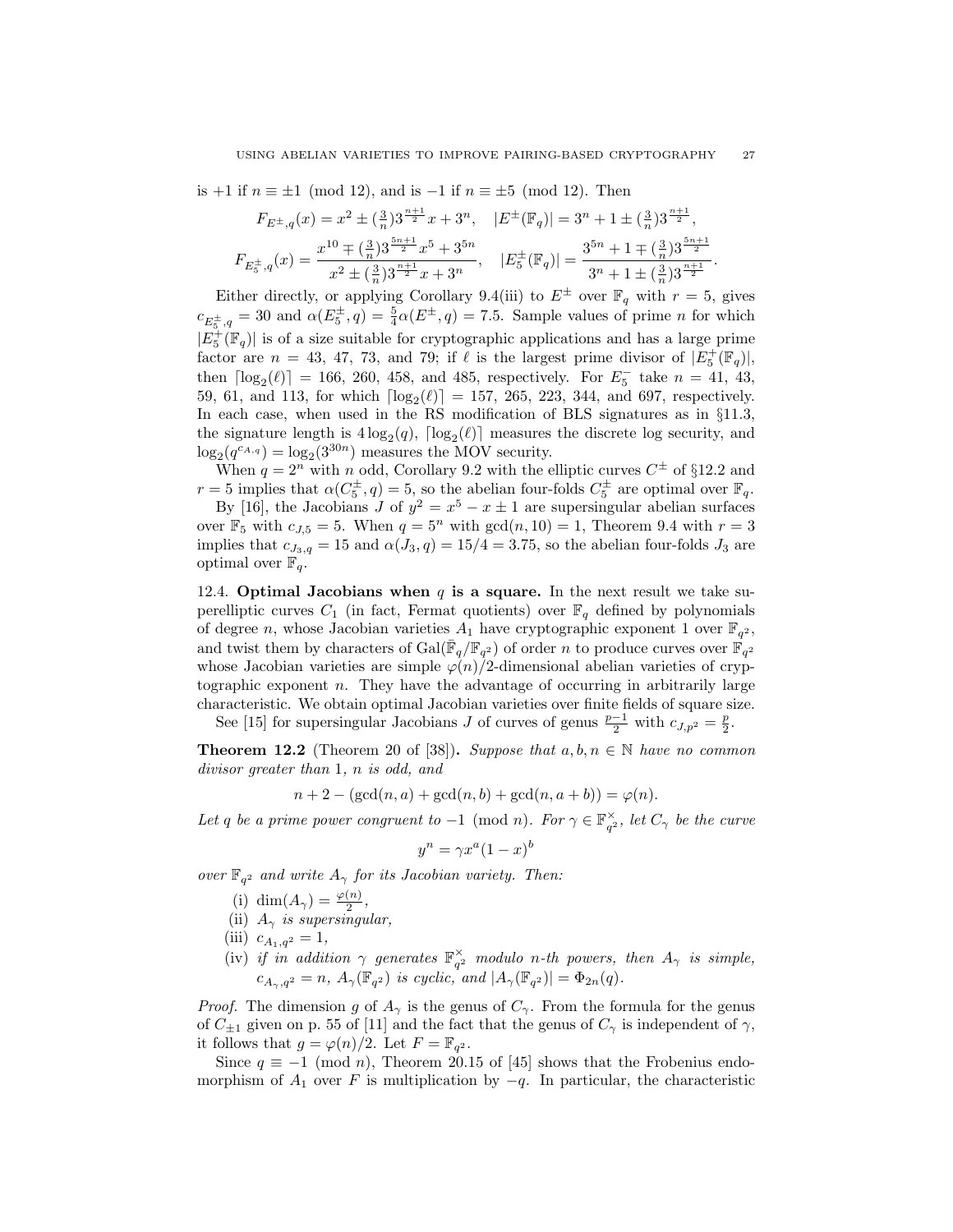polynomial of Frobenius of  $A_1$  over F is  $(x+q)^{2g}$ . By Theorem 2.5(v),  $A_1$  is supersingular. By Theorem 2.7(iii),  $A_1$  is elementary over F. By definition,  $c_{A_1,q^2} = 1$ . Since every  $A_{\gamma}$  is isomorphic to  $A_1$  over the algebraic closure  $\bar{F}$ , every  $A_{\gamma}$  is supersingular.

The endomorphism ring End<sub> $\bar{F}(A_{\gamma})$ </sub> contains the group of *n*-th roots of unity  $\mu_n$ in  $\bar{F}$ , where  $\xi \in \mu_n$  acts on  $C_\gamma$  by sending  $(x, y)$  to  $(x, \xi y)$ . Fix an n-th root  $\delta$  of γ. Then  $\delta^{q^2}$  is also an *n*-th root of γ. Let  $\zeta = \gamma^{(q^2-1)/n} = \delta^{q^2-1}$ . Then  $\zeta^n = 1$ , so we can view  $\zeta \in \mu_n \subset \text{End}_{\bar{F}}(A_\gamma)$ . We have a commutative diagram

$$
C_1 \xrightarrow{\phi_1} C_1
$$
  

$$
\lambda \downarrow \qquad \qquad \downarrow \lambda'
$$
  

$$
C_\gamma \xrightarrow{\phi_\gamma} C_\gamma
$$

where  $\phi_1, \phi_\gamma$  are the  $q^2$ -power maps  $(x, y) \mapsto (x^{q^2}, y^{q^2})$  of  $C_1$  and  $C_\gamma$ , respectively, and  $\lambda, \lambda': C_1 \to C_\gamma$  are the isomorphisms  $(x, y) \mapsto (x, \delta y), (x, y) \mapsto (x, {\delta^q}^2 y)$ . Writing  $[\phi_{\gamma}]$ ,  $[\lambda']$ , etc. for the induced maps on  $A_1$  and  $A_{\gamma}$ , we noted above that  $[\phi_1] = -q$ , and so the Frobenius endomorphism of  $A_\gamma$  is  $[\phi_\gamma] = [\lambda' \circ \phi_1 \circ \lambda^{-1}] =$  $[\lambda^{-1}] \circ [\phi_1] \circ [\lambda'] = [\lambda^{-1}] \circ (-q) \circ [\lambda'] = -q \circ [\lambda' \circ \lambda^{-1}] = -q \circ [\zeta].$ 

Suppose that  $\gamma$  generates  $F^{\times}$  modulo *n*-th powers. Then  $\zeta$  is a primitive *n*th root of unity, and since n is odd,  $-\zeta$  is a primitive 2n-th root of unity. The characteristic polynomial of  $-[\zeta]$  on  $A_{\gamma}$  is divisible by  $\Phi_{2n}(x)$  and has the same degree  $2g = \varphi(n) = \varphi(2n)$ , so they are equal. Thus  $F_{A_{\gamma},q^2}(x) = \prod_{\xi}(x - \xi q)$ , product over primitive 2n-th roots of unity  $\xi$ , which is  $q^{\varphi(2n)}\Phi_{2n}(x/q)$ . Since  $\Phi_{2n}(x)$ is irreducible, so is  $F_{A_{\gamma},q^2}(x)$ . Therefore  $A_{\gamma}$  is simple and  $c_{A_{\gamma},q^2}=n$ . By Theorem 2.8(i),  $A_{\gamma}(F)$  is cyclic and  $|A_{\gamma}(F)| = q^{\varphi(2n)}\Phi_{2n}(1/q) = \Phi_{2n}(q)$ .

**Example 12.3** (Example 21 of [38]). Suppose  $(g, n, a, b)$  is one of the following 4-tuples:

| g                              | $\it n$ | a.       | h |
|--------------------------------|---------|----------|---|
| 3                              | 9       | 3        | 1 |
| 4                              | 15      | 5        | 3 |
| 6                              | 21      | 7        | 3 |
| 9                              | 27      | 9        | 1 |
| 10                             | 33      | 11       | 3 |
| $\ell-1$<br>$\mathbf{\hat{2}}$ | f       | $\alpha$ | В |

where in the last row  $\ell$  is a prime,  $1 \leq \alpha, \beta \leq \ell - 1$ , and  $\alpha + \beta \neq \ell$ . Let q be a prime power congruent to  $-1 \pmod{n}$ ,  $F = \mathbb{F}_{q^2}$ , and  $\gamma$  a generator of  $F^{\times}$  modulo n-th powers. Let C be the curve  $y^n = \gamma x^a (1-x)^b$  and A its Jacobian variety. Then by Theorem 12.2, A is simple and supersingular, genus(C) = dim(A) = g,  $c_{A,q^2} = n$ ,  $A(F)$  is cyclic of order  $\Phi_{2n}(q)$ , and  $2n$  is the smallest integer k such that  $|A(F)|$ divides  $q^k - 1$ . In the table, if  $g = 3, 4, 6, 9, 10$ , or if  $g > 3$  and g is a prime of the form  $(\ell - 1)/2$ , then  $2n$  is the largest element of  $W_{2g}$ , so A is optimal by Theorem 7.2. Optimal examples over F with  $g = 1$  and 5 are obtained by taking  $\ell = 3$  and 11 in the last row, and non-optimal examples with  $g = 2$  and 3 by taking  $\ell = 5$  and 7 in the last row.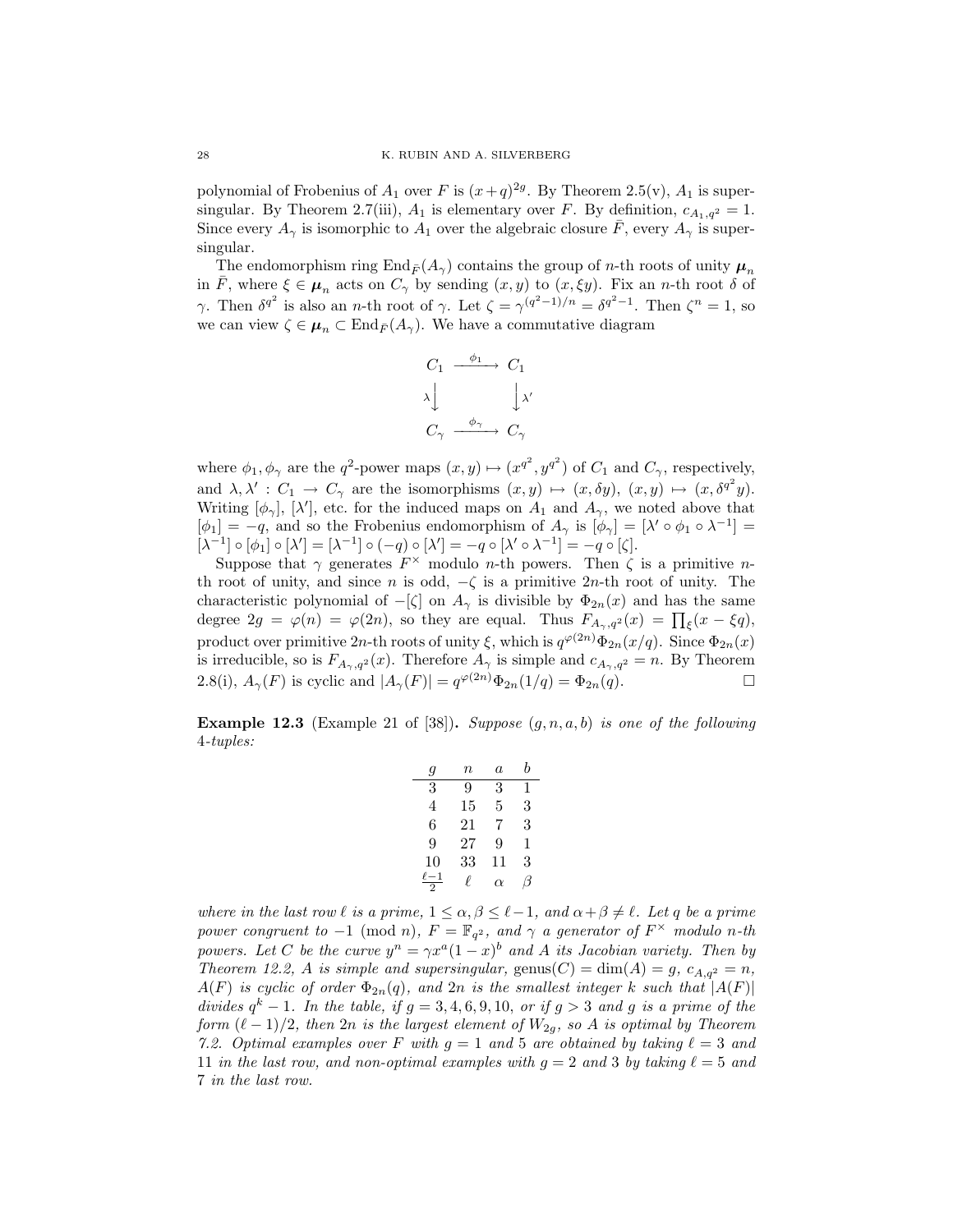## 13. SECURITY

For pairing-based cryptography, the security comes from both the abelian variety discrete log security and the MOV security. Theorem 6.3 shows that the MOV security comes from  $\mathbb{F}_{q^c A,q}$ . Allowing  $c_{A,q}$  to take half-integer values when q is a square means that  $c_{A,q}$  correctly captures the MOV security of supersingular abelian varieties, unlike the embedding degree, which is  $2c_{A,q}$  when  $c_{A,q} \notin \mathbb{Z}$  (and is  $c_{A,q}$ otherwise). Joux and Lercier [28] recently examined the security of the discrete log problem in  $\mathbb{F}_{q^n}^{\times}$  for "moderate" q. They point out that their variant of the function field sieve should be taken into account when computing MOV security for abelian varieties in low characteristic, such as when  $char(\mathbb{F}_q) = 3$  and  $c_{A,q} = 30$  or 6, and when  $char(\mathbb{F}_q) = 2$  and  $c_{A,q} = 12$ , especially when  $q = 2^n$  with n composite.

Gaudry (Theorem 1 of [21]) has a probabilistic attack on the discrete log problem in  $A(\mathbb{F}_q)$ , for A a g-dimensional abelian variety, with runtime  $O(q^{2-2/g})$  up to logarithmic factors, with the constant depending (badly) on  $g$ . His method is based on index calculus. Viewing the trace zero subgroup  $E_5$  as a 4-dimensional abelian variety over  $\mathbb{F}_q$ , Gaudry's attack on  $E_5(\mathbb{F}_q)$  runs in time  $O(q^{3/2})$  up to log factors, with a large constant. Asymptotically, this is better than Pollard Rho's  $O(\sqrt{q^g}) = O(q^2)$  (though the crossover point with Pollard Rho has not been determined). Applied to the trace zero subgroup  $E_3$ , viewed as an abelian surface over  $\mathbb{F}_q$ , Gaudry's attack is  $O(q)$  up to log factors, which is no better than Pollard Rho. By (8.1) and (8.2), solving the discrete log problem in the primitive subgroup  $E_r(\mathbb{F}_q)$  essentially solves the discrete log problem in  $E(\mathbb{F}_{q^r})$ .

A referee has alerted us to a new preprint of Diem and Scholten [14] that gives an attack on the discrete logarithm problem for trace zero subgroups of nonsupersingular Jacobians of hyperelliptic curves of genus 2, that can be viewed as a variant of the Weil descent attack [22]. Further work is needed to determine whether this has implications for primitive subgroups associated to supersingular elliptic curves or abelian varieties.

## 14. CONCLUSION

We define the cryptographic exponent and security parameter for elementary supersingular abelian varieties over finite fields and relate them to the cryptographic security and the embedding degree. We determine exactly what values can occur. We give a compression algorithm that compresses points on the trace zero subgroup of  $E(\mathbb{F}_{q^r})$  by a factor of  $r/(r-1)$  for which we can make decompression efficient when  $r = 3$  or 5. We construct optimal supersingular abelian varieties to use in pairing-based cryptography. We use our results on primitive subgroups, our compression algorithm, and our constructions to shorten pairing-based cryptography transmissions and keys, in the supersingular case. We give a generalization to abelian varieties of an elliptic curve result of Balasubramanian and Koblitz.

### **REFERENCES**

- [1] R. Balasubramanian, N. Koblitz, The improbability that an elliptic curve has subexponential discrete log problem under the Menezes-Okamoto-Vanstone algorithm, J. Cryptology 11 (1998), 141–145.
- [2] P. S. L. M. Barreto, Pairing-based crypto lounge,
- http://planeta.terra.com.br/informatica/paulobarreto/pblounge.html.
- [3] P. S. L. M. Barreto, S. D. Galbraith, C. Ó hÉigeartaigh, M. Scott, *Efficient pairing compu*tation on supersingular abelian varieties, Des. Codes Cryptogr. 42 (2007), 239–271.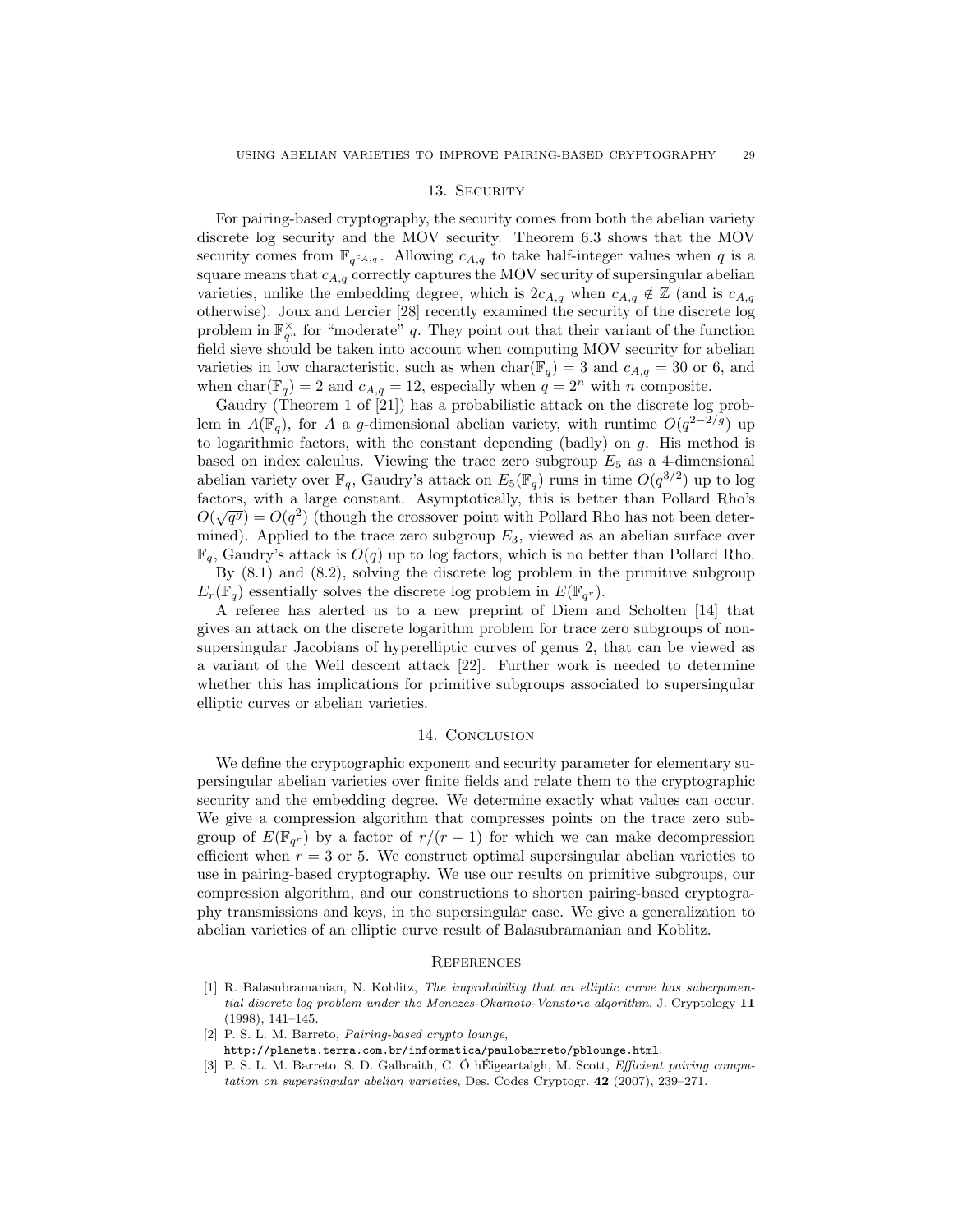- [4] D. Boneh, M. Franklin, Identity based encryption from the Weil pairing, in Advances in Cryptology — Crypto 2001, Lect. Notes in Comp. Sci. 2139, Springer, Berlin, 2001, 213– 229; journal version in SIAM J. Comput. 32 (2003), 586–615.
- [5] D. Boneh, E-J. Goh, and K. Nissim, Evaluating 2-DNF formulas on ciphertexts, in Proceedings of TCC 2005, Lect. Notes in Comp. Sci. 3378, Springer, Berlin, 2005, 325–341.
- [6] D. Boneh, B. Lynn, H. Shacham, Short signatures from the Weil pairing, in Advances in Cryptology — Asiacrypt 2001, Lect. Notes in Comp. Sci. 2248, Springer, Berlin, 2001, 514– 532.
- [7] D. Boneh, B. Lynn, H. Shacham, Short signatures from the Weil pairing, J. Cryptology 17 (2004), 297–319.
- [8] D. Boneh, A. Sahai, B. Waters, Fully Collusion Resistant Traitor Tracing with Short Ciphertexts and Private Keys, in Advances in Cryptology — Eurocrypt 2006, Lect. Notes in Comp. Sci. 2442, Springer, Berlin, 2006, 573–592.
- [9] D. Boneh, B. Waters, Conjunctive, subset, and range queries on encrypted data, in Theory of Cryptography, Proceedings of the 4th Theory of Cryptography Conference, TCC 2007, Lect. Notes in Comp. Sci. 4392, Springer, Berlin, 2007, 535–554.
- [10] X. Boyen, B. Waters, Compact Group Signatures Without Random Oracles, in Advances in Cryptology — Eurocrypt 2006, Lect. Notes in Comp. Sci. 2442, Springer, Berlin, 2006, 427–444.
- [11] R. Coleman, W. McCallum, Stable reduction of Fermat curves and Jacobi sum Hecke characters, J. Reine Angew. Math. 385 (1988), 41–101.
- [12] C. Diem, A Study on Theoretical and Practical Aspects of Weil-Restrictions of Varieties, Dissertation, 2001, http://www.math.uni-leipzig.de/∼diem/dissertation diem.dvi.
- [13] C. Diem, N. Naumann, On the structure of Weil restrictions of abelian varieties, J. Ramanujan Math. Soc. 18 (2003), 153–174.
- [14] C. Diem, J. Scholten, An attack on a trace-zero cryptosystem, preprint.
- [15] I. Duursma, Class numbers for some hyperelliptic curves, in Arithmetic, geometry and coding theory (Luminy, 1993), de Gruyter, Berlin, 1996, 45–52.
- [16] I. Duursma, K. Sakurai, Efficient algorithms for the Jacobian variety of hyperelliptic curves  $y^2 = x^p - x + 1$  over a finite field of odd characteristic p, in Coding theory, cryptography and related areas (Guanajuato, 1998), Springer, Berlin, 2000, 73–89.
- [17] G. Frey, How to disguise an elliptic curve (Weil descent), lecture at ECC '98, http://www.cacr.math.uwaterloo.ca/conferences/1998/ecc98/frey.ps.
- [18] G. Frey, Applications of arithmetical geometry to cryptographic constructions, in Finite fields and applications (Augsburg, 1999), Springer, Berlin, 2001, 128–161.
- [19] G. Frey, H-G. Rück, A remark concerning m-divisibility and the discrete logarithm in the divisor class group of curves, Math. Comp. 62 (1994), 865-874.
- [20] S. Galbraith, Supersingular curves in cryptography, in Advances in Cryptology Asiacrypt 2001, Lect. Notes in Comp. Sci. 2248, Springer, Berlin, 2001, 495–513.
- [21] P. Gaudry, Index calculus for abelian varieties and the elliptic curve discrete logarithm problem, to appear in J. Symbolic Comput.
- [22] P. Gaudry, F. Hess, N. P. Smart, Constructive and destructive facets of Weil descent on elliptic curves, J. Cryptology 15 (2002), 19–46.
- [23] S. W. Golomb, Cyclotomic polynomials and factorization theorems, Amer. Math. Monthly 85 (1978), 734–737.
- [24] J. Groth, R. Ostrovsky, A. Sahai, Perfect Non-interactive Zero Knowledge for NP, in Advances in Cryptology — Eurocrypt 2006, Lect. Notes in Comp. Sci. 2442, Springer, Berlin, 2006, 339–358.
- [25] L. Hitt, On the minimal embedding field, in Pairing-Based Cryptography—Pairing 2007, Lect. Notes in Comp. Sci. 4575, Springer, Berlin, 2007, 294–301.
- [26] T. Honda, Isogeny classes of abelian varieties over finite fields, J. Math. Soc. Japan 20 (1968), 83–95.
- [27] A. Joux, A one round protocol for tripartite Diffie-Hellman, in Algorithmic Number Theory (ANTS-IV), Lect. Notes in Comp. Sci. 1838, Springer, Berlin, 2000, 385–394.
- [28] A. Joux, R. Lercier, The Function Field Sieve in the Medium Prime Case, Advances in Cryptology — Eurocrypt 2006, Lect. Notes in Comp. Sci. 4004, Springer, Berlin, 2006, 254– 270.
- [29] KASH, http://www.math.tu-berlin.de/∼kant/kash main.html.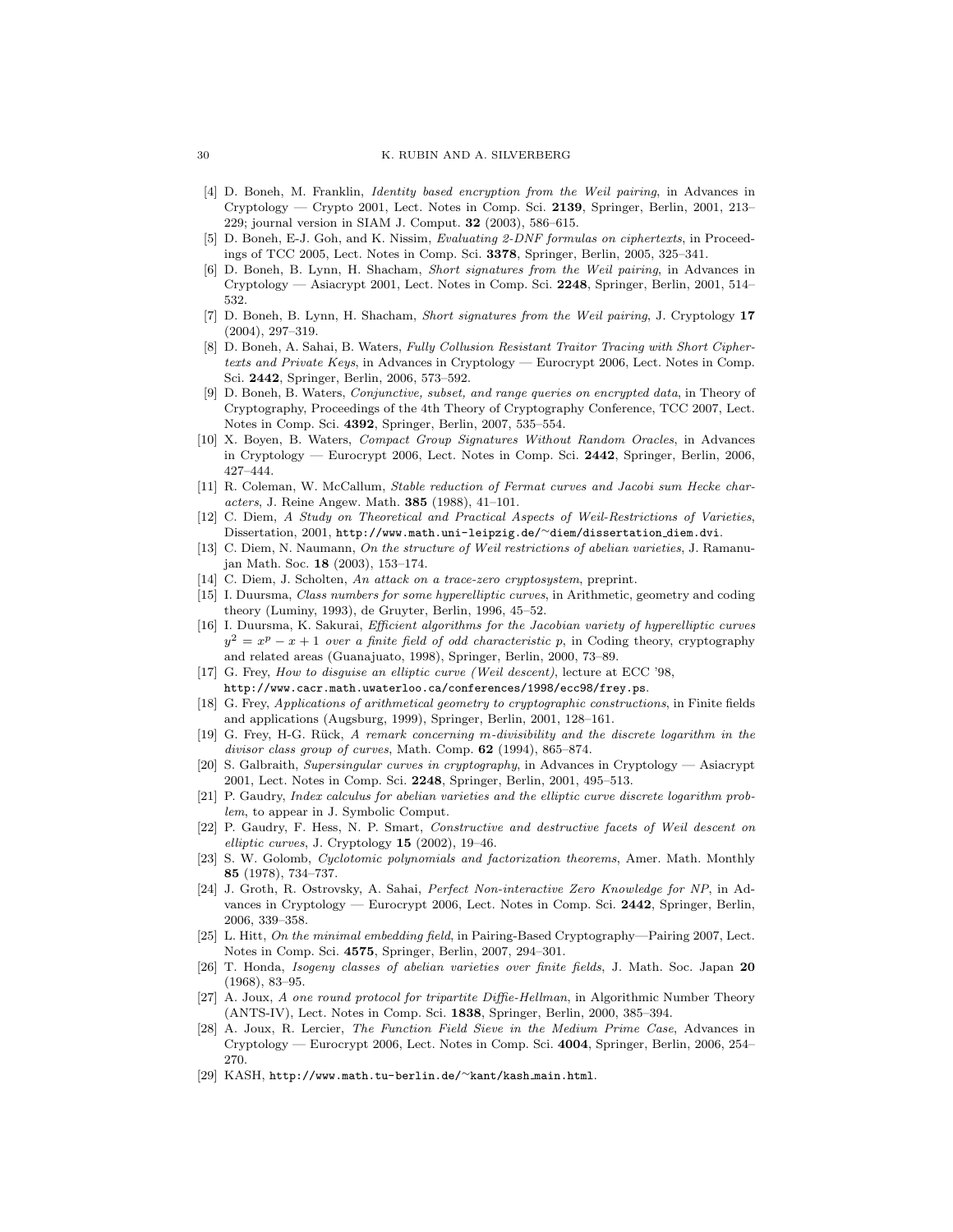- [30] T. Lange, Trace zero subvarieties of genus 2 curves for cryptosystems, J. Ramanujan Math. Soc. 19 (2004), 15–33.
- [31] A. K. Lenstra and E. R. Verheul, *The XTR public key system*, in Advances in Cryptology CRYPTO 2000, Lect. Notes in Comp. Sci. 1880, Springer, Berlin, 2000, 1–19.
- [32] B. Mazur, K. Rubin, A. Silverberg, Twisting commutative algebraic groups, Journal of Algebra 314 (2007), 419–438.
- [33] A. J. Menezes, T. Okamoto, S. A. Vanstone, Reducing elliptic curve logarithms to logarithms in a finite field, IEEE Trans. Inform. Theory  $39$  (1993), 1639–1646.
- [34] A. Miyaji, M. Nakabayashi, S. Takano, New Explicit Conditions of Elliptic Curve Traces for FR-Reduction, IEICE Transactions on Fundamentals E84-A(5) (2001), 1234–1243.
- [35] W. B. Müller, W. Nöbauer, Some remarks on public-key cryptosystems, Studia Sci. Math. Hungar. 16 (1981), 71–76.
- [36] D. Mumford, Abelian varieties, Tata Institute of Fundamental Research Studies in Mathematics, No. 5, Oxford University Press, London, 1970.
- [37] N. Naumann, Weil-Restriktion abelscher Varietäten, Diplomarbeit, Universität Essen, 1999, unpublished.
- [38] K. Rubin, A. Silverberg, Supersingular abelian varieties in cryptology, in Advances in Cryptology — CRYPTO 2002, Lect. Notes in Comp. Sci. 2442, Springer, Berlin, 2002, 336–353.
- [39] K. Rubin, A. Silverberg, Torus-based cryptography, in Advances in Cryptology CRYPTO 2003, Lect. Notes in Comp. Sci. 2729, Springer, Berlin, 2003, 349–365.
- [40] K. Rubin, A. Silverberg, Using primitive subgroups to do more with fewer bits, in Proceedings of ANTS-VI, Lect. Notes in Comp. Sci. 3076, Springer, Berlin, 2004, 18–41.
- [41] K. Rubin, A. Silverberg, Compression in finite fields and torus-based cryptography, SIAM Journal on Computing 37 (2008), 1401–1428.
- [42] R. Sakai, K. Ohgishi, M. Kasahara, Cryptosystems based on pairing, SCIS2000 (The 2000 Symposium on Cryptography and Information Security), Okinawa, Japan, January 26–28, 2000, C20.
- [43] E. F. Schaefer, A new proof for the non-degeneracy of the Frey-Rück pairing and a connection to isogenies over the base field, in Computational aspects of algebraic curves, Lecture Notes Ser. Comput., 13, World Sci. Publ., Hackensack, NJ, 2005, 1–12, http://math.scu.edu/∼eschaefe/0317.pdf.
- [44] G. Shimura, Introduction to the arithmetic theory of automorphic functions, Reprint of the 1971 original, Publications of the Mathematical Society of Japan 11, Princeton University Press, Princeton, NJ, 1994.
- [45] G. Shimura, Abelian varieties with complex multiplication and modular functions, Princeton Univ. Press, Princeton, NJ, 1998.
- [46] A. Silverberg, Compression for Trace Zero Subgroups of Elliptic Curves, in the Proceedings of the Daewoo Workshop on Cryptography, in Trends in Mathematics 8 (2005), 93–100.
- [47] P. J. Smith, M. J. J. Lennon, LUC: A New Public Key System, in Proceedings of the IFIP TC11 Ninth International Conference on Information Security IFIP/Sec '93, North-Holland, Amsterdam, 1993, 103–117.
- [48] P. Smith, C. Skinner, A public-key cryptosystem and a digital signature system based on the Lucas function analogue to discrete logarithms, in Advances in Cryptology — Asiacrypt 1994, Lect. Notes in Comp. Sci. 917, Springer, Berlin, 1995, 357–364.
- [49] J. Tate, Endomorphisms of abelian varieties over finite fields, Invent. Math. 2 (1966), 134– 144.
- [50] J. Tate, Classes d'isogénie des variétés abéliennes sur un corps fini (d'après T. Honda), in Séminaire Bourbaki, 1968/69, Soc. Math. France, Paris, 1968, 95-110.
- [51] W. C. Waterhouse, Abelian varieties over finite fields, Ann. Sci. École Norm. Sup. (4) 2 (1969), 521–560.
- [52] A. Weil, Adeles and algebraic groups, Progress in Math. 23, Birkhäuser, Boston, 1982.
- [53] A. Weimerskirch, The Application of the Mordell-Weil Group to Cryptographic Systems, MS thesis, Worcester Polytechnic Institute, 2001, http://weimerskirch.org/papers/Weimerskirch MordellWeilMSThesis.pdf.
- [54] H. J. Zhu, Group structures of elementary supersingular abelian varieties over finite fields, J. Number Theory 81 (2000), 292–309.
- [55] H. J. Zhu, Supersingular abelian varieties over finite fields, J. Number Theory 86 (2001), 61–77.